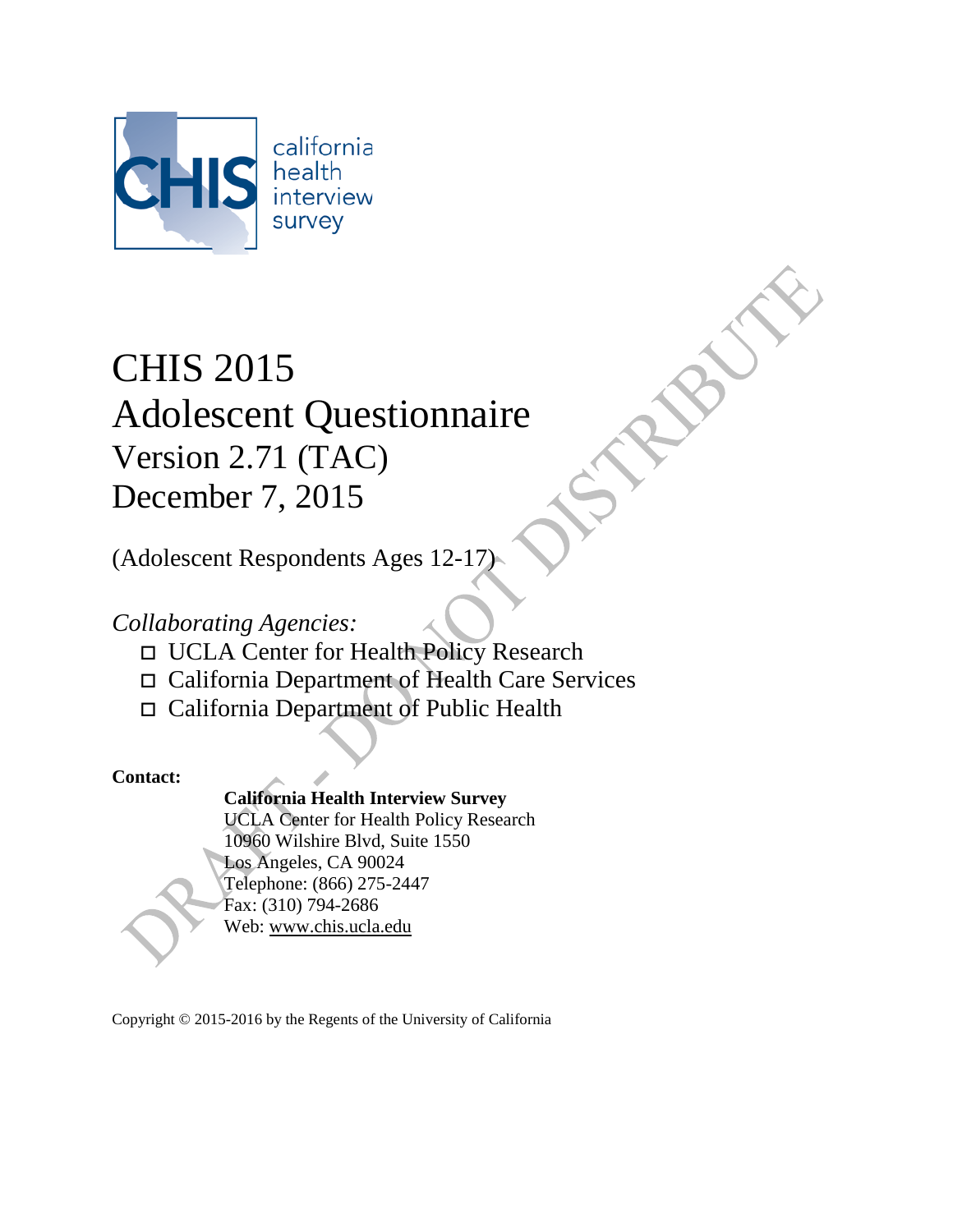# **TABLE OF CONTENTS**

| E-CIGARETTE USE <u>Communication (22</u> |
|------------------------------------------|
|                                          |
|                                          |
|                                          |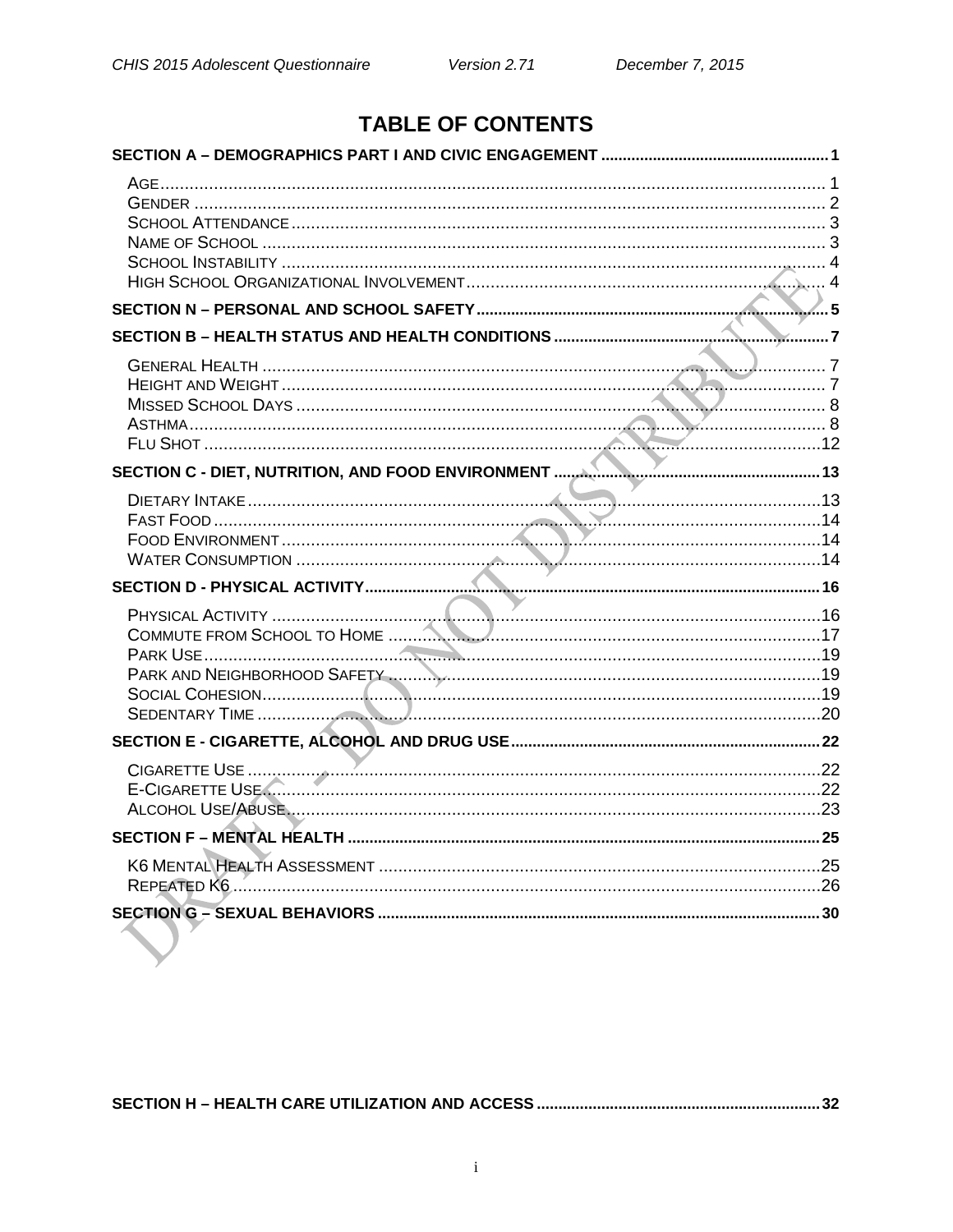RAY

| 32<br>.32 |
|-----------|
|           |
|           |
|           |
|           |
|           |
|           |
| 38        |
| .38       |
| .44       |
| 44        |
| .45       |
| 46        |
| 48        |
|           |
| .54       |
|           |

NOTE: Each question in the CHIS questionnaires (adult, child, and adolescent) has a unique, sequential question number by section that follows the administration of the survey. In addition, the variable name (in the CHIS data file) associated with a question, appears in a box beneath the question number. Please consult the CHIS 2015 Data Dictionaries for additional information on variables, the population universe answering a specific question, and data file content.

ii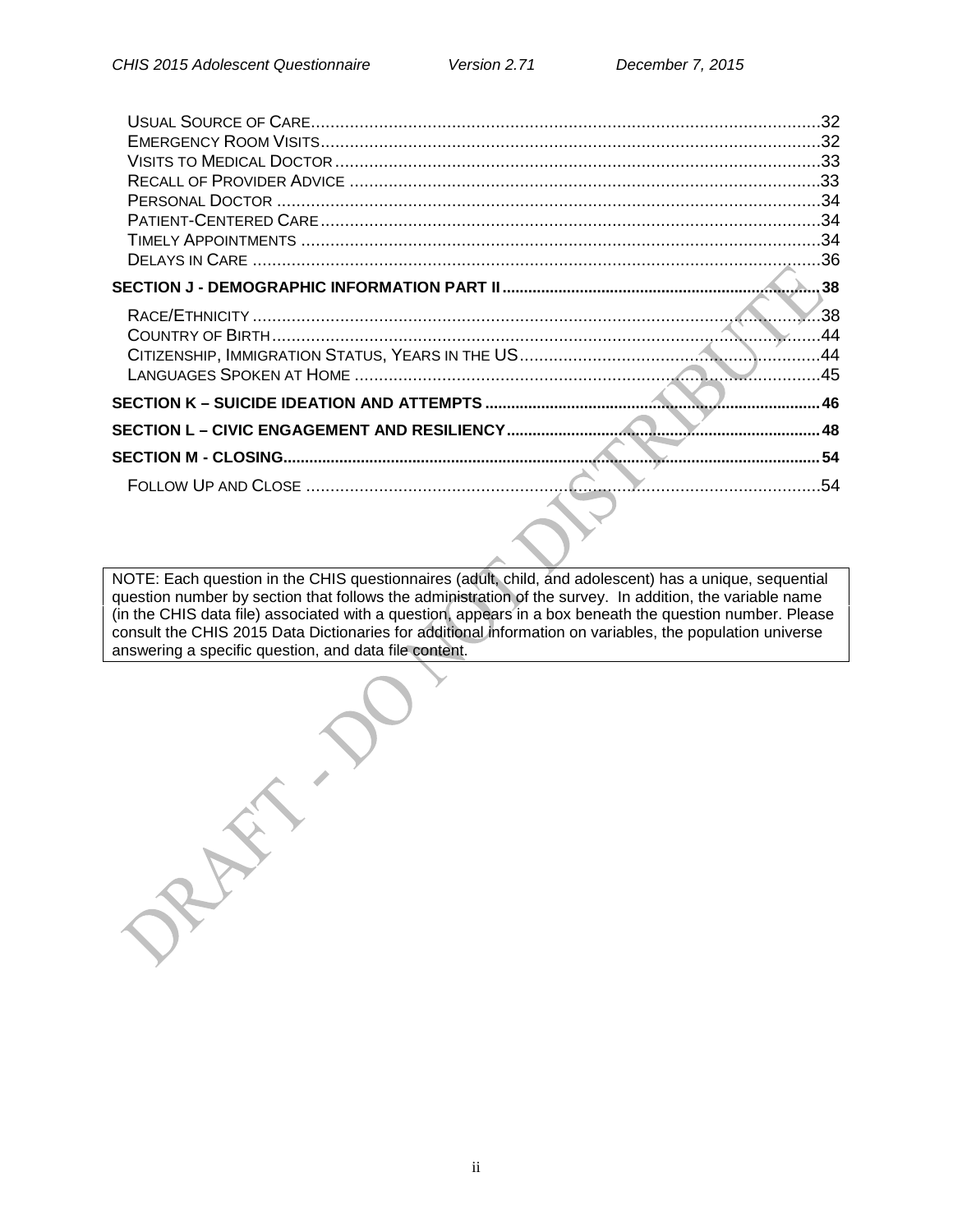<span id="page-3-1"></span><span id="page-3-0"></span>

# **SECTION A – DEMOGRAPHICS PART I AND CIVIC ENGAGEMENT**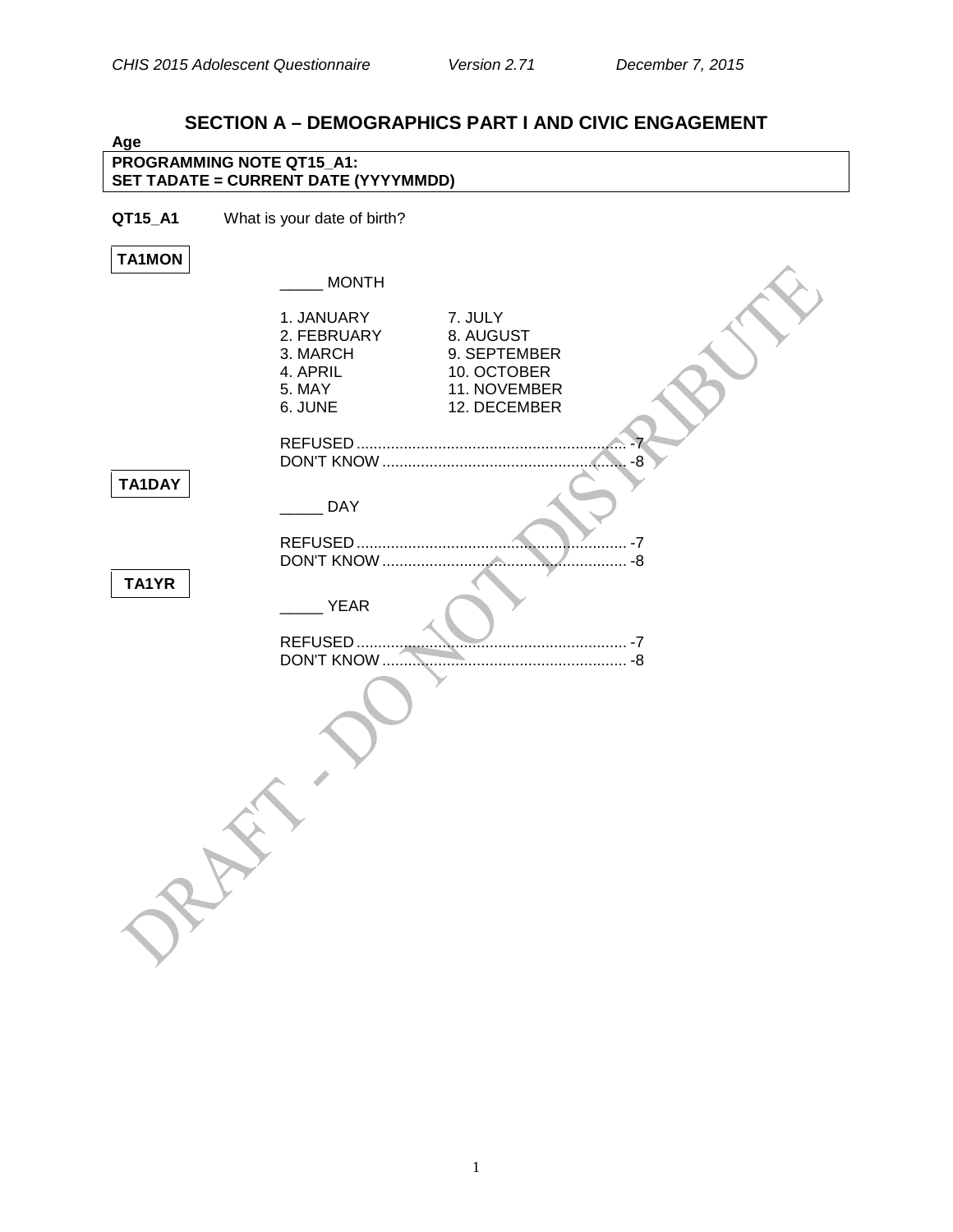#### **PROGRAMMING NOTE QT15\_A2: IF QT15\_A1 = -7 OR -8 (REF/DK), CONTINUE WITH QT15\_A2; ELSE GO TO QT15\_A4**

**QT15\_A2** What month and year were you born?

# **TA1AMON**

<span id="page-4-0"></span>

|                                                                                                                                                                                    | <b>MONTH</b>                                                           |                                                                                     |                                                   |
|------------------------------------------------------------------------------------------------------------------------------------------------------------------------------------|------------------------------------------------------------------------|-------------------------------------------------------------------------------------|---------------------------------------------------|
|                                                                                                                                                                                    | 1. JANUARY<br>2. FEBRUARY<br>3. MARCH<br>4. APRIL<br>5. MAY<br>6. JUNE | 7. JULY<br>8. AUGUST<br>9. SEPTEMBER<br>10. OCTOBER<br>11. NOVEMBER<br>12. DECEMBER |                                                   |
| TA1AYR                                                                                                                                                                             |                                                                        |                                                                                     |                                                   |
|                                                                                                                                                                                    | <b>YEAR</b>                                                            |                                                                                     |                                                   |
|                                                                                                                                                                                    |                                                                        |                                                                                     |                                                   |
| PROGRAMMING NOTE QT15_A3:<br>ELSE GO TO QT15 A4                                                                                                                                    | IF QT15_A2 = -7 OR -8 (REF/DK), CONTINUE WITH QT15_A3;                 |                                                                                     |                                                   |
| QT15 A3                                                                                                                                                                            | How old are you?                                                       |                                                                                     |                                                   |
| TA <sub>2</sub>                                                                                                                                                                    | <b>YEARS OF AGE [SR: 12-17]</b>                                        |                                                                                     |                                                   |
|                                                                                                                                                                                    |                                                                        |                                                                                     |                                                   |
| POST-NOTE QT15 A3:<br>IF QT15_A1 AND QT15_A3 ARE NOT KNOWN, USE CHILD ROSTER AGE (ENUM.AGE);<br>IF TEENAGE < 12 OR TEENAGE > 17, THEN TERMINATE INTERVIEW AND CODE INELIGIBLE (IT) |                                                                        |                                                                                     |                                                   |
| Gender<br>QT15 A4                                                                                                                                                                  | Are you male or female?                                                |                                                                                     |                                                   |
| TA <sub>3</sub>                                                                                                                                                                    |                                                                        |                                                                                     | <b>[END INTERVIEW</b><br><b>CODE INELIGIBLE.]</b> |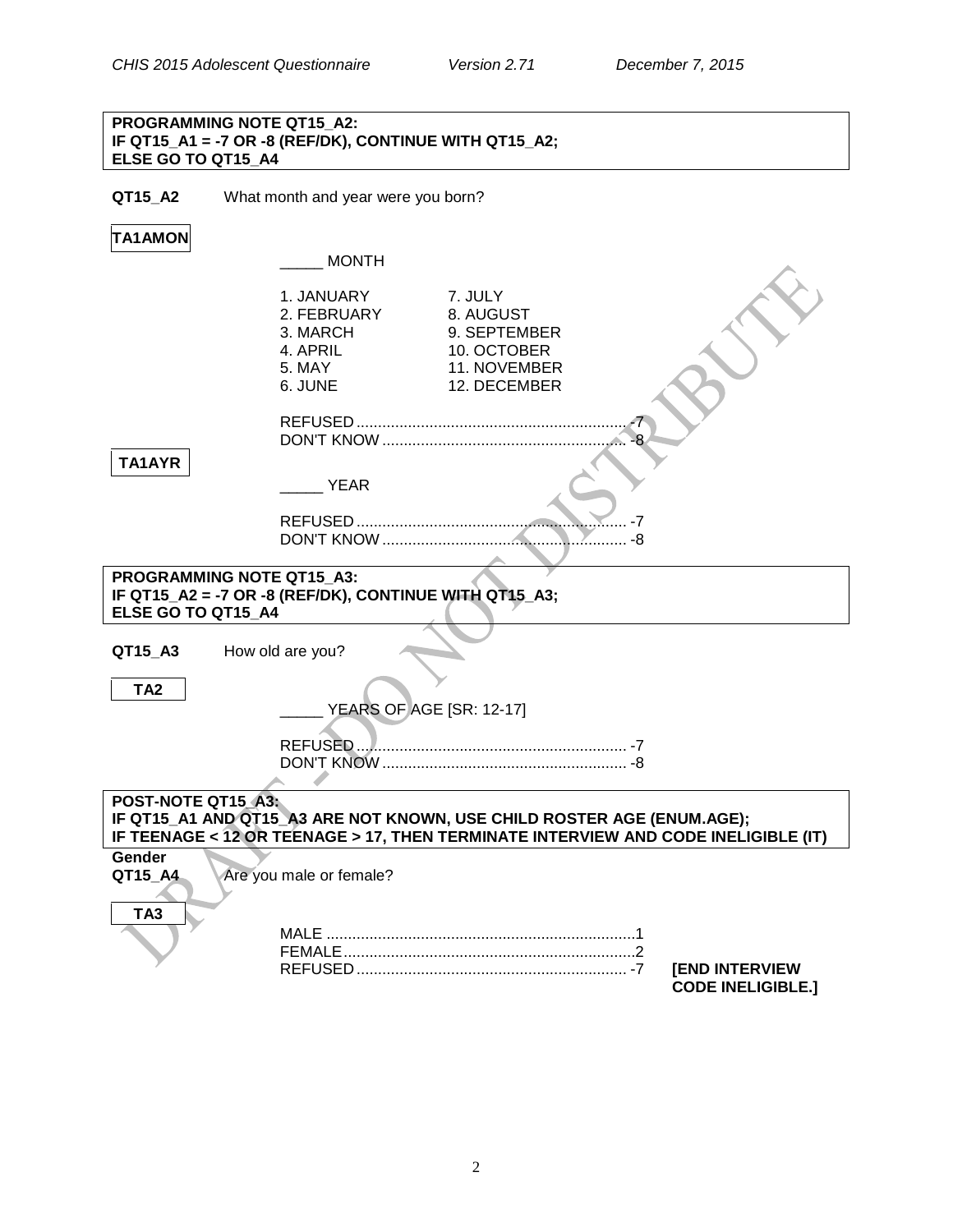#### <span id="page-5-0"></span>**School Attendance**

QT15\_A5 Did you attend school last week?

<span id="page-5-1"></span>

| TA4                   |                                                                                 |                        |
|-----------------------|---------------------------------------------------------------------------------|------------------------|
|                       |                                                                                 | [GO TO QT15_A7]        |
|                       |                                                                                 |                        |
|                       |                                                                                 |                        |
|                       |                                                                                 |                        |
|                       |                                                                                 |                        |
|                       |                                                                                 |                        |
|                       |                                                                                 |                        |
|                       |                                                                                 |                        |
| QT15_A6               | Did you attend school during the last school year?                              |                        |
|                       |                                                                                 |                        |
| TA4C                  |                                                                                 |                        |
|                       |                                                                                 |                        |
|                       |                                                                                 |                        |
|                       |                                                                                 | [GO TO QT15_B1]        |
|                       | HOME SCHOOLED LAST YEAR 3                                                       |                        |
|                       |                                                                                 | [GO TO QT15_B1]        |
|                       |                                                                                 | <b>[GO TO QT15 B1]</b> |
| <b>Name of School</b> |                                                                                 |                        |
| QT15_A7               | What is the name of the school you go to or last attended?                      |                        |
|                       |                                                                                 |                        |
|                       |                                                                                 |                        |
| TA4B                  |                                                                                 |                        |
|                       | [IF NEEDED, ASK: "Is that an elementary, middle, junior high, or high school?"] |                        |
|                       | [INTERVIEWER NOTE: RECORD VERBATIM]                                             |                        |
|                       |                                                                                 |                        |
|                       | NAME OF SCHOOL                                                                  |                        |
|                       |                                                                                 |                        |
|                       |                                                                                 |                        |
|                       |                                                                                 |                        |
|                       |                                                                                 |                        |
|                       |                                                                                 |                        |
| TA4B                  |                                                                                 |                        |
| <b>TYPE</b>           |                                                                                 |                        |
|                       | <b>TYPE OF SCHOOL</b>                                                           |                        |
|                       |                                                                                 |                        |
|                       |                                                                                 |                        |
|                       |                                                                                 |                        |
|                       |                                                                                 |                        |
|                       |                                                                                 |                        |
|                       |                                                                                 |                        |
|                       |                                                                                 |                        |
|                       |                                                                                 |                        |
|                       |                                                                                 |                        |
|                       |                                                                                 |                        |
|                       |                                                                                 |                        |
|                       |                                                                                 |                        |
|                       |                                                                                 |                        |
|                       |                                                                                 |                        |
|                       |                                                                                 |                        |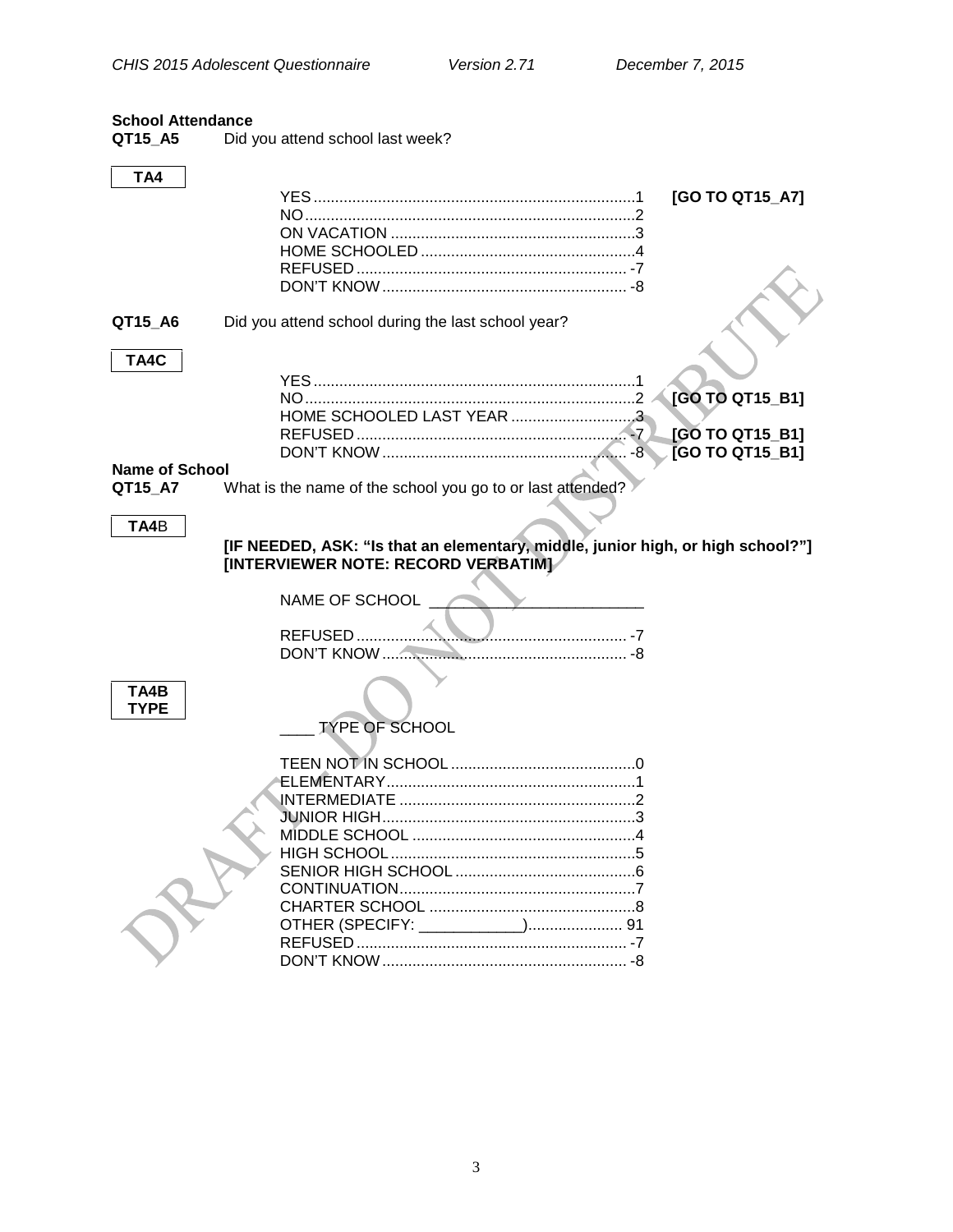# <span id="page-6-0"></span>**School Instability**<br>**QT15\_A8** In t

In the past 3 years, how many times did you change schools, not counting for graduation?

#### **TA6**

\_\_\_\_\_\_\_\_\_\_TIMES

#### **PROGRAM NOTE FOR QT15\_A9: IF QT15\_A8 = 0, -7, OR -8 (ZERO/REF/DK) GO TO PN QT15\_N1; ELSE CONTINUE WITH QT15\_A9**

**QT15\_A9** Why did you change schools?

**TA7**

#### **[CHECK ALL THAT APPLY]**

| DIDN'T LIKE OLD SCHOOL/TO ATTEND |  |
|----------------------------------|--|
|                                  |  |
| GOT EXPELLED/GOT IN TROUBLE 4    |  |
| PROBLEMS WITH TEACHER/PEERS 5    |  |
|                                  |  |
|                                  |  |
|                                  |  |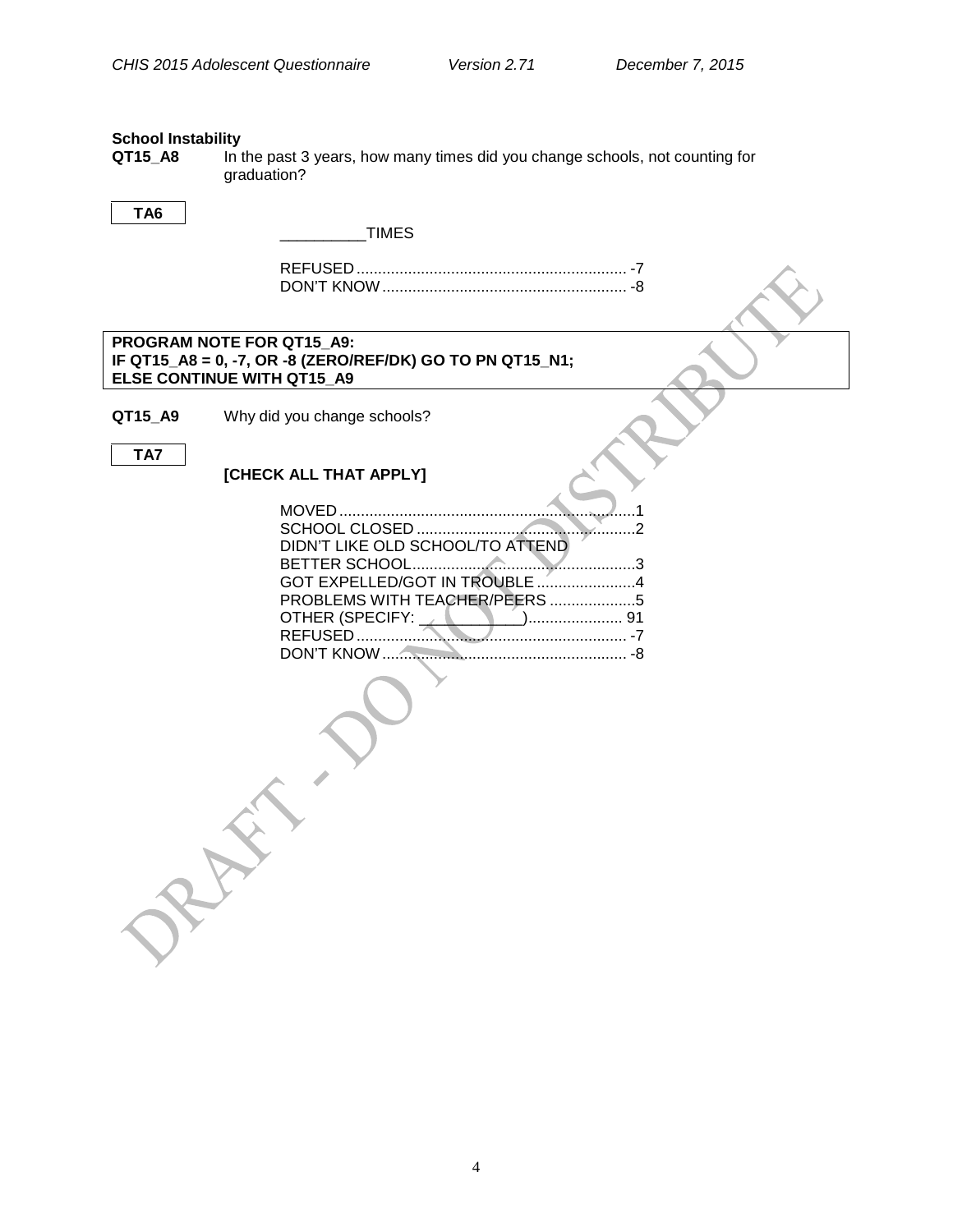# **SECTION N – PERSONAL AND SCHOOL SAFETY**

<span id="page-7-0"></span>

| ELSE GO TO QT15_B1 | <b>PROGRAMMING NOTE SECTION N:</b><br>IF QT15_A5 = 1 (ATTENDED SCHOOL LAST WEEK) OR QT15_A6 = 1 (ATTENDED SCHOOL LAST<br>YEAR) THEN CONTINUE WITH QT15_N1; |
|--------------------|------------------------------------------------------------------------------------------------------------------------------------------------------------|
| QT15_N1            | The next questions are about your relationships with people around your age. I'll ask<br>about threats and your safety.                                    |
|                    | In the past 12 months, about how many times did someone about your age threaten to<br>hurt you or threaten to beat you up?                                 |
| TN <sub>1</sub>    | TIMES [HR: 0-365; SR: 0-20]                                                                                                                                |
|                    |                                                                                                                                                            |
| QT15_N2            | In the past 12 months, how many times did YOU threaten to hurt someone or threaten<br>to beat HIM OR HER up?                                               |
| TG <sub>2</sub>    | TIMES [HR: 0-365; SR: 0-20]                                                                                                                                |
|                    |                                                                                                                                                            |
| QT15_N3            | In the past 12 months, how many times on school grounds have you been afraid of being<br>beaten up? Would you say                                          |
| TN <sub>2</sub>    |                                                                                                                                                            |
| QT15 N4            | During the past 30 days, on how many days did you not go to school because you felt<br>unsafe on your way to or from school?                               |
| TN <sub>6</sub>    | <b>DAYS</b>                                                                                                                                                |
|                    |                                                                                                                                                            |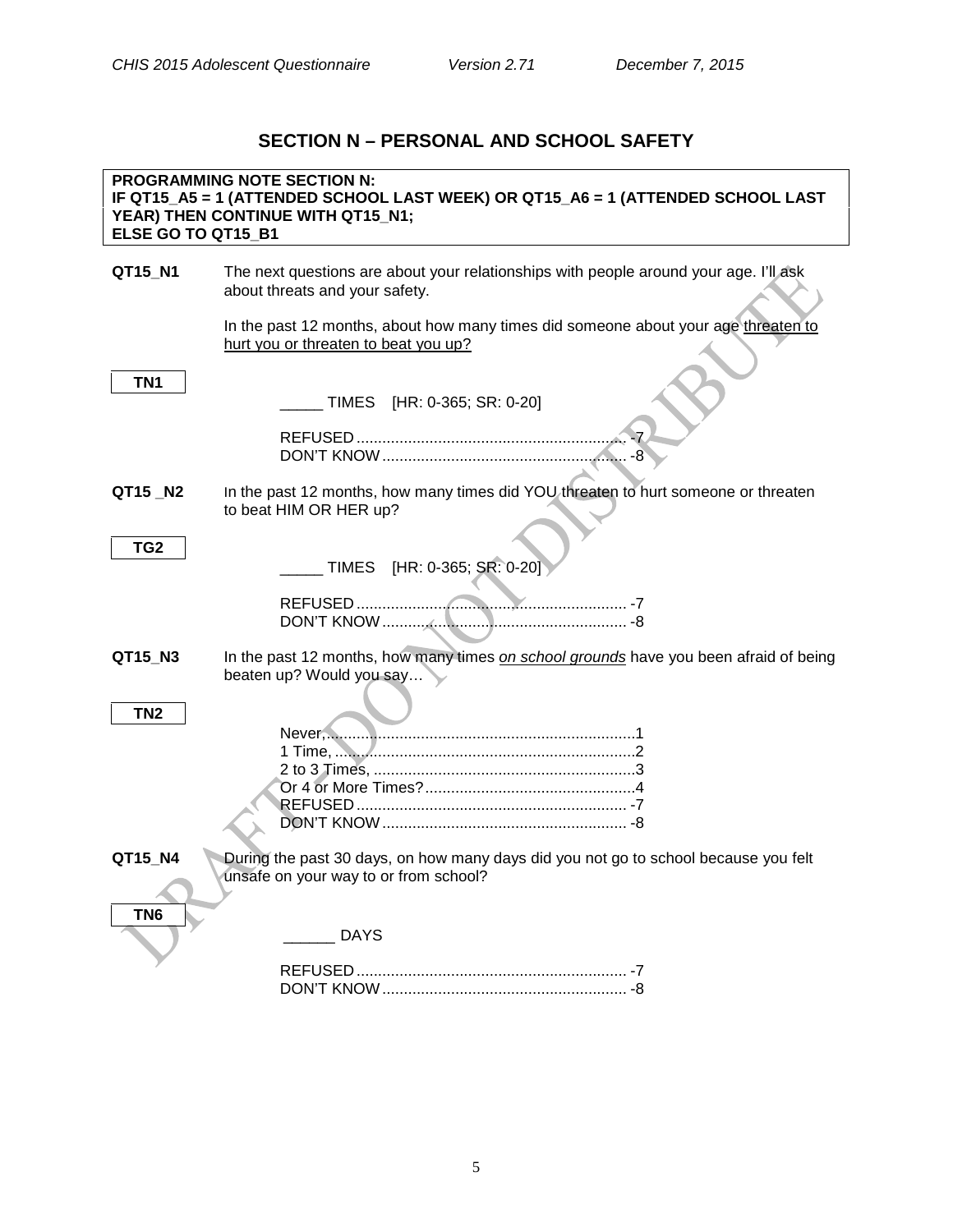**QT15\_N5** During the past 30 days, on how many days did you not go to school because you felt unsafe there?

| TN7         | <b>DAYS</b>                     |  |
|-------------|---------------------------------|--|
|             |                                 |  |
| QT15_N6     | Do you feel safe at your school |  |
| <b>TE65</b> |                                 |  |
|             |                                 |  |
|             |                                 |  |
|             |                                 |  |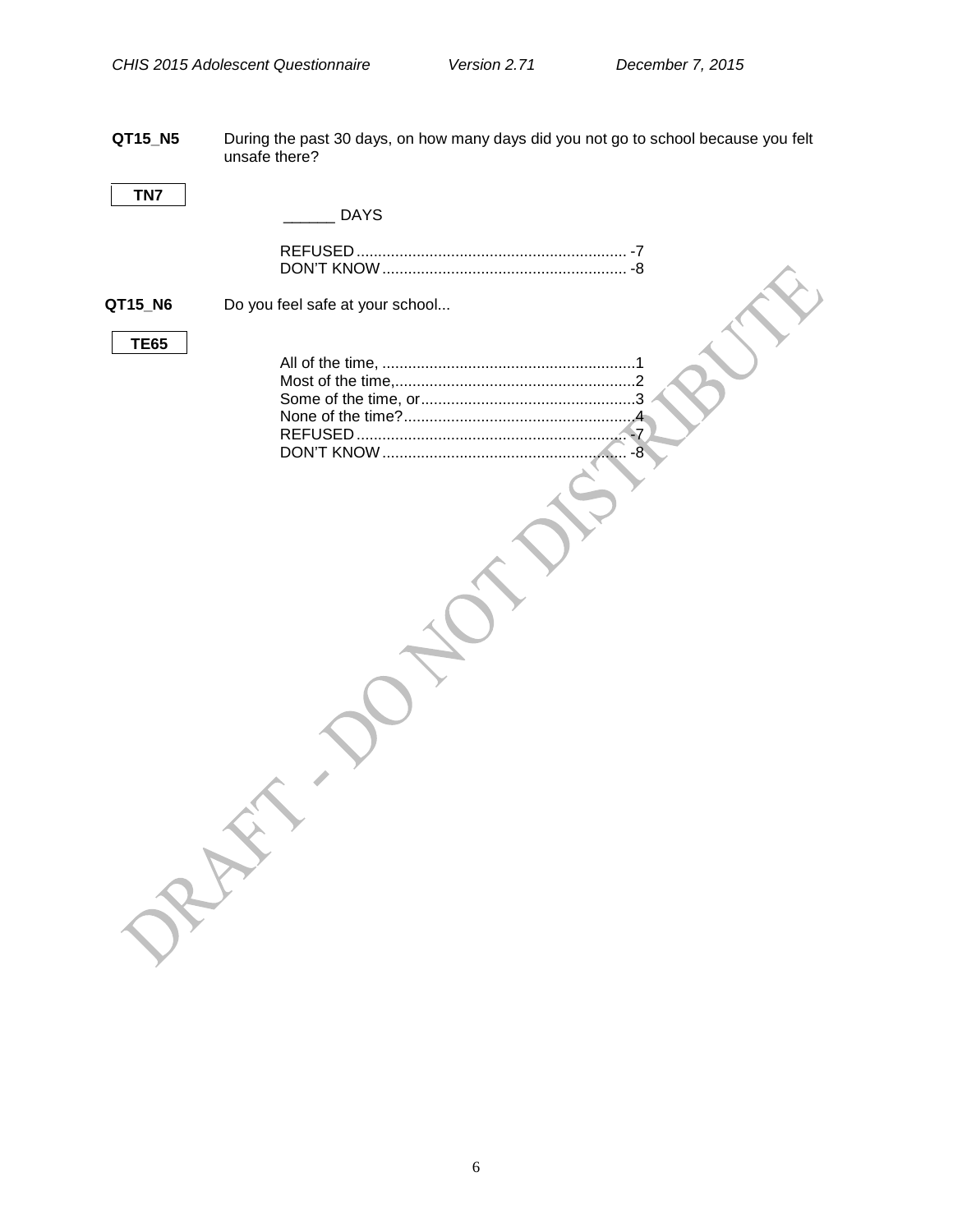# **SECTION B – HEALTH STATUS AND HEALTH CONDITIONS**

# <span id="page-9-1"></span><span id="page-9-0"></span>**General Health**

Now I'm going to ask about your health.

In general, would you say your health is excellent, very good, good, fair or poor?

<span id="page-9-2"></span>

| TB <sub>1</sub>                     |                                              |
|-------------------------------------|----------------------------------------------|
|                                     |                                              |
|                                     |                                              |
|                                     |                                              |
|                                     |                                              |
|                                     |                                              |
|                                     |                                              |
|                                     |                                              |
| <b>Height and Weight</b><br>QT15 B2 | About how tall are you without shoes?        |
|                                     |                                              |
| <b>TB2F/</b>                        |                                              |
| TB2I                                |                                              |
|                                     | [IF NEEDED, SAY: "Your best guess is fine."] |
|                                     | FEET INCHES                                  |
| <b>TB2M/</b>                        |                                              |
| TB <sub>2</sub> C                   |                                              |
|                                     | METERS _____ CENTIMETERS                     |
| TB2FMT                              |                                              |
|                                     | FEET, INCHES<br>.                            |
|                                     |                                              |
|                                     |                                              |
|                                     |                                              |
| QT15_B3                             | About how much do you weigh without shoes?   |
|                                     |                                              |
| TB3                                 |                                              |
|                                     | [IF NEEDED, SAY: "Your best guess is fine."] |
|                                     | <b>POUNDS</b><br>[HR: 50-450]                |
|                                     | KILOGRAMS [HR: 20-220]                       |
|                                     |                                              |
|                                     |                                              |
|                                     |                                              |
|                                     |                                              |
|                                     |                                              |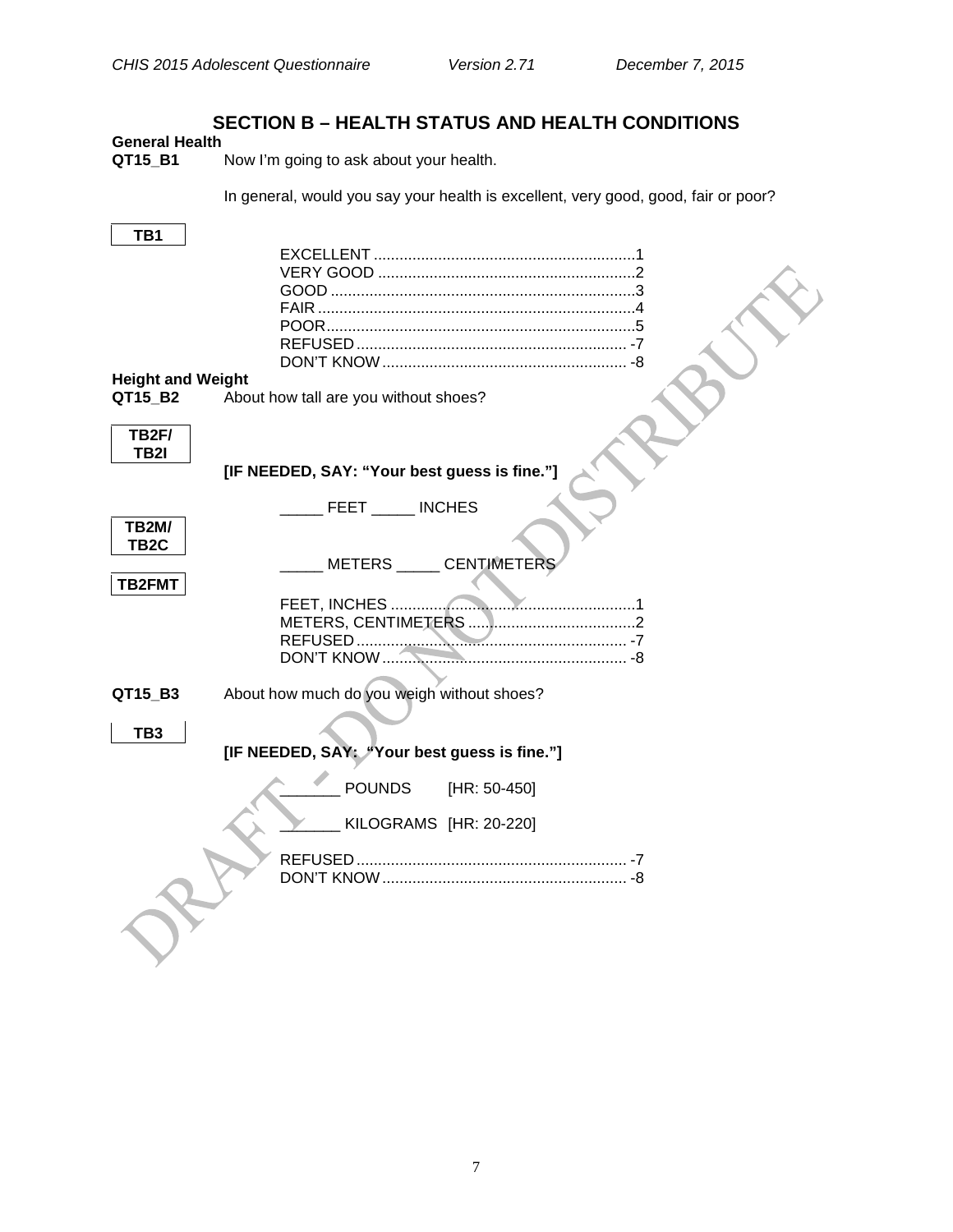<span id="page-10-1"></span><span id="page-10-0"></span>

| <b>Missed School Days</b> |                                                                                                             |  |  |
|---------------------------|-------------------------------------------------------------------------------------------------------------|--|--|
| QT15_B4;                  | PROGRAMMING NOTE QT15 B4:<br>IF QT15_A5 = 1 (ATTENDED SCHOOL LAST WEEK) OR 4 (HOME SCHOOLED), CONTINUE WITH |  |  |
| ELSE GO TO QT15_B5        |                                                                                                             |  |  |
| QT15_B4                   | During the last four school weeks, how many days of school did you miss because of a<br>health problem?     |  |  |
| TB4                       | [INTERVIEWER NOTE: INCLUDE HOME SCHOOLERS]                                                                  |  |  |
|                           | DAYS [HR: 0-20]                                                                                             |  |  |
|                           |                                                                                                             |  |  |
| <b>Asthma</b><br>QT15_B5  | Has a doctor ever told you or your parents that you have asthma?                                            |  |  |
| TB <sub>5</sub>           |                                                                                                             |  |  |
|                           | [GO TO QT15 B21]<br>[GO TO QT15 B21]<br>[GO TO QT15_B21]                                                    |  |  |
| QT15_B6                   | Do you still have asthma?                                                                                   |  |  |
| <b>TB17</b>               | <b>YES</b>                                                                                                  |  |  |
| QT15_B7                   | During the past 12 months, have you had an episode of asthma or an asthma attack?                           |  |  |
| <b>TB18</b>               | <b>YES</b><br>NΟ                                                                                            |  |  |
|                           |                                                                                                             |  |  |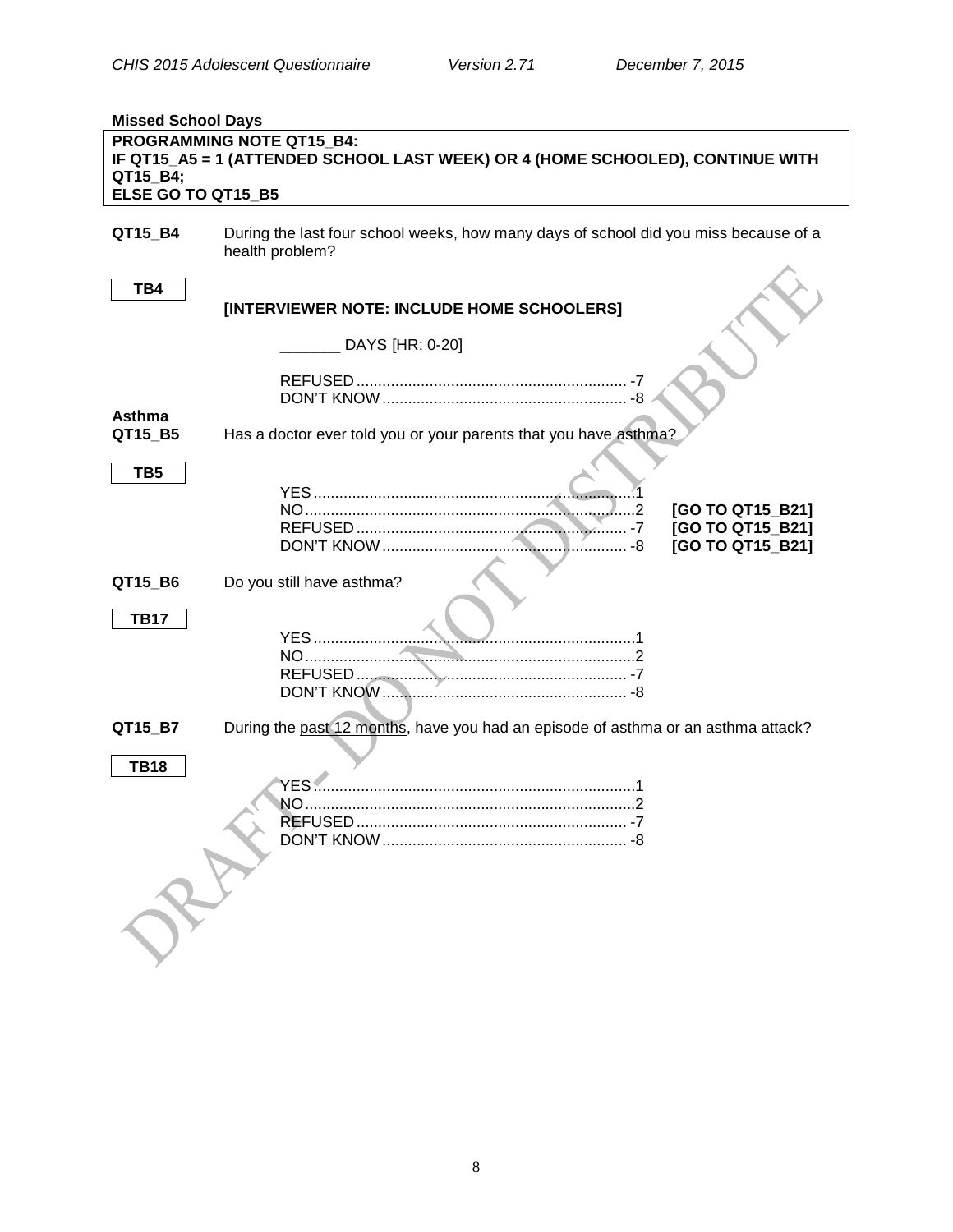|             | <b>PROGRAMMING NOTE QT15 B8:</b><br>IF QT15_B6 = 2, -7, OR -8 (NO, REFUSED, OR DON'T KNOW) AND QT15_B7 = 2, -7, OR -8 (NO,<br>REFUSED, OR DON'T KNOW), GO TO QT15 B12;<br><b>ELSE CONTINUE WITH QT15 B8</b> |
|-------------|-------------------------------------------------------------------------------------------------------------------------------------------------------------------------------------------------------------|
| QT15_B8     | During the past 12 months, how often have you had asthma symptoms such as<br>coughing, wheezing, shortness of breath, chest tightness, or phlegm? Would you say                                             |
| TB7         |                                                                                                                                                                                                             |
| QT15_B9     | During the past 12 months, have you had to visit a hospital emergency room because<br>of your asthma?                                                                                                       |
| <b>TB19</b> | [GO TO QT15 B11]<br>[GO TO QT15_B11]<br>[GO TO QT15_B11]                                                                                                                                                    |
| QT15_B10    | Did you visit a hospital emergency room for your asthma because you were unable to<br>see your doctor?                                                                                                      |
| <b>TB31</b> | [INTERVIEWER NOTE: ENTER 3 ONLY IF R VOLUNTEERS THAT HE/SHE DOESN'T<br>HAVE A DOCTOR. DO NOT PROBE.]                                                                                                        |
|             |                                                                                                                                                                                                             |
| QT15_B11    | During the past 12 months, were you admitted to the hospital overnight or longer for your<br>asthma?                                                                                                        |
| TF4A        |                                                                                                                                                                                                             |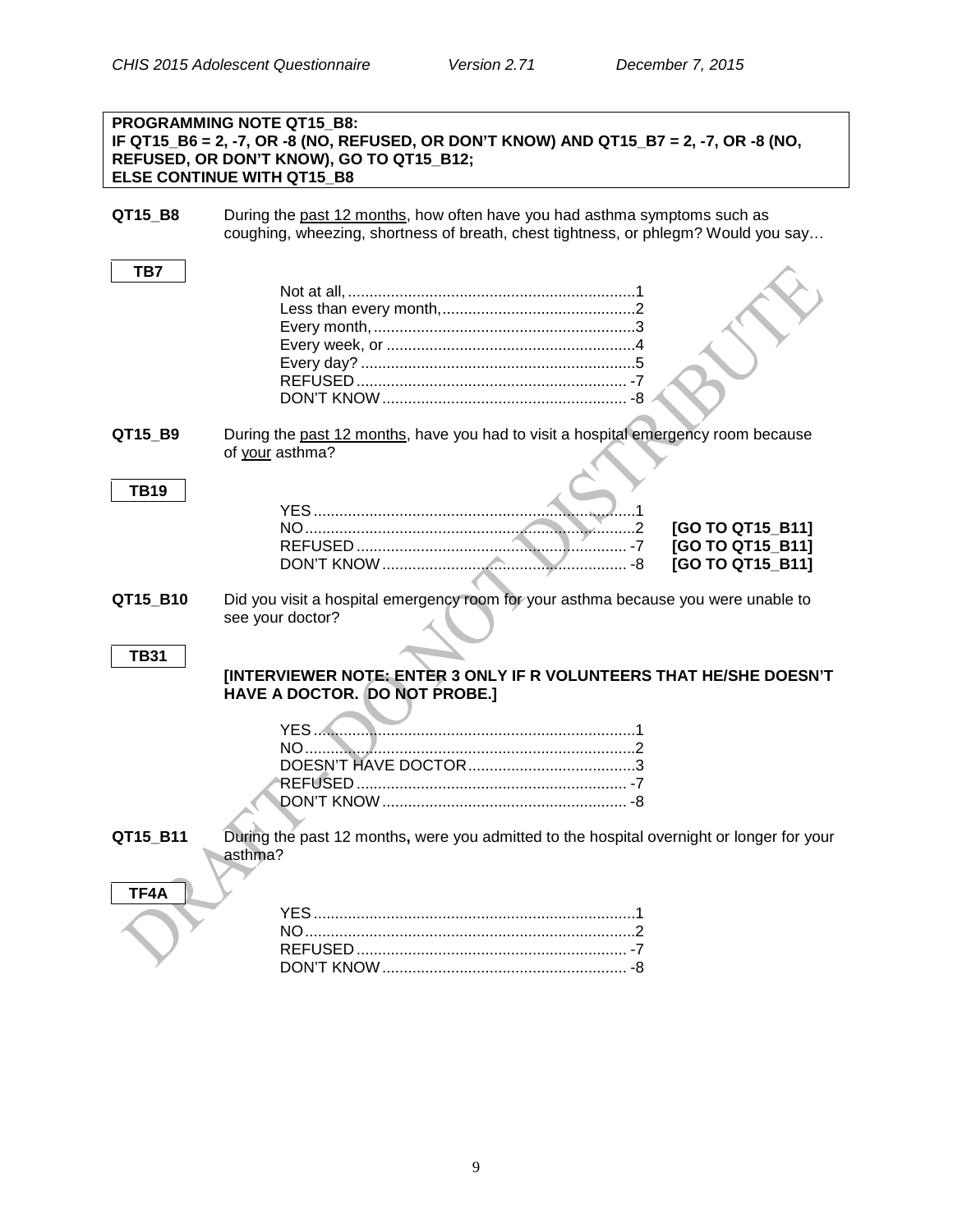**QT15\_B12** Are you now taking a daily medication to control your asthma that was prescribed or given to you by a doctor?

#### **TB6**

**[IF NEEDED, SAY: "This includes both oral medicine and inhalers. This is different from inhalers used for quick relief."]**

|             | PROGRAMMING NOTE QT15 B13:<br>IF QT15_B6 = 1 (YES, STILL HAVE ASTHMA) OR QT15_B7 = 1 (YES, EPISODE IN PAST 12<br>MONTHS) GO TO QT15_B17;<br>ELSE CONTINUE WITH QT15_B13 |
|-------------|-------------------------------------------------------------------------------------------------------------------------------------------------------------------------|
|             |                                                                                                                                                                         |
| QT15_B13    | During the past 12 months, how often have you had asthma symptoms such as<br>coughing, wheezing, shortness of breath, chest tightness, or phlegm? Would you say         |
| <b>TB27</b> |                                                                                                                                                                         |
|             |                                                                                                                                                                         |
|             |                                                                                                                                                                         |
|             |                                                                                                                                                                         |
|             |                                                                                                                                                                         |
|             |                                                                                                                                                                         |
|             |                                                                                                                                                                         |
|             |                                                                                                                                                                         |
| QT15_B14    | During the past 12 months, have you had to visit a hospital emergency room because of<br>your asthma?                                                                   |
| <b>TB28</b> |                                                                                                                                                                         |
|             | [GO TO QT15_B16]                                                                                                                                                        |
|             | [GO TO QT15_B16]                                                                                                                                                        |
|             |                                                                                                                                                                         |
|             | [GO TO QT15_B16]                                                                                                                                                        |
| QT15_B15    | Did you visit a hospital emergency room for your asthma because you were unable to                                                                                      |
|             | see your doctor?                                                                                                                                                        |
|             |                                                                                                                                                                         |
|             |                                                                                                                                                                         |
| <b>TB34</b> |                                                                                                                                                                         |
|             | [INTERVIEWER NOTE: ENTER 3 ONLY IF R VOLUNTEERS THAT HE/SHE DOESN'T                                                                                                     |
|             | HAVE A DOCTOR. DO NOT PROBE.]                                                                                                                                           |
|             |                                                                                                                                                                         |
|             |                                                                                                                                                                         |
|             |                                                                                                                                                                         |
|             |                                                                                                                                                                         |
|             |                                                                                                                                                                         |
|             |                                                                                                                                                                         |
|             |                                                                                                                                                                         |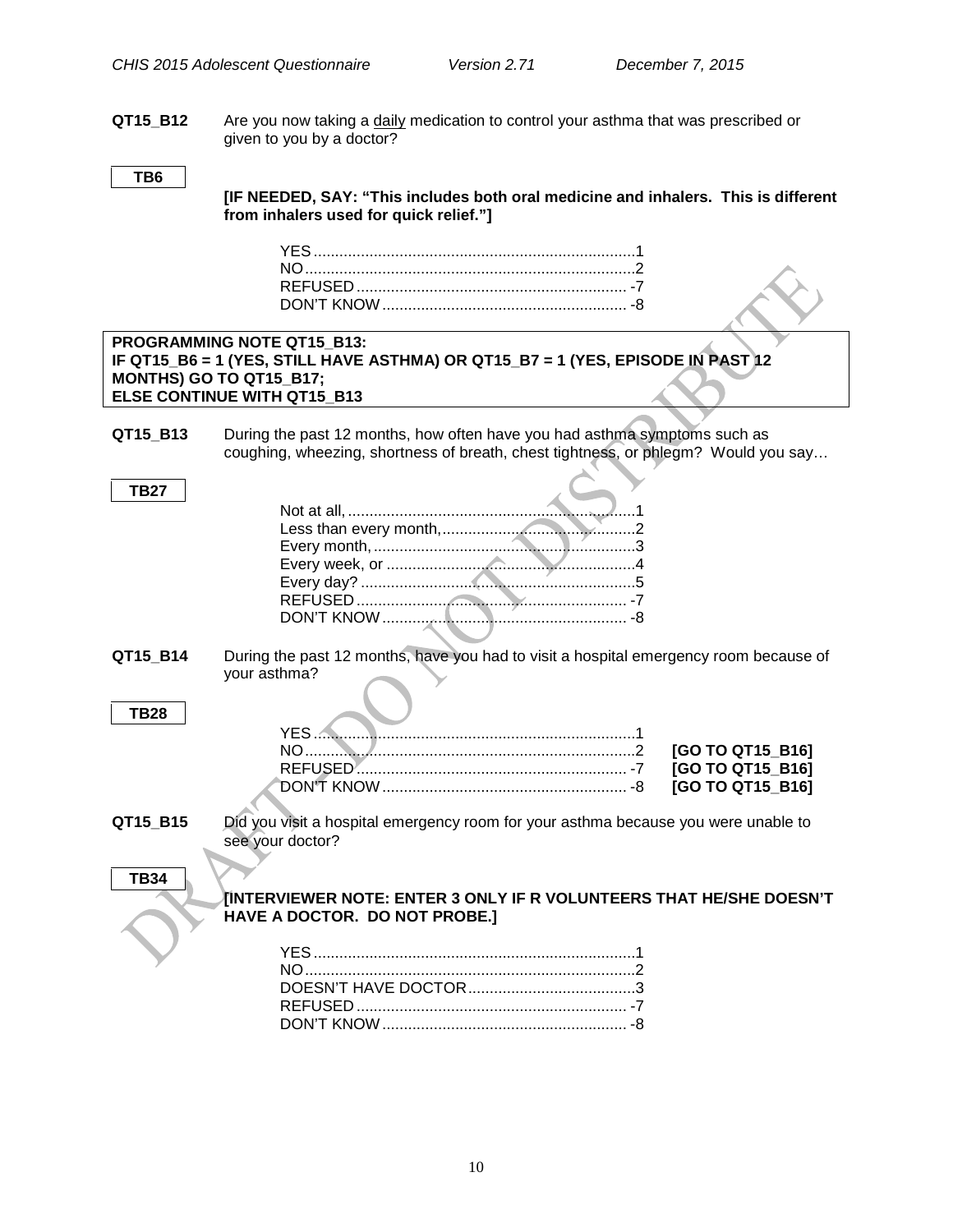**QT15\_B16** During the past 12 months, were you admitted to the hospital overnight or longer for your asthma?

| TB29        |                                                                                                                                     |
|-------------|-------------------------------------------------------------------------------------------------------------------------------------|
|             |                                                                                                                                     |
|             |                                                                                                                                     |
|             |                                                                                                                                     |
|             |                                                                                                                                     |
| QT15_B17    | During the past 12 months, how many days of school did you miss due to asthma?                                                      |
| <b>TB24</b> |                                                                                                                                     |
|             | [INTERVIEWER NOTE: INCLUDE HOME SCHOOLERS]                                                                                          |
|             | DAYS [HR: 0-365]                                                                                                                    |
|             |                                                                                                                                     |
|             |                                                                                                                                     |
|             |                                                                                                                                     |
| QT15_B18    | Have your doctors or other medical providers worked with you to develop a plan so that<br>you know how to take care of your asthma? |
|             |                                                                                                                                     |
| <b>TB20</b> |                                                                                                                                     |
|             | [GO TO QT15_B21]                                                                                                                    |
|             | [GO TO QT15_B21]                                                                                                                    |
|             | [GO TO QT15_B21]                                                                                                                    |
|             |                                                                                                                                     |
| QT15_B19    | Do you have a written or printed copy of this plan?                                                                                 |
|             |                                                                                                                                     |
| <b>TB32</b> |                                                                                                                                     |
|             | [IF NEEDED, SAY: "This can be an electronic or hard copy."]                                                                         |
|             |                                                                                                                                     |
|             |                                                                                                                                     |
|             |                                                                                                                                     |
|             |                                                                                                                                     |
|             |                                                                                                                                     |
| QT15 B20    | How confident are you that you can control and manage your asthma? Would you say                                                    |
|             | you are                                                                                                                             |
|             |                                                                                                                                     |
| <b>TB33</b> |                                                                                                                                     |
|             |                                                                                                                                     |
|             |                                                                                                                                     |
|             |                                                                                                                                     |
|             |                                                                                                                                     |
|             |                                                                                                                                     |
|             |                                                                                                                                     |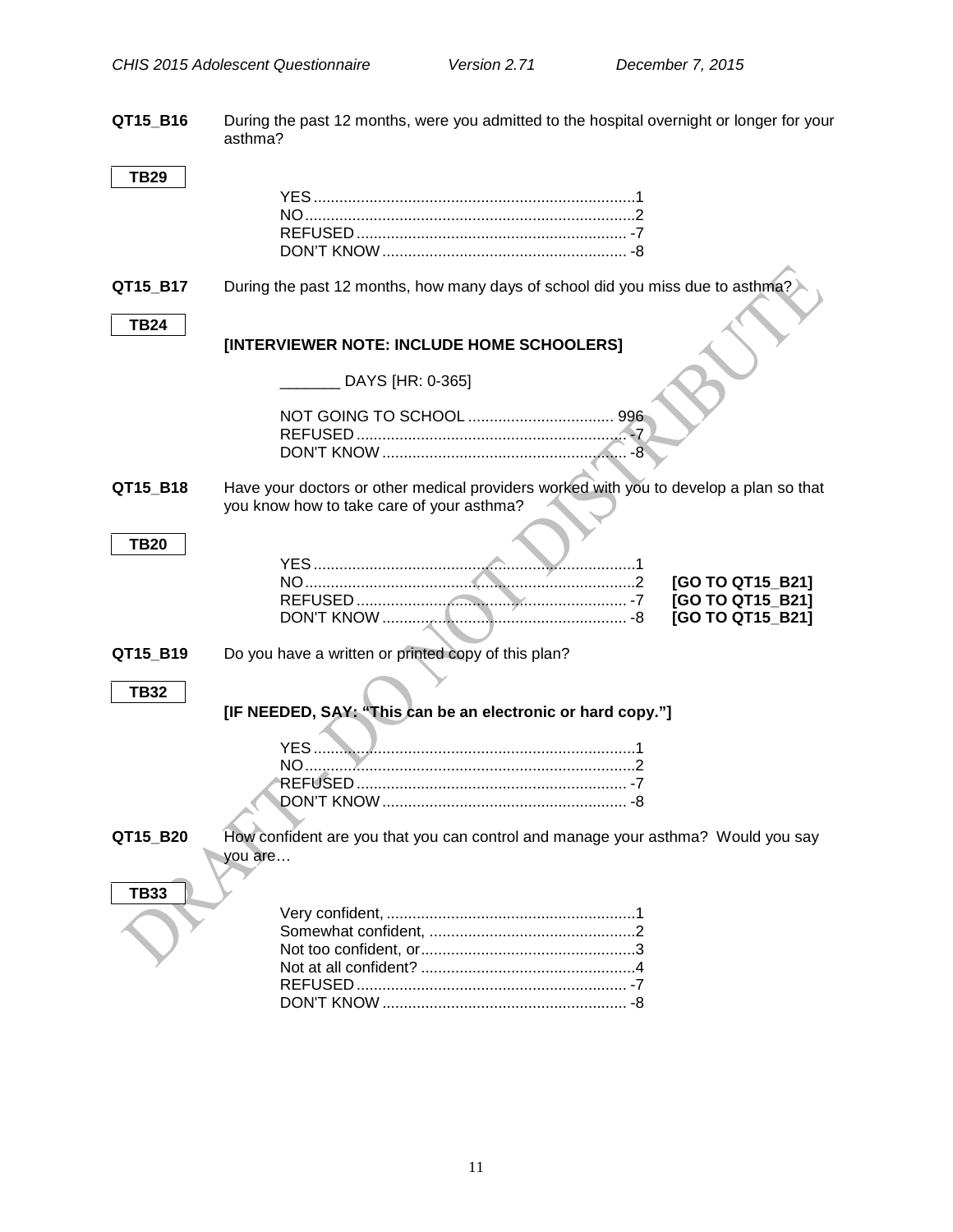# <span id="page-14-0"></span>**Flu Shot**

During the past 12 months, did you get a flu shot or the nasal flu vaccine, called Flumist?



**[IF NEEDED, SAY: "A flu shot is usually given in the Fall and protects against influenza for the flu season."]**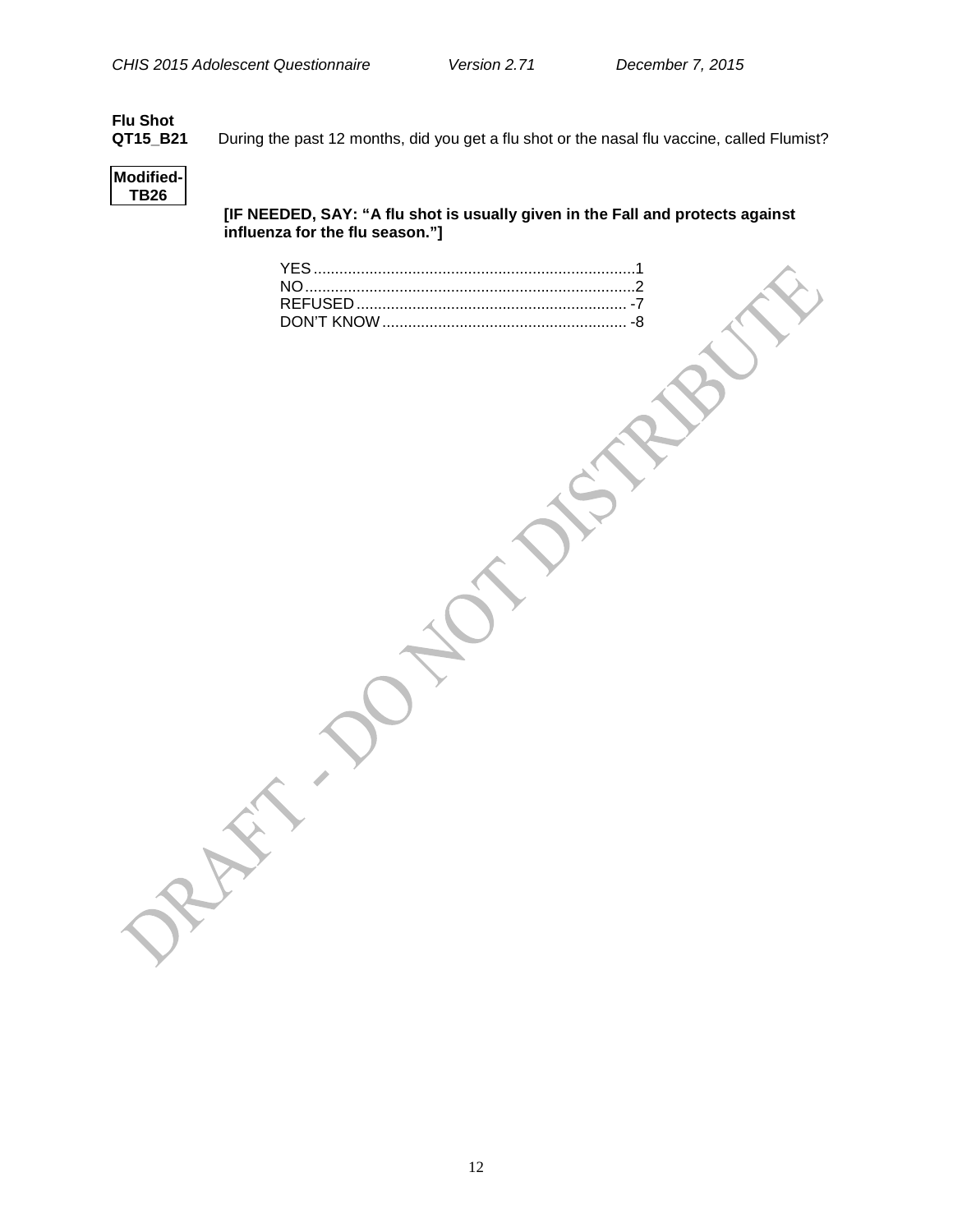<span id="page-15-1"></span><span id="page-15-0"></span>

|                                  | SECTION C - DIET, NUTRITION, AND FOOD ENVIRONMENT                                                                                                                                                                                                                                                                                                                                    |
|----------------------------------|--------------------------------------------------------------------------------------------------------------------------------------------------------------------------------------------------------------------------------------------------------------------------------------------------------------------------------------------------------------------------------------|
| <b>Dietary Intake</b><br>QT15_C1 | Now, I'm going to ask about the foods you ate yesterday, including both meals and<br>snacks.                                                                                                                                                                                                                                                                                         |
|                                  | Yesterday, how many servings of fruit, such as an apple or banana, did you eat?                                                                                                                                                                                                                                                                                                      |
| TE4                              | [IF NEEDED, SAY: "A serving is whatever it means to you."]                                                                                                                                                                                                                                                                                                                           |
|                                  | SERVINGS [HR: 0-20; SR: 0-9]                                                                                                                                                                                                                                                                                                                                                         |
|                                  |                                                                                                                                                                                                                                                                                                                                                                                      |
| QT15_C2                          | [Yesterday,] how many servings of other vegetables like green salad, green beans, or<br>potatoes did you have? Do not include fried potatoes.                                                                                                                                                                                                                                        |
| TE <sub>6</sub>                  | SERVINGS [HR: 0-20; SR: 0-4]                                                                                                                                                                                                                                                                                                                                                         |
|                                  |                                                                                                                                                                                                                                                                                                                                                                                      |
| QT15_C3                          | [Yesterday,] how many glasses or cans of soda that contain sugar, such as Coke, did you<br>drink? Do not include diet soda.                                                                                                                                                                                                                                                          |
| <b>TC28A</b>                     | [IF NEEDED, SAY: "Do not include canned or bottled juices or teas."]                                                                                                                                                                                                                                                                                                                 |
|                                  | <b>GLASSES OR CANS</b>                                                                                                                                                                                                                                                                                                                                                               |
|                                  | REFUSED                                                                                                                                                                                                                                                                                                                                                                              |
| QT15_C4                          | [Yesterday,] how many glasses or cans of sweetened fruit drinks, sports, or energy<br>drinks, did you drink?                                                                                                                                                                                                                                                                         |
| <b>TC28B</b>                     | [IF NEEDED, SAY: "Such as lemonade, Gatorade, Snapple, or Red Bull."]                                                                                                                                                                                                                                                                                                                |
|                                  | [DO NOT READ. FOR INTERVIEWER INFORMATION ONLY. THIS ALSO INCLUDES<br>DRINKS SUCH AS: FRUIT JUICES OR DRINKS YOU MADE AT HOME AND ADDED<br>SUGAR TO, KOOL-AID, TAMPICO, HAWAIIAN PUNCH, CRANBERRY COCKTAIL,<br>HI-C, SNAPPLE, SUGAR CANE JUICE, AND VITAMIN WATER. DO NOT INCLUDE:<br>100% FRUIT JUICES OR SODA, YOGURT DRINKS, CARBONATED WATER, OR<br><b>FRUIT-FLAVORED TEAS.]</b> |
|                                  | <b>GLASSES OR CANS</b>                                                                                                                                                                                                                                                                                                                                                               |
|                                  |                                                                                                                                                                                                                                                                                                                                                                                      |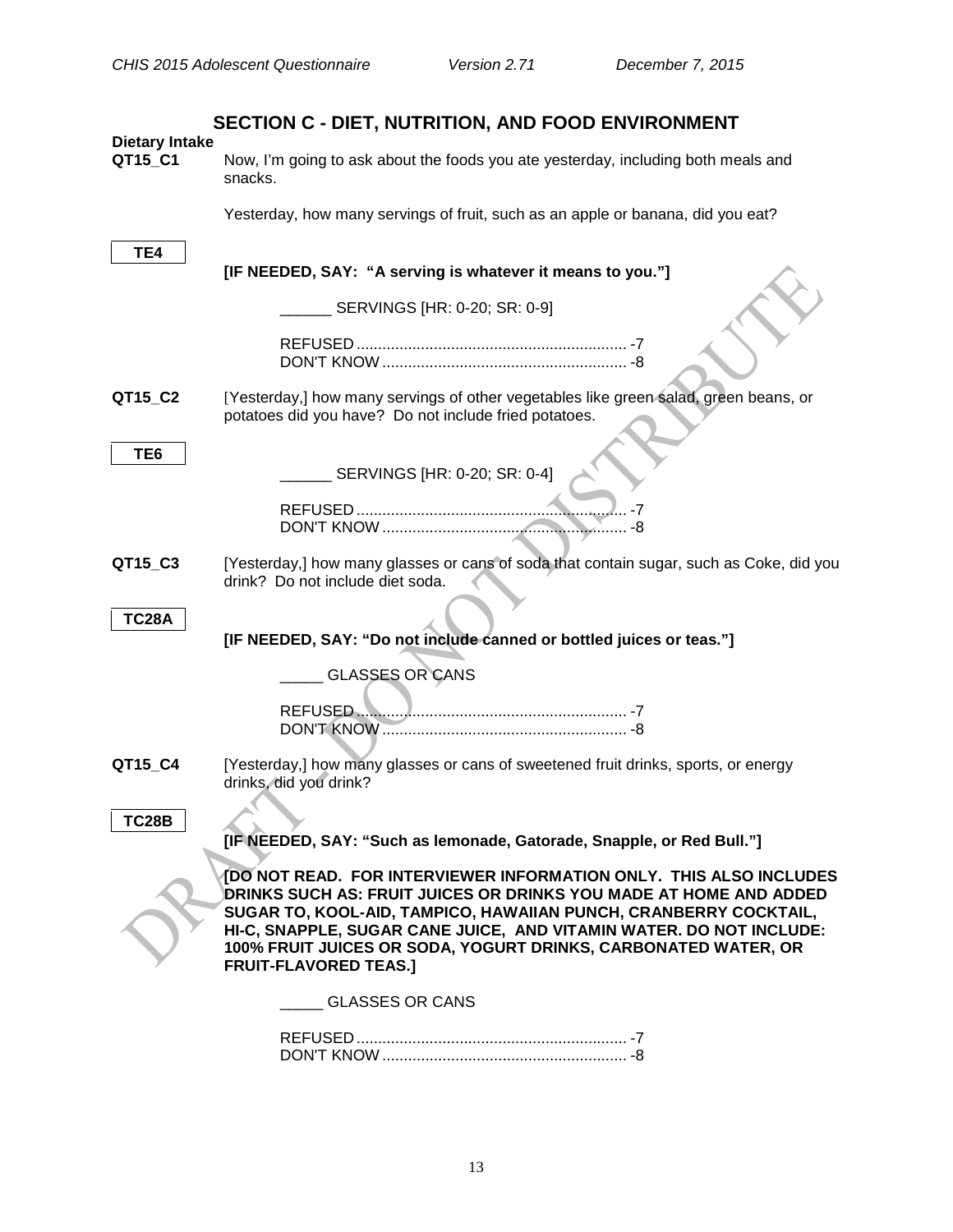<span id="page-16-2"></span><span id="page-16-1"></span><span id="page-16-0"></span>

| <b>Fast Food</b><br>QT15_C5         | In the past 7 days, how many times did you eat fast food? Include fast food meals eaten<br>at school, at home or at fast-food restaurants, carryout or drive thru.         |
|-------------------------------------|----------------------------------------------------------------------------------------------------------------------------------------------------------------------------|
| <b>TD25</b>                         | [IF NEEDED, SAY: "Such as food you get at McDonald's, KFC, Panda Express or<br>Taco Bell."]                                                                                |
|                                     | <b>TIMES</b>                                                                                                                                                               |
|                                     |                                                                                                                                                                            |
| <b>Food Environment</b>             |                                                                                                                                                                            |
|                                     | PROGRAMMING NOTE QT15 C6:                                                                                                                                                  |
|                                     | IF QT15_A5 = 1 (ATTENDED SCHOOL LAST WEEK) OR QT11_A6 = 1 (ATTENDED SCHOOL LAST<br><b>SCHOOL YEAR) THEN CONTINUE WITH QT15_C6;</b><br>ELSE GO TO PROGRAMMING NOTE QT15 C8; |
|                                     |                                                                                                                                                                            |
| QT15_C6                             | Does your school usually serve students fast food made by restaurants like McDonald's,<br>Burger King, Taco Bell, or Pizza Hut?                                            |
| <b>TC10</b>                         |                                                                                                                                                                            |
|                                     |                                                                                                                                                                            |
|                                     |                                                                                                                                                                            |
|                                     |                                                                                                                                                                            |
|                                     |                                                                                                                                                                            |
|                                     |                                                                                                                                                                            |
|                                     | <b>PROGRAMMING NOTE QT15_C7:</b><br>IF QT15_A6 = 1 (ATTENDED SCHOOL LAST SCHOOL YEAR), DISPLAY: "During a typical week,                                                    |
| how many times do";                 |                                                                                                                                                                            |
|                                     | ELSE DISPLAY "In the past 7 days, how many times did"                                                                                                                      |
| QT15_C7                             | {During a typical week, how many times do/In the past 7 days how many times did} you<br>eat the lunch served in the school cafeteria?                                      |
|                                     |                                                                                                                                                                            |
| <b>TD24</b>                         |                                                                                                                                                                            |
|                                     | TIMES [SR: 0-5; HR: 0-7]                                                                                                                                                   |
|                                     |                                                                                                                                                                            |
|                                     |                                                                                                                                                                            |
| <b>Water Consumption</b><br>QT15_C8 | Yesterday, how many glasses of water did you drink at school, home, and everywhere                                                                                         |
|                                     | else? Count one cup as one glass and count one bottle of water as two glasses. Count                                                                                       |
|                                     | only a few sips, like from a water fountain, as less than one glass. Your best guess is<br>fine.                                                                           |
| <b>TC53</b>                         |                                                                                                                                                                            |
|                                     | [IF NEEDED SAY: "Include tap water, like from a sink, faucet, fountain, or pitcher,<br>and bottled water like Aquafina®. Do not include flavored sweetened water.]         |
|                                     | <b>Glasses</b>                                                                                                                                                             |
|                                     | <b>LESS THAN 1 GLASS</b><br>(eg, SIPS FROM A FOUNTAIN)  99                                                                                                                 |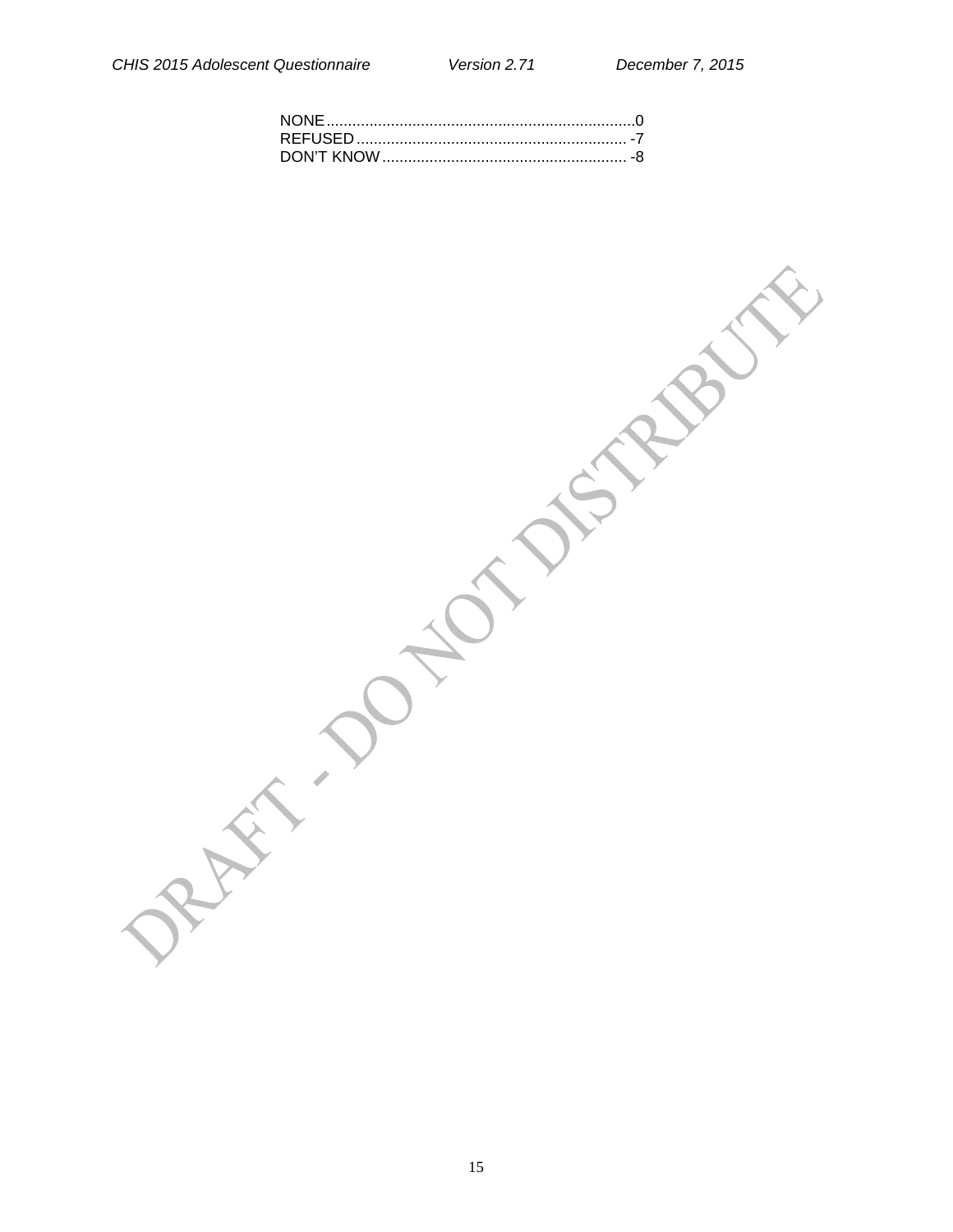<span id="page-18-1"></span><span id="page-18-0"></span>

| <b>SECTION D - PHYSICAL ACTIVITY</b> |                                                                                                                                                        |  |  |
|--------------------------------------|--------------------------------------------------------------------------------------------------------------------------------------------------------|--|--|
| <b>Physical Activity</b><br>QT15_D1  | These next questions are about physical activity.                                                                                                      |  |  |
|                                      | Not including school PE, in the past 7 days, on how many days were you physically<br>active for at least 60 minutes total per day?                     |  |  |
| TE8                                  | [IF NEEDED, SAY: "Add up the time you were active for each day of the past7.<br>Then tell me how many days you were active for at least 60 minutes."]  |  |  |
|                                      | [IF NEEDED, SAY: "PE is physical education classes."]<br>DAYS [HR: 0-7]                                                                                |  |  |
|                                      |                                                                                                                                                        |  |  |
| QT15_D2                              | During a typical week, on how many days are you physically active for at least 60<br>minutes total per day? Do not include PE.                         |  |  |
| <b>TE49</b>                          | [IF NEEDED, SAY: "Add up the time you were active for each day of the past 7.<br>Then tell me how many days you were active for at least 60 minutes."] |  |  |
|                                      | DAYS [HR: 0-7]                                                                                                                                         |  |  |
|                                      |                                                                                                                                                        |  |  |
|                                      |                                                                                                                                                        |  |  |
|                                      |                                                                                                                                                        |  |  |

16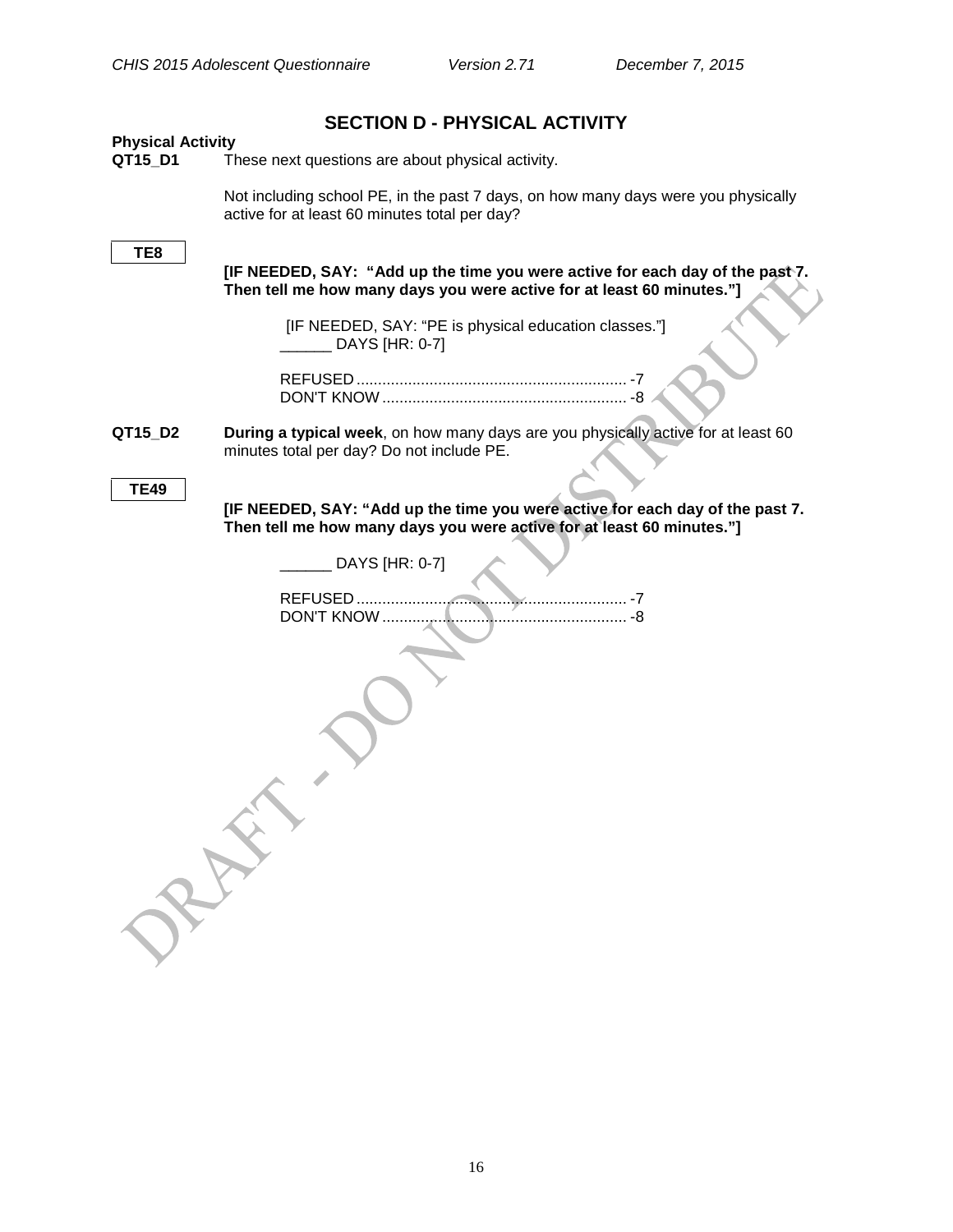# <span id="page-19-0"></span>**Commute from School to Home**

| COMMUNICATION SCHOOL TO LIGHT                                                        |                                                                                                                                         |  |  |
|--------------------------------------------------------------------------------------|-----------------------------------------------------------------------------------------------------------------------------------------|--|--|
| <b>PROGRAMMING NOTE QT15_D3:</b>                                                     |                                                                                                                                         |  |  |
| IF QT15_A5 = 4 OR QT15_A6 = 3 (HOME SCHOOLED) OR QT15_A6 = 2 (NO, NOT IN SCHOOL LAST |                                                                                                                                         |  |  |
| YEAR), GO TO QT15_D9;                                                                |                                                                                                                                         |  |  |
|                                                                                      | IF QT15_A5 = 2 (NO, NOT IN SCHOOL LAST WEEK) OR 3 (ON VACATION), CONTINUE WITH                                                          |  |  |
|                                                                                      | QT15_D3 AND DISPLAY "During the school year, on how many days during a typical week do";                                                |  |  |
|                                                                                      | ELSE CONTINUE WITH QT15_D3 AND DISPLAY "How many days in the past week did"                                                             |  |  |
|                                                                                      |                                                                                                                                         |  |  |
| QT15_D3                                                                              | {How many days in the past week did/During the school year, on how many days during                                                     |  |  |
|                                                                                      | a typical week do} you walk home from school?                                                                                           |  |  |
|                                                                                      |                                                                                                                                         |  |  |
| <b>TD27</b>                                                                          |                                                                                                                                         |  |  |
|                                                                                      | [INTERVIEWER NOTE: IF R SAYS CHILD BIKES OR SKATEBOARDS HOME, SAY,                                                                      |  |  |
|                                                                                      | "I'll ask about those next."]                                                                                                           |  |  |
|                                                                                      |                                                                                                                                         |  |  |
|                                                                                      | [IF CHILD DOES NOT GO DIRECTLY HOME FROM SCHOOL, INCLUDE # OF DAYS<br>WALKED, ETC. TO CHILDCARE, RELATIVE'S HOME, AFTER-SCHOOL PROGRAM, |  |  |
|                                                                                      | ETC.]                                                                                                                                   |  |  |
|                                                                                      |                                                                                                                                         |  |  |
|                                                                                      | DAYS [HR: 0-7]                                                                                                                          |  |  |
|                                                                                      |                                                                                                                                         |  |  |
|                                                                                      |                                                                                                                                         |  |  |
|                                                                                      | DON'T KNOW                                                                                                                              |  |  |
|                                                                                      |                                                                                                                                         |  |  |
|                                                                                      | PROGRAMMING NOTE QT15_D4:                                                                                                               |  |  |
|                                                                                      | IF QT15_D3 = 0, -7 OR -8 (NO DAYS, REF/DK) GO TO QT15_D5;                                                                               |  |  |
|                                                                                      |                                                                                                                                         |  |  |
|                                                                                      | ELSE IF QT15_D3 > 0 DAYS, CONTINUE WITH QT15_D4;                                                                                        |  |  |
|                                                                                      | IF QT15_A5 = 1, DISPLAY "does it";                                                                                                      |  |  |
|                                                                                      | IF QT15_A6 = 1, DISPLAY "did it"                                                                                                        |  |  |
|                                                                                      |                                                                                                                                         |  |  |
| QT15_D4                                                                              | About how many minutes {did it/does it} take you without any stops?                                                                     |  |  |
|                                                                                      |                                                                                                                                         |  |  |
| <b>TD28</b>                                                                          |                                                                                                                                         |  |  |
|                                                                                      | [IF NEEDED, SAY: "To walk home from school."]                                                                                           |  |  |
|                                                                                      |                                                                                                                                         |  |  |
|                                                                                      | <b>MINUTES [SR: 1-180]</b>                                                                                                              |  |  |
|                                                                                      |                                                                                                                                         |  |  |
|                                                                                      | DON'T KNOW<br>-8                                                                                                                        |  |  |
|                                                                                      |                                                                                                                                         |  |  |
|                                                                                      |                                                                                                                                         |  |  |
|                                                                                      | PROGRAMMING NOTE QT15 D5:                                                                                                               |  |  |
|                                                                                      | IF QT15_D3 = 0 DAYS, -7, OR -8, CONTINUE WITH QT15_D5;                                                                                  |  |  |
|                                                                                      | ELSE JF QT15 D3 > 0 DAYS (ONE OR MORE DAYS), GO TO QT15 D6                                                                              |  |  |
| QT15_D5                                                                              | Could you walk home from school in 30 minutes or less?                                                                                  |  |  |
|                                                                                      |                                                                                                                                         |  |  |
| <b>TD29</b>                                                                          |                                                                                                                                         |  |  |
|                                                                                      |                                                                                                                                         |  |  |
|                                                                                      |                                                                                                                                         |  |  |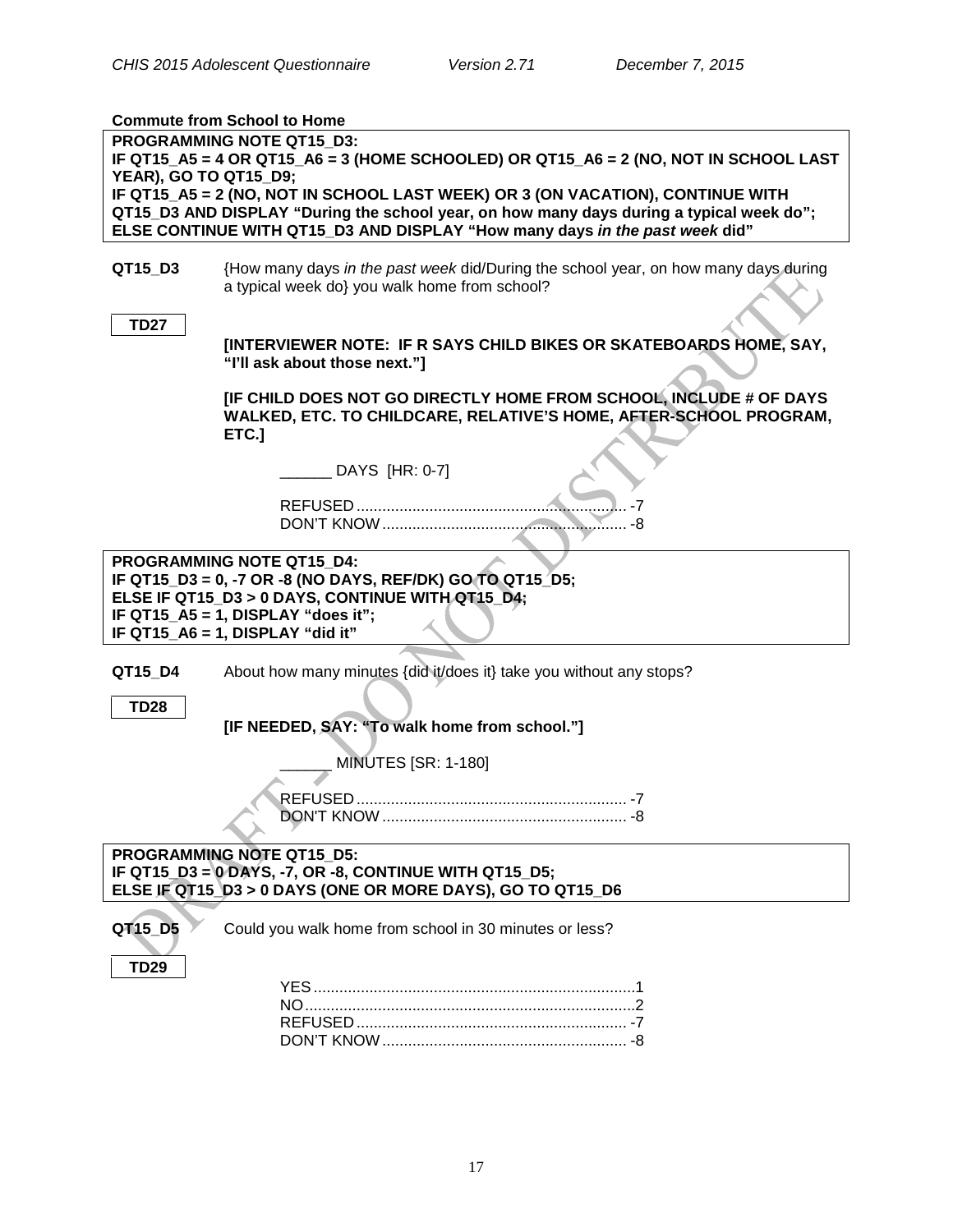|                                                                                                                                                                                                        | PROGRAMMING NOTE QT15 D6:<br>IF QT15_A5 = 2 (NO, NOT IN SCHOOL LAST WEEK) OR 3 (ON VACATION), CONTINUE WITH<br>QT15_D6 AND DISPLAY "During the school year, on how many days during a typical week do";<br>ELSE CONTINUE WITH QT15_D6 AND DISPLAY "How many days in the past week did" |  |
|--------------------------------------------------------------------------------------------------------------------------------------------------------------------------------------------------------|----------------------------------------------------------------------------------------------------------------------------------------------------------------------------------------------------------------------------------------------------------------------------------------|--|
| QT15_D6                                                                                                                                                                                                | {How many days in the past week did/During the school year, on how many days during<br>a typical week do} you bicycle or skateboard home from school?                                                                                                                                  |  |
| <b>TD30</b>                                                                                                                                                                                            | [INTERVIEWER NOTE: THIS INCLUDES KIDS WHO RIDE ROLLERBLADES,<br>ROLLERSHOES, OR NON-MOTORIZED SCOOTERS HOME FROM SCHOOL.]                                                                                                                                                              |  |
|                                                                                                                                                                                                        | DAYS [HR: 0-7]                                                                                                                                                                                                                                                                         |  |
|                                                                                                                                                                                                        |                                                                                                                                                                                                                                                                                        |  |
|                                                                                                                                                                                                        | PROGRAMMING NOTE QT15_D7:<br>IF QT15_D6 = 0, -7 OR -8 (NO DAYS, REF/DK) GO TO PROGRAMMING NOTE QT15_D8;<br>ELSE IF QT15_D6 > 0 DAYS, CONTINUE WITH QT15_D7;<br>IF QT15_A5 = 1, DISPLAY "does";<br>IF QT15_A6 = 1, DISPLAY "did"                                                        |  |
| QT15_D7                                                                                                                                                                                                | About how many minutes {did /does} it take you without any stops?                                                                                                                                                                                                                      |  |
| <b>TD31</b>                                                                                                                                                                                            | [IF NEEDED, SAY: "To bicycle or skateboard home from school."]                                                                                                                                                                                                                         |  |
|                                                                                                                                                                                                        | MINUTES [SR: 1-180]<br>[GO TO QT15_D9]                                                                                                                                                                                                                                                 |  |
|                                                                                                                                                                                                        | REFUSED<br>DON'T KNOW                                                                                                                                                                                                                                                                  |  |
| <b>PROGRAMMING NOTE QT15 D8:</b><br>IF (QT15_D3 > 0 DAYS AND QT15_D4 $\leq$ 30 MINUTES) OR QT15_D5 = 1 (COULD WALK HOME IN 30<br>MINUTES OR LESS), GO TO QT15_D9;<br><b>ELSE CONTINUE WITH QT15 D8</b> |                                                                                                                                                                                                                                                                                        |  |
| QT15_D8                                                                                                                                                                                                | Could you bike or skateboard home from school in 30 minutes or less?                                                                                                                                                                                                                   |  |
| <b>TD32</b>                                                                                                                                                                                            |                                                                                                                                                                                                                                                                                        |  |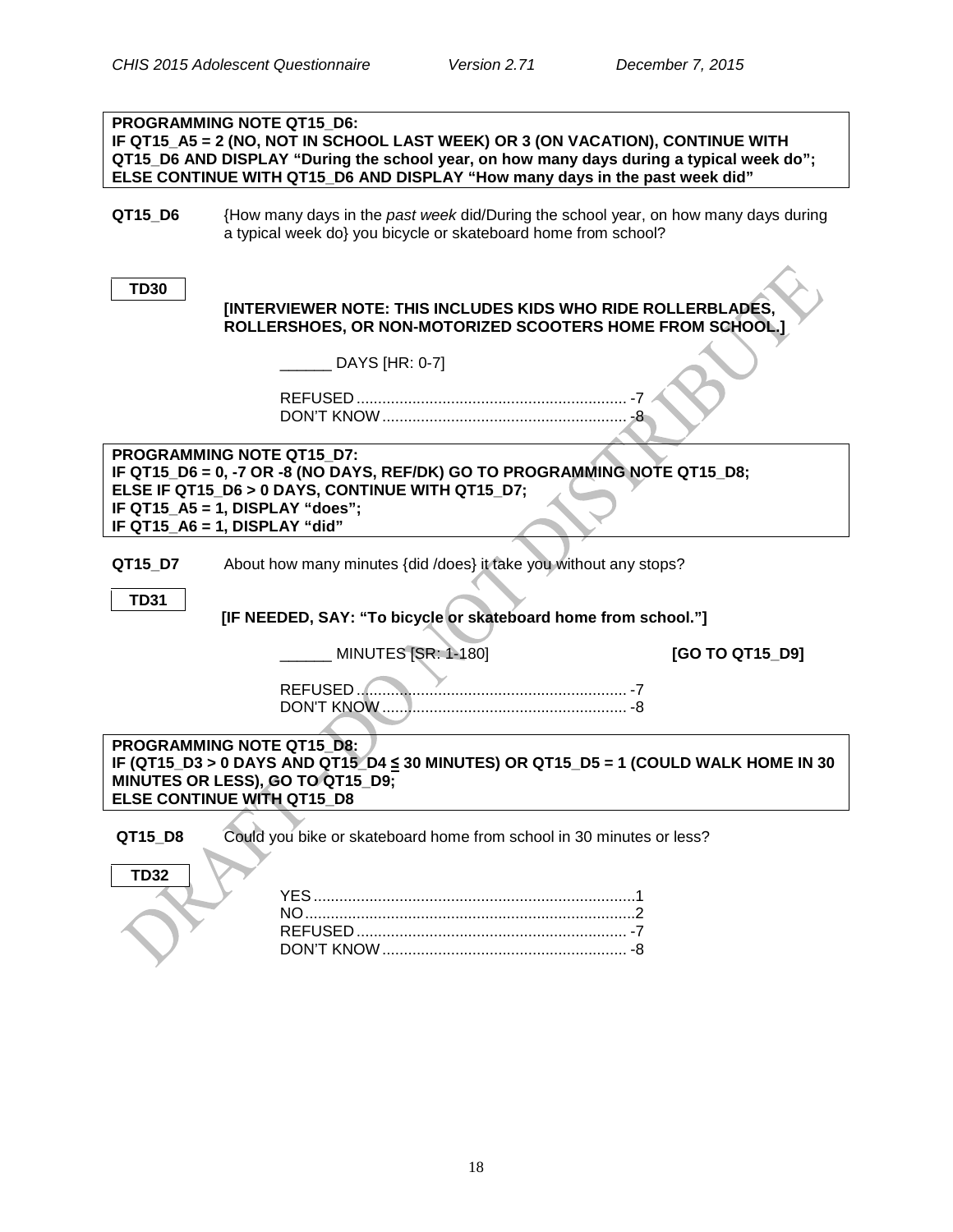<span id="page-21-1"></span><span id="page-21-0"></span>

| <b>Park Use</b>        |                                                                                        |
|------------------------|----------------------------------------------------------------------------------------|
| QT15_D9                | In the past 30 days, did you go to a park, playground, or open space?                  |
|                        |                                                                                        |
| <b>TE62</b>            |                                                                                        |
|                        |                                                                                        |
|                        |                                                                                        |
|                        |                                                                                        |
|                        |                                                                                        |
|                        |                                                                                        |
| QT15_D10               | Is there a park, playground, or open space within walking distance of your home?       |
| <b>TC42</b>            |                                                                                        |
|                        |                                                                                        |
|                        |                                                                                        |
|                        |                                                                                        |
|                        |                                                                                        |
| QT15_D11               | The last time you went to a park, playground or open space, were you physically active |
|                        | while you were there?                                                                  |
| <b>TE63</b>            |                                                                                        |
|                        |                                                                                        |
|                        |                                                                                        |
|                        |                                                                                        |
|                        |                                                                                        |
|                        |                                                                                        |
|                        |                                                                                        |
|                        | <b>Park and Neighborhood Safety</b>                                                    |
| QT15_D12               | Do you strongly agree, agree, disagree, or strongly disagree with the following        |
|                        | statements?                                                                            |
|                        |                                                                                        |
|                        | The park or playground closest to where I live is safe during the day.                 |
|                        |                                                                                        |
| <b>TC25</b>            |                                                                                        |
|                        | [IF NEEDED, SAY: "Do you strongly agree, agree, disagree, or strongly disagree?"]      |
|                        |                                                                                        |
|                        |                                                                                        |
|                        | AGREE                                                                                  |
|                        |                                                                                        |
|                        |                                                                                        |
|                        |                                                                                        |
|                        |                                                                                        |
|                        |                                                                                        |
|                        |                                                                                        |
|                        |                                                                                        |
| <b>Social Cohesion</b> |                                                                                        |
| QT15_D13               | People in my neighborhood are willing to help each other.                              |
|                        |                                                                                        |
| <b>TD34</b>            |                                                                                        |
|                        | [IF NEEDED, SAY: "Do you strongly agree, agree, disagree, or strongly disagree?"]      |
|                        |                                                                                        |
|                        |                                                                                        |
|                        |                                                                                        |
|                        |                                                                                        |
|                        |                                                                                        |
|                        |                                                                                        |

<span id="page-21-2"></span>DON'T KNOW ......................................................... -8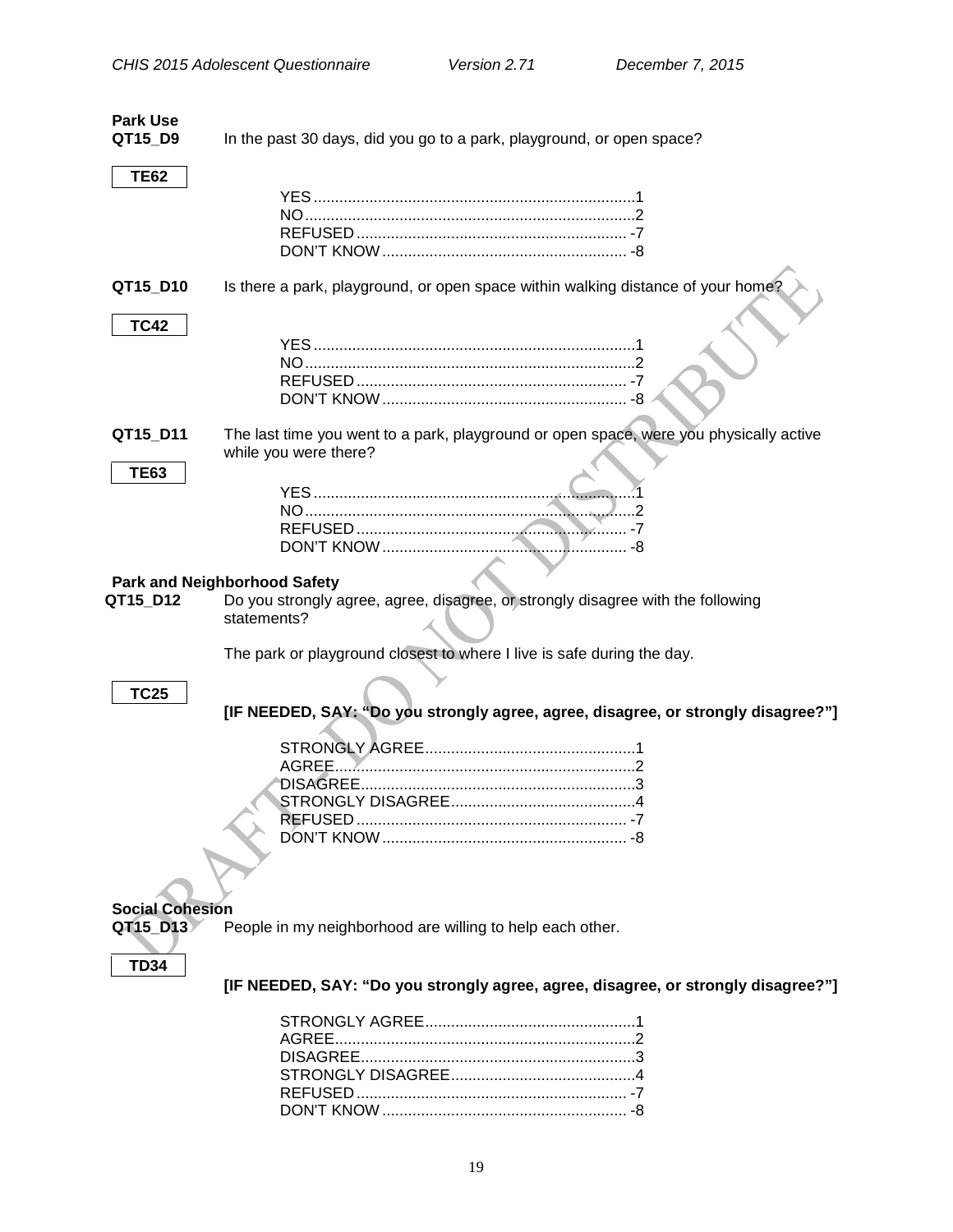#### **QT15\_D14** People in this neighborhood can be trusted.

#### **TD36**

**[IF NEEDED, SAY: "Do you strongly agree, agree, disagree, or strongly disagree?"]**

**QT15\_D15** You can count on adults in this neighborhood to watch out that children are safe and don't get in trouble.

#### **TD37**

**[IF NEEDED, SAY: "Do you strongly agree, agree, disagree, or strongly disagree?"]**

<span id="page-22-0"></span>**QT15 D16** Do you feel safe in your neighborhood...

#### **TE64**

# **Sedentary Time**<br>**QT15\_D17** T

The next questions are about the time you spend mostly sitting when you are not in school or doing homework.

During the weekends, about how much time do you spend on a typical or usual weekend day sitting and watching TV, playing computer games, talking with friends or doing other sitting activities?

| HOUR(S)    | MINUTE(S) |  |
|------------|-----------|--|
| DON'T KNOW |           |  |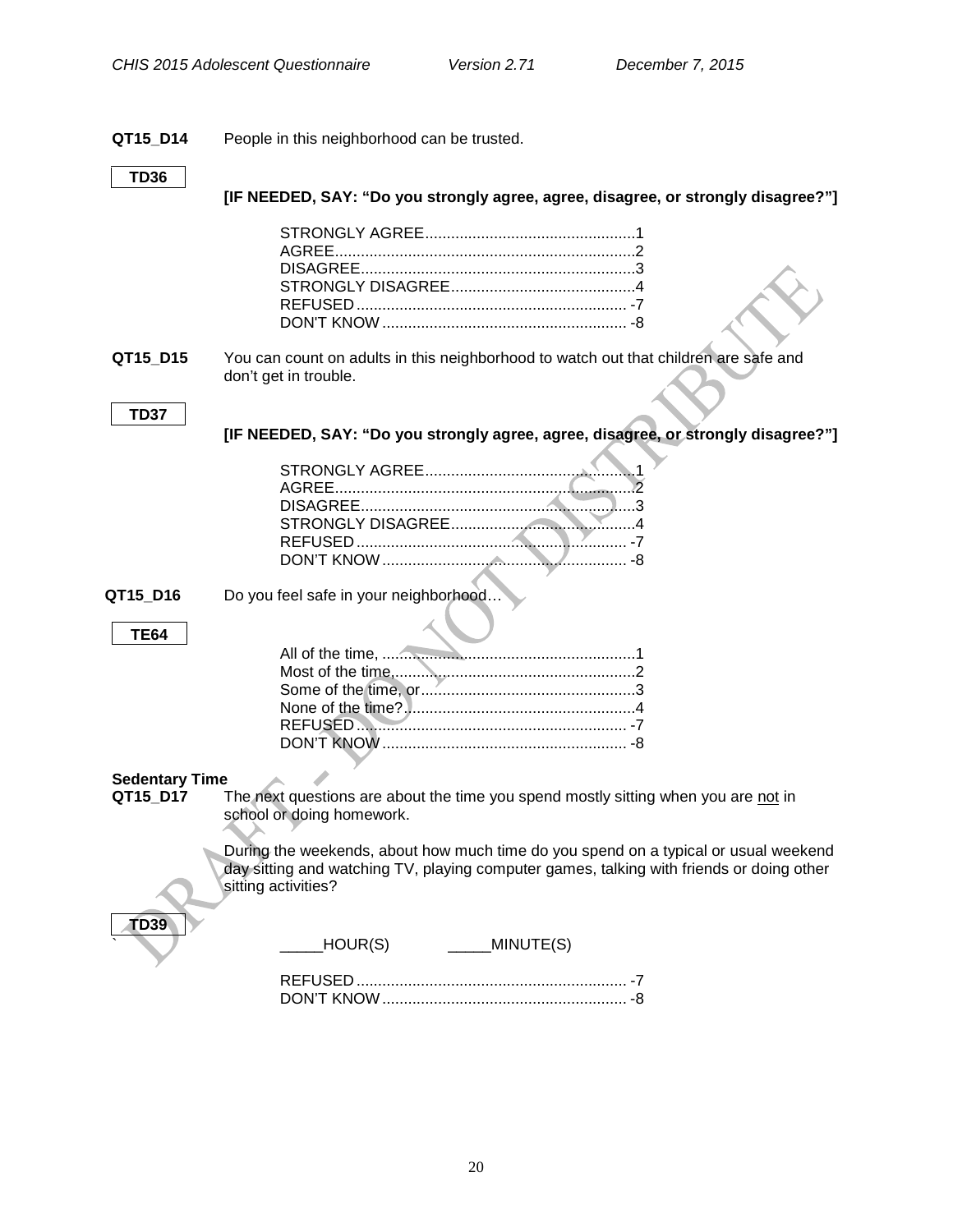**QT15\_D18** During the week days, about how much time do you spend on a typical or usual week day sitting and watching TV, playing computer games, talking with friends or doing other sitting activities?

| <b>TD38</b> | HOUR(S) | _____MINUTE(S) |  |
|-------------|---------|----------------|--|
|             |         |                |  |
|             |         |                |  |
|             |         |                |  |
|             |         |                |  |
|             |         |                |  |
|             |         |                |  |
|             |         |                |  |
|             |         |                |  |
|             |         |                |  |
|             |         |                |  |
|             |         |                |  |
|             |         |                |  |
|             |         |                |  |
|             |         |                |  |
|             |         |                |  |
|             |         |                |  |
|             |         |                |  |
|             |         |                |  |
|             |         |                |  |
|             |         |                |  |
|             |         |                |  |
|             |         |                |  |
|             |         |                |  |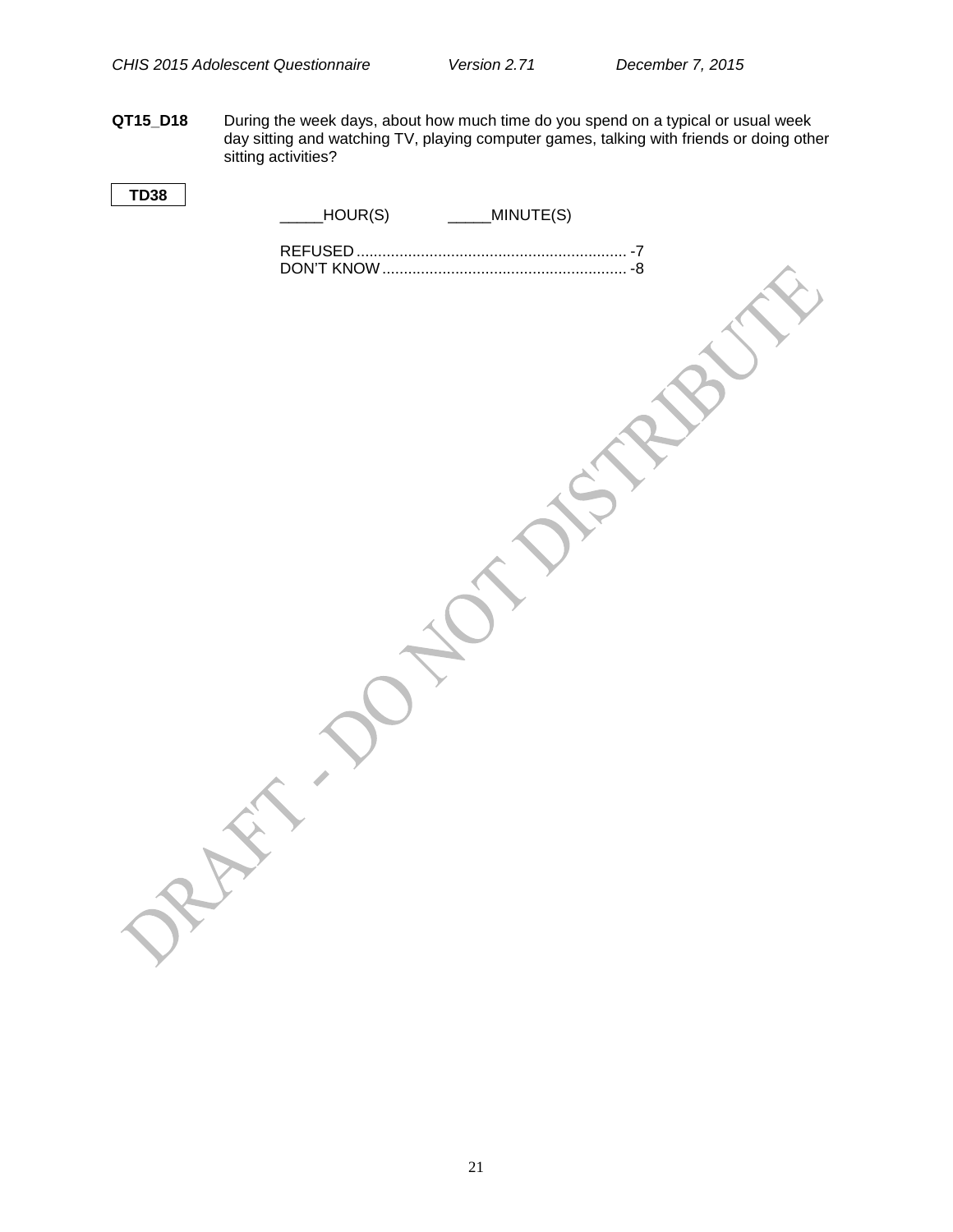NO.............................................................................2 **[GO TO QT15\_E4]** REFUSED ............................................................... -7 **[GO TO QT15\_E4]** TO QT15\_E41

### **SECTION E - CIGARETTE, ALCOHOL AND DRUG USE**

<span id="page-24-1"></span><span id="page-24-0"></span>

| <b>Cigarette Use</b> |  |
|----------------------|--|
| OT15 F1              |  |

Now I'm going to ask about smoking.

Have you ever smoked cigarettes, even 1 or 2 puffs?

# **TC38**

#### **QT15 E2** In the past 30 days, on how many days did you smoke cigarettes?

#### **TE19**

| <b>NONF</b> | <b>[GO TO QT15_E4]</b> |
|-------------|------------------------|
|             |                        |
|             |                        |
|             |                        |
|             |                        |
|             |                        |
|             |                        |
|             |                        |
|             |                        |
|             |                        |

**QT15\_E3** In the past 30 days, when you smoked, about how many cigarettes did you smoke per day?

#### **TE20**

#### **[IF NEEDED, SAY: "On average."] [IF NEEDED, SAY: "On the days you smoked."] [IF R SAYS "A Pack", CODE THIS AS 20 CIGARETTES]**

\_\_\_\_\_\_\_\_\_NUMBER OF CIGARETTES

REFUSED ............................................................... -7 DON'T KNOW......................................................... -8

# <span id="page-24-2"></span>**E-Cigarette Use**

Have you ever smoked electronic cigarettes, also known as e-cigarettes or vaporizer cigarettes?

**TE66**

#### **[INTERVIEWER NOTE: CODE 'YES' IF R MENTIONS VAPE OR VAPING.]**

**[IF NEEDED, SAY: "Electronic cigarettes are devices that mimic traditional cigarette smoking, but the battery operated device produces vapor instead of smoke. The solutions used in the device may contain nicotine and are usually flavored.]**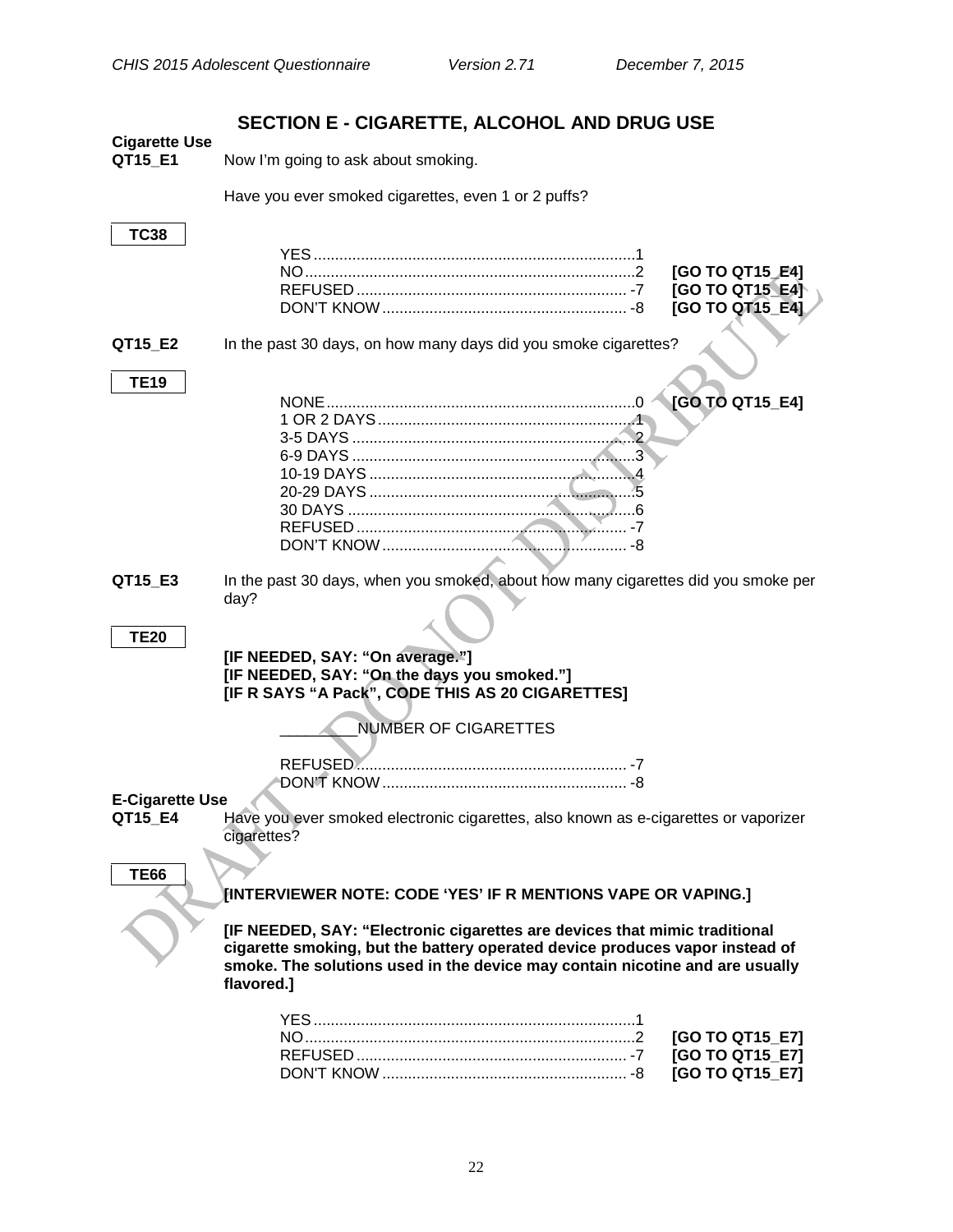<span id="page-25-0"></span>

| QT15_E5                             | During the past 30 days, how many days did you use electronic cigarettes?                                         |                                                                      |
|-------------------------------------|-------------------------------------------------------------------------------------------------------------------|----------------------------------------------------------------------|
| <b>TE67</b>                         | <b>NUMBER OF DAYS</b>                                                                                             | [IF 0, THEN GO TO<br>QT15_E7]                                        |
|                                     |                                                                                                                   | [GO TO QT15_E7]<br>[GO TO QT15_E7]                                   |
| QT15_E6                             | What are your reasons for using electronic cigarettes?                                                            |                                                                      |
| <b>TE68</b>                         | [CODE ALL THAT APPLY]                                                                                             |                                                                      |
|                                     | CUT DOWN OR REDUCE SMOKING 3<br>USE IN PLACES WHERE SMOKING NOT IS                                                |                                                                      |
| <b>Alcohol Use/Abuse</b><br>QT15_E7 | Did you ever have more than a few sips of any alcoholic drink, like beer, wine, mixed                             |                                                                      |
|                                     | drinks, or liquor?                                                                                                |                                                                      |
| <b>TE22</b>                         |                                                                                                                   | [GO TO NEXT SECTION]<br>[GO TO NEXT SECTION]<br>[GO TO NEXT SECTION] |
|                                     | <b>PROGRAMMING NOTE QT15 E8:</b><br>IF QT15_A4 = 1 (MALE) GO TO QT15_E9;<br><b>ELSE CONTINUE WITH QT15 E8</b>     |                                                                      |
| QT15_E8                             | How many days in the past 30 days did you have four or more drinks in a row, that is<br>within a couple of hours? |                                                                      |
| <b>TE24A</b>                        |                                                                                                                   |                                                                      |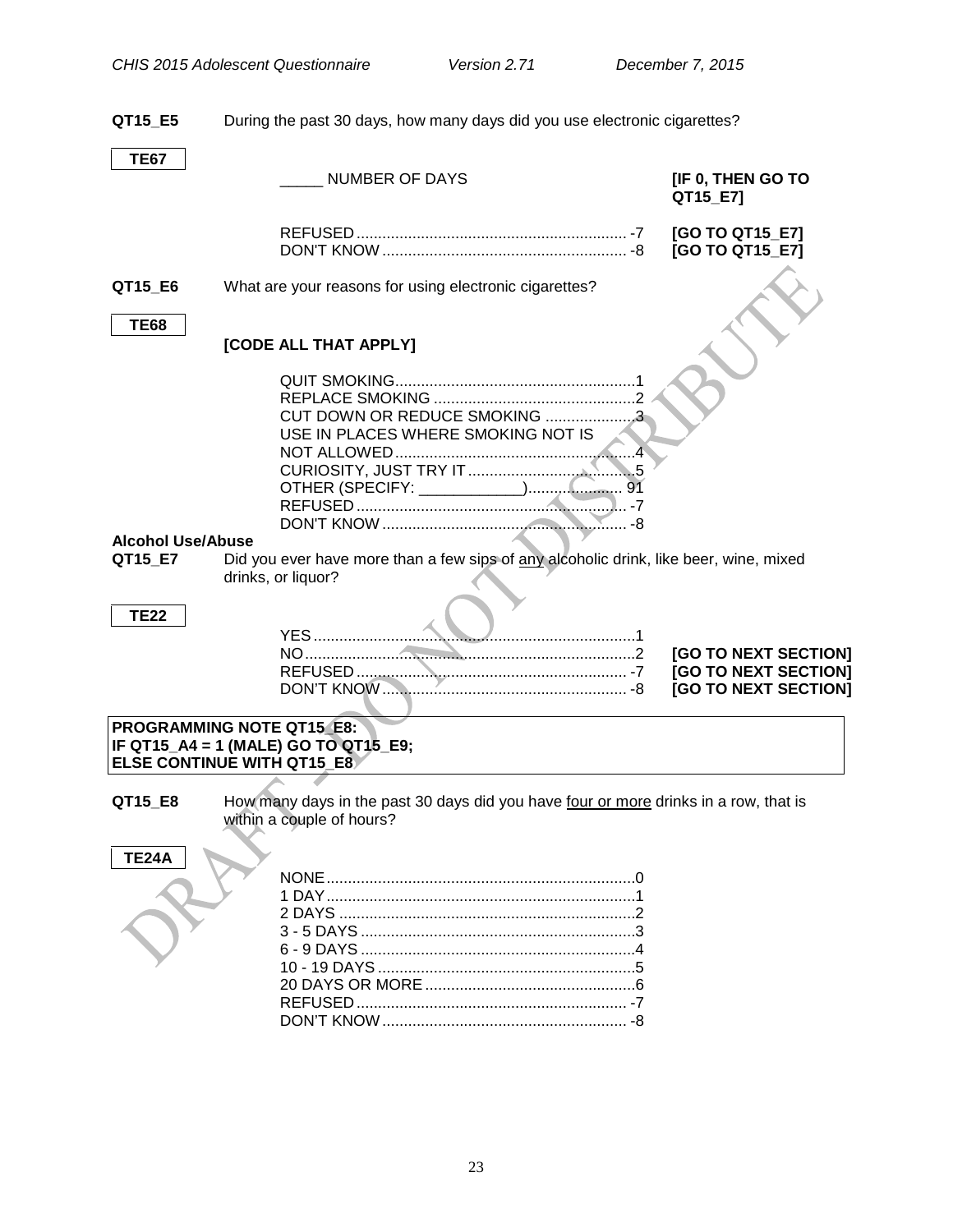#### **PROGRAMMING NOTE QT15\_E9: IF QT15\_A4 = 2 (FEMALE), GO TO NEXT SECTION; ELSE CONTINUE WITH QT15\_E9**

**QT15\_E9** How many days in the past 30 days did you have five or more drinks in a row, that is within a couple of hours?

#### **TE24**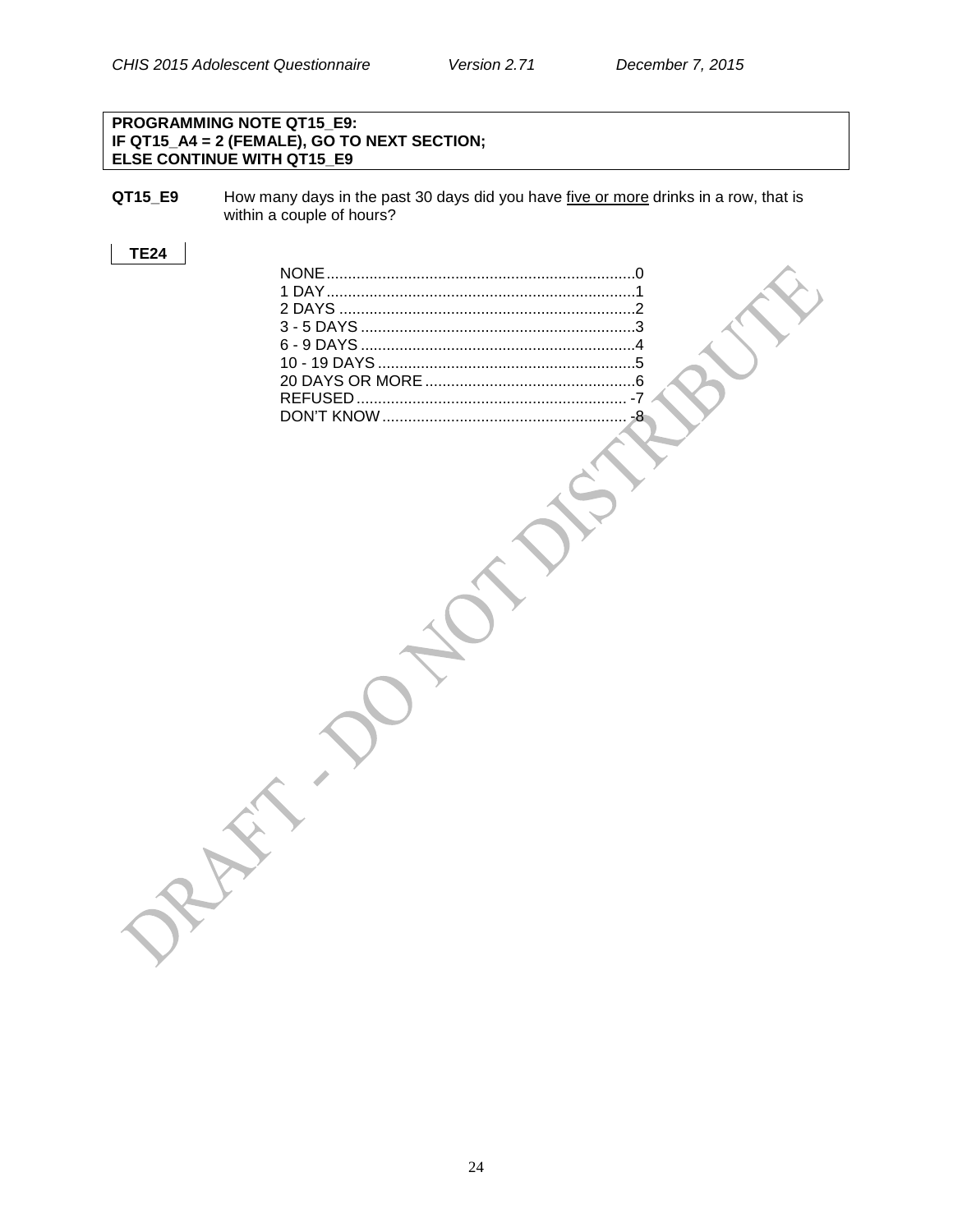# **SECTION F - MENTAL HEALTH**

#### <span id="page-27-1"></span><span id="page-27-0"></span>K6 Mental Health Assessment

The next questions are about how you have been feeling during the past 30 days. QT15\_F1

About how often during the past 30 days did you feel nervous—Would you say all of the time, most of the time, some of the time, a little of the time, or none of the time?

| <b>TG11</b> |                                                                                         |
|-------------|-----------------------------------------------------------------------------------------|
|             | ALL                                                                                     |
|             |                                                                                         |
|             |                                                                                         |
|             |                                                                                         |
|             |                                                                                         |
|             |                                                                                         |
|             |                                                                                         |
|             |                                                                                         |
| QT15_F2     | During the past 30 days, about how often did you feel hopeless-all of the time, most of |
|             | the time, some of the time, a little of the time, or none of the time?                  |
|             |                                                                                         |
| <b>TG12</b> |                                                                                         |
|             |                                                                                         |
|             |                                                                                         |
|             |                                                                                         |
|             |                                                                                         |
|             |                                                                                         |
|             |                                                                                         |
|             |                                                                                         |
|             |                                                                                         |
| QT15_F3     | During the past 30 days, about how often did you feel restless or fidgety?              |
|             |                                                                                         |
| <b>TG13</b> |                                                                                         |
|             | [IF NEEDED, SAY: "All, most, some, a little, or none of the time?"]                     |
|             |                                                                                         |
|             | ALL                                                                                     |
|             |                                                                                         |
|             | SOME                                                                                    |
|             |                                                                                         |
|             |                                                                                         |
|             |                                                                                         |
|             |                                                                                         |
|             |                                                                                         |
| QT15_F4     | How often did you feel so depressed that nothing could cheer you up?                    |
|             |                                                                                         |
| <b>TG14</b> |                                                                                         |
|             | [IF NEEDED, SAY: "All, most, some, a little, or none of the time?"]                     |
|             |                                                                                         |
|             |                                                                                         |
|             |                                                                                         |
|             |                                                                                         |
|             |                                                                                         |
|             |                                                                                         |
|             |                                                                                         |
|             |                                                                                         |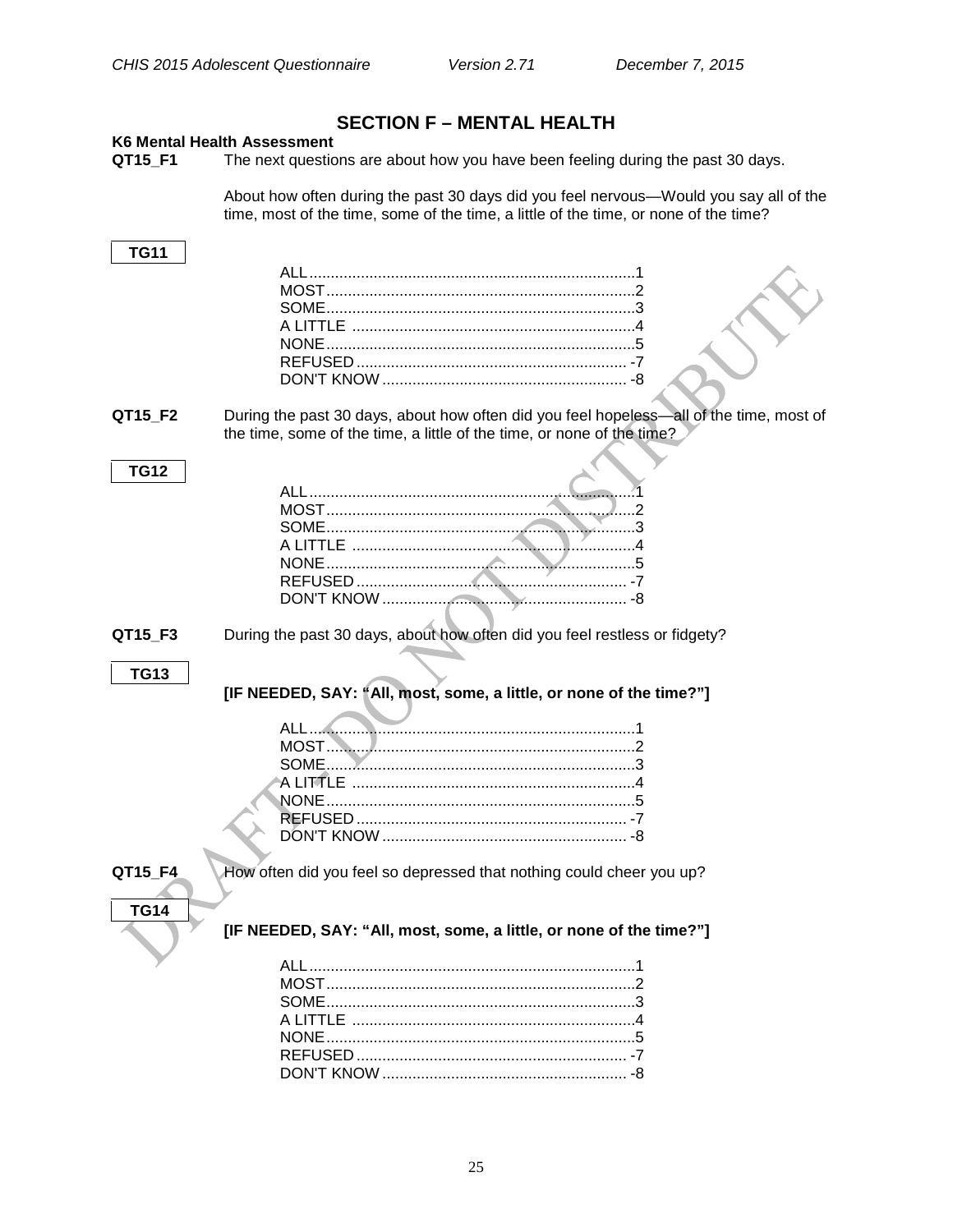**QT15\_F5** During the past 30 days, about how often did you feel that everything was an effort?

#### **TG15**

**[IF NEEDED, SAY: "All, most, some, a little, or none of the time?"]**

|         | LITTLE ………………………………………………………4                                    |
|---------|------------------------------------------------------------------|
|         |                                                                  |
|         | REFUSED 47                                                       |
|         |                                                                  |
|         |                                                                  |
| QT15 F6 | During the past 30 days, about how often did you feel worthless? |

# **TG16**

**[IF NEEDED, SAY: "All, most, some, a little, or none of the time?"]**

# <span id="page-28-0"></span>**Repeated K6**

Was there ever a month in the past 12 months when these feelings occurred more often than they did in the past 30 days?

| -30  |  |
|------|--|
| NEW) |  |

#### **PROGRAMMING NOTE QT15\_F6B: IF QT15\_F6A = 1 THEN CONTINUE WITH QT15\_F6B; ELSE SKIP TO QT15\_F7**

**QT15\_F6B** The next questions are about the one month in the past 12 months when you were at your worst emotionally.



During that same month, how often did you feel nervous- all of the time, most, some, a little, or none of the time?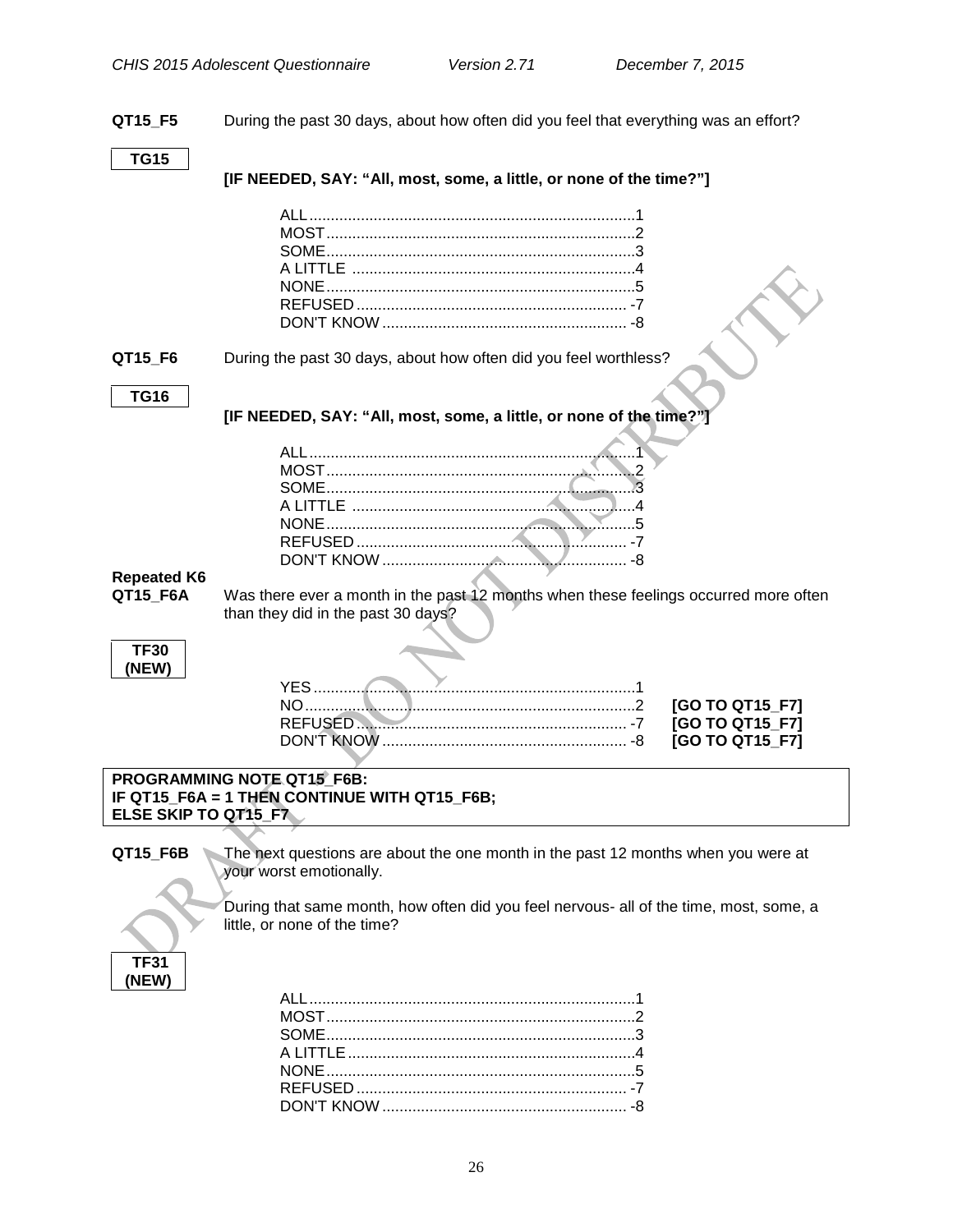QT15\_F6C During that same month, how often did you feel hopeless- all of the time, most, some, a little, or none of the time?

| I F32 |  |
|-------|--|
| (NEW) |  |

#### QT15\_F6D

How often did you feel restless or fidgety?



[IF NEEDED, SAY: "All of the time, most of the time, some of the time, little of the time, or none of the time?"]

**QT15 F6E** 

How often did you feel so depressed that nothing could cheer you up?

[IF NEEDED, SAY: "All of the time, most of the time, some of the time, a little of the time, or none of the time?"]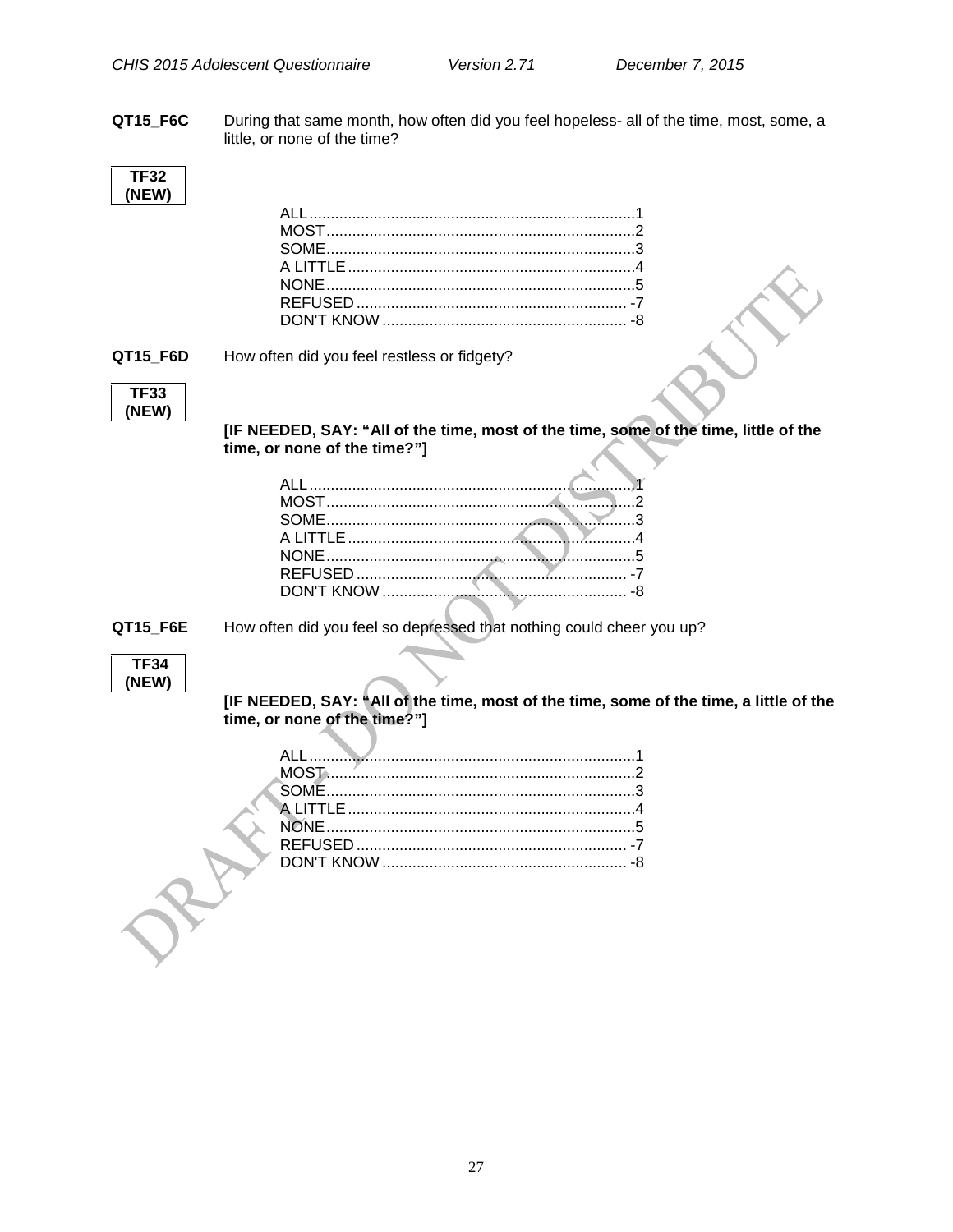#### QT15\_F6F How often did you feel that everything was an effort?



[IF NEEDED, SAY: "All of the time, most of the time, some of the time, a little of the time, or none of the time?"]

QT15\_F6G

How often did you feel worthless?



[IF NEEDED, SAY: "All of the time, most of the time, some of the time, a little of the time, or none of the time?"]

In the past 12 months did you think you needed help for emotional or mental health QT15\_F7 problems, such as feeling sad, anxious, or nervous?

| <b>Contract Contract Contract</b><br>the contract of the contract of the contract of the contract of the contract of the contract of the contract of |  |
|------------------------------------------------------------------------------------------------------------------------------------------------------|--|

QT15\_F8

**TI11** 

In the past 12 months, have you received any psychological or emotional counseling?

| <b>TF11</b> |  |
|-------------|--|
|             |  |
|             |  |
|             |  |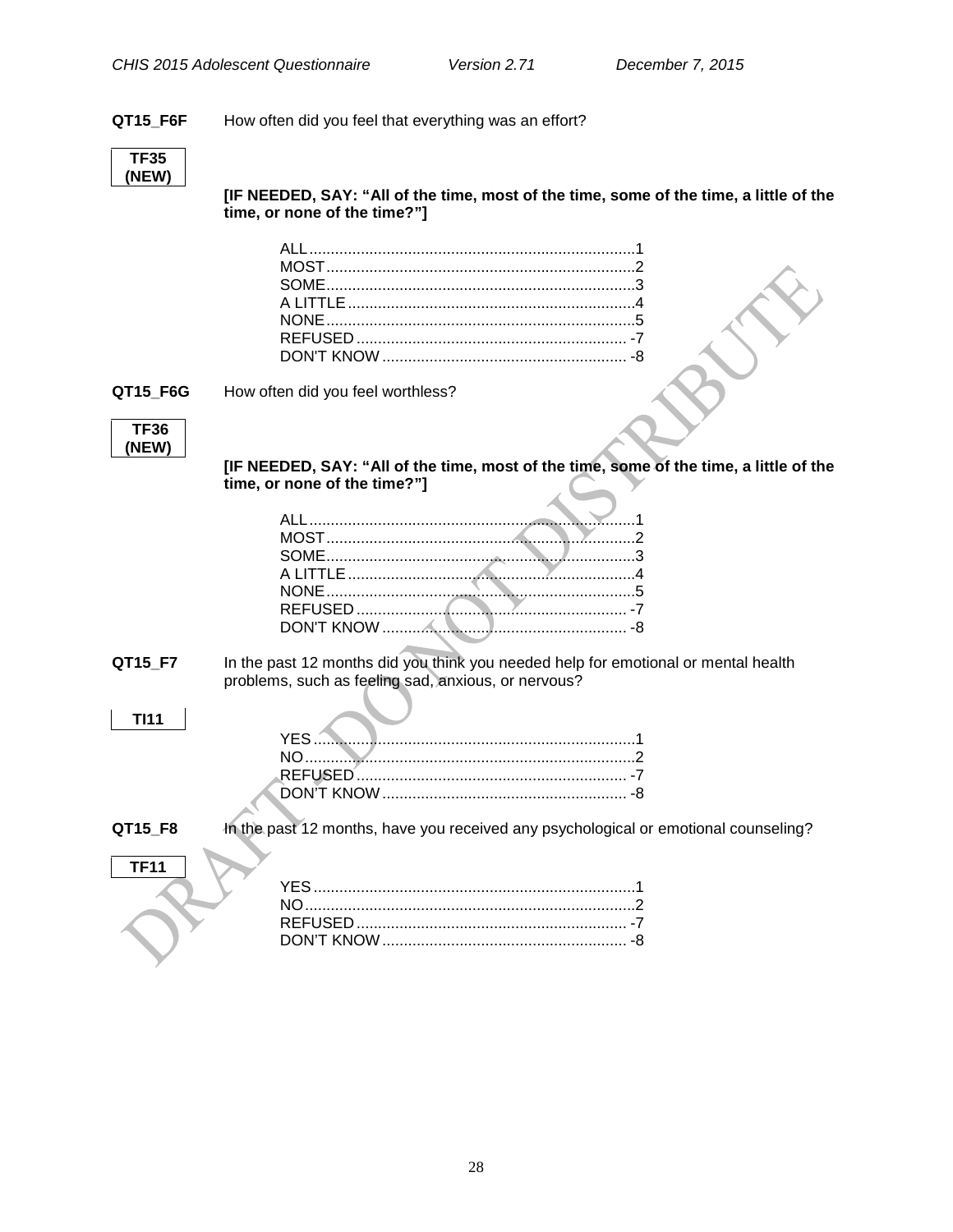#### **PROGRAMMING NOTE QT15\_F9: IF QT15\_E7 = 1 (MORE THAN SIP OF ALCOHOL) CONTINUE WITH QT15\_F9; ELSE GO TO QT15\_F10**

**QT15\_F9** In the past 12 months, did you receive any professional help for your use of alcohol or drugs?

#### **TI13**

#### **Loneliness (Marin County) PROGRAMMING NOTE QT15\_F10:**

**IF AH42 = 21 OR SAH42 = 21 (R RESIDES IN MARIN COUNTY), CONTINUE WITH QT15\_F10; ELSE GO TO SECTION G**

**QT15 F10** During the past 30 days, about how often did you feel lonely?—all of the time, most of the time, some of the time, a little of the time, or none of the time?

<span id="page-31-0"></span>

| TF37  |
|-------|
| (NEW) |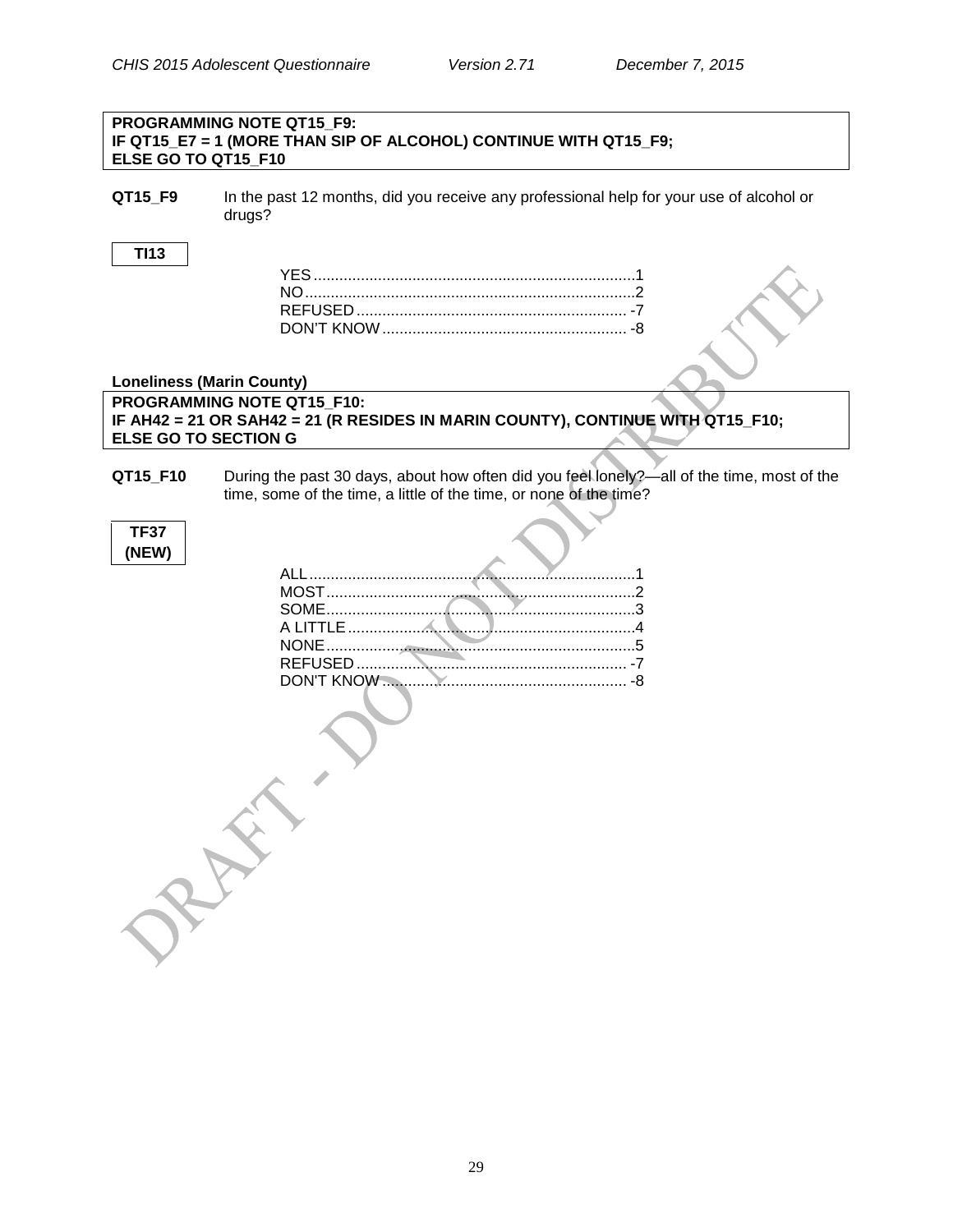# **SECTION G – SEXUAL BEHAVIORS**

#### **PROGRAMMING NOTE QT15\_G1: IF PARENT/GUARDIAN DID** *NOT* **ALLOW RESPONDENT TO ANSWER SEXUAL BEHAVIOR QUESTIONS, GO TO QT15\_H1; ELSE CONTINUE WITH QT15\_G1**

#### **QT15\_G1** The next section is about sexual behavior. The information will be kept private and you can refuse to answer.

Have you ever had sexual intercourse?

#### **TE32**

**[IF NEEDED, SAY: "By sexual intercourse, we mean sex with a penis in a vagina or an anus or rectum."]**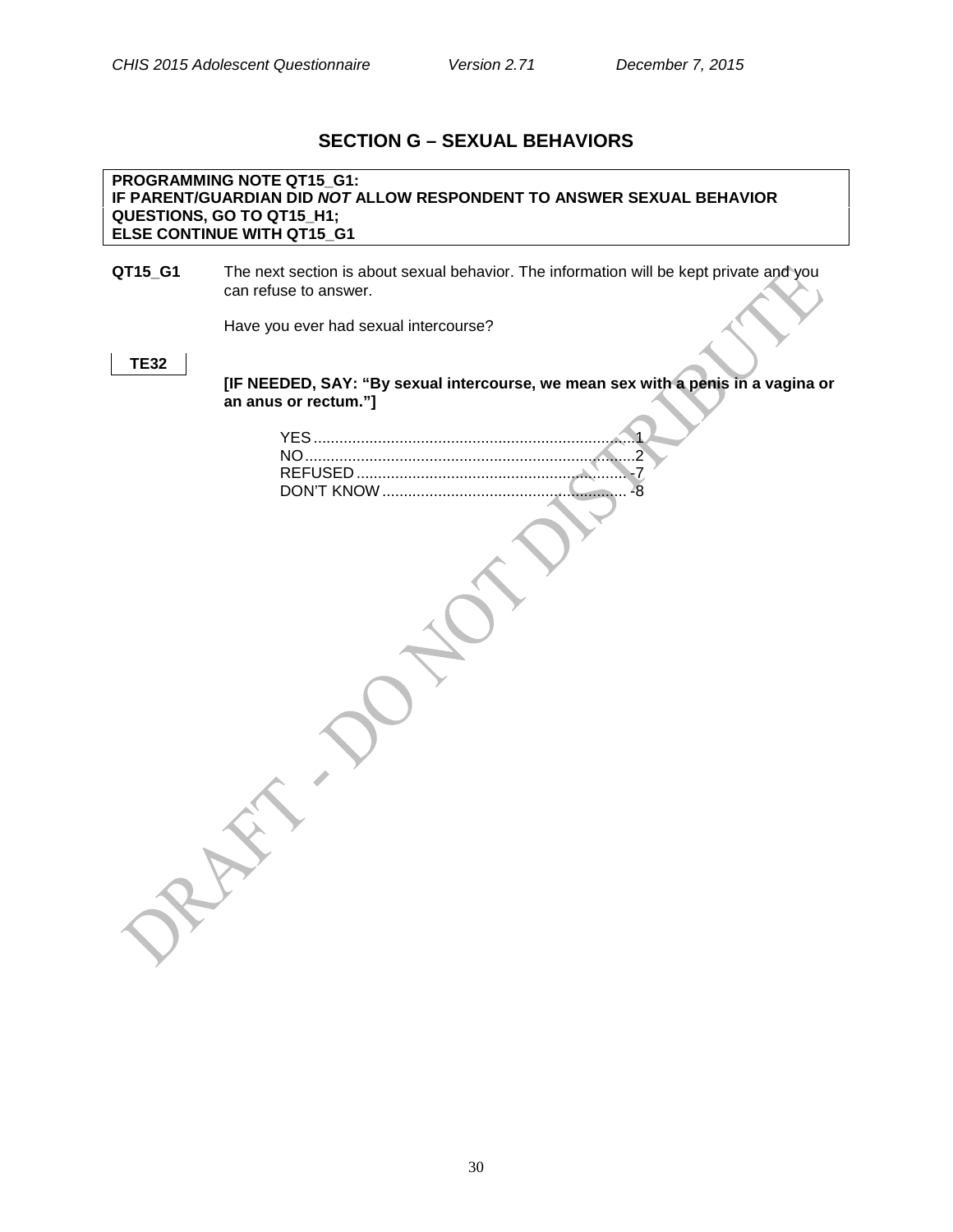|                             | <b>Interpersonal Violence (Marin County)</b>                                                                                                                       |                                                       |
|-----------------------------|--------------------------------------------------------------------------------------------------------------------------------------------------------------------|-------------------------------------------------------|
| <b>ELSE GO TO SECTION H</b> | PROGRAMMING NOTE QT15 G2:<br>IF AH42 = 21 OR SAH42 = 21 (R RESIDES IN MARIN COUNTY), CONTINUE WITH QT15_G2;                                                        |                                                       |
| QT15_G2                     | The next questions are about your personal safety and unwanted sexual experiences.<br>Your answers will be kept private and you can refuse to answer any question. |                                                       |
| TL <sub>3</sub>             | Have you ever been slapped, kicked, or physically hurt by a boyfriend or girlfriend, not<br>just a friend?                                                         |                                                       |
|                             | [IF NEEDED SAY, "This could be someone you see casually or someone you had a<br>relationship with over time."]                                                     | [GO TO QT15_H1]<br>[GO TO QT15_H1]                    |
| QT15_G3                     | Has this happened at all in the past 12 months?                                                                                                                    | [GO TO QT15_H1]                                       |
| TL4                         |                                                                                                                                                                    | [GO TO QT15_H1]<br>[GO TO QT15_H1]<br>[GO TO QT15_H1] |
| QT15_G4                     | The last time this happened, did you talk to anyone about it?                                                                                                      |                                                       |
| TL <sub>6</sub>             | RAY                                                                                                                                                                |                                                       |
|                             |                                                                                                                                                                    |                                                       |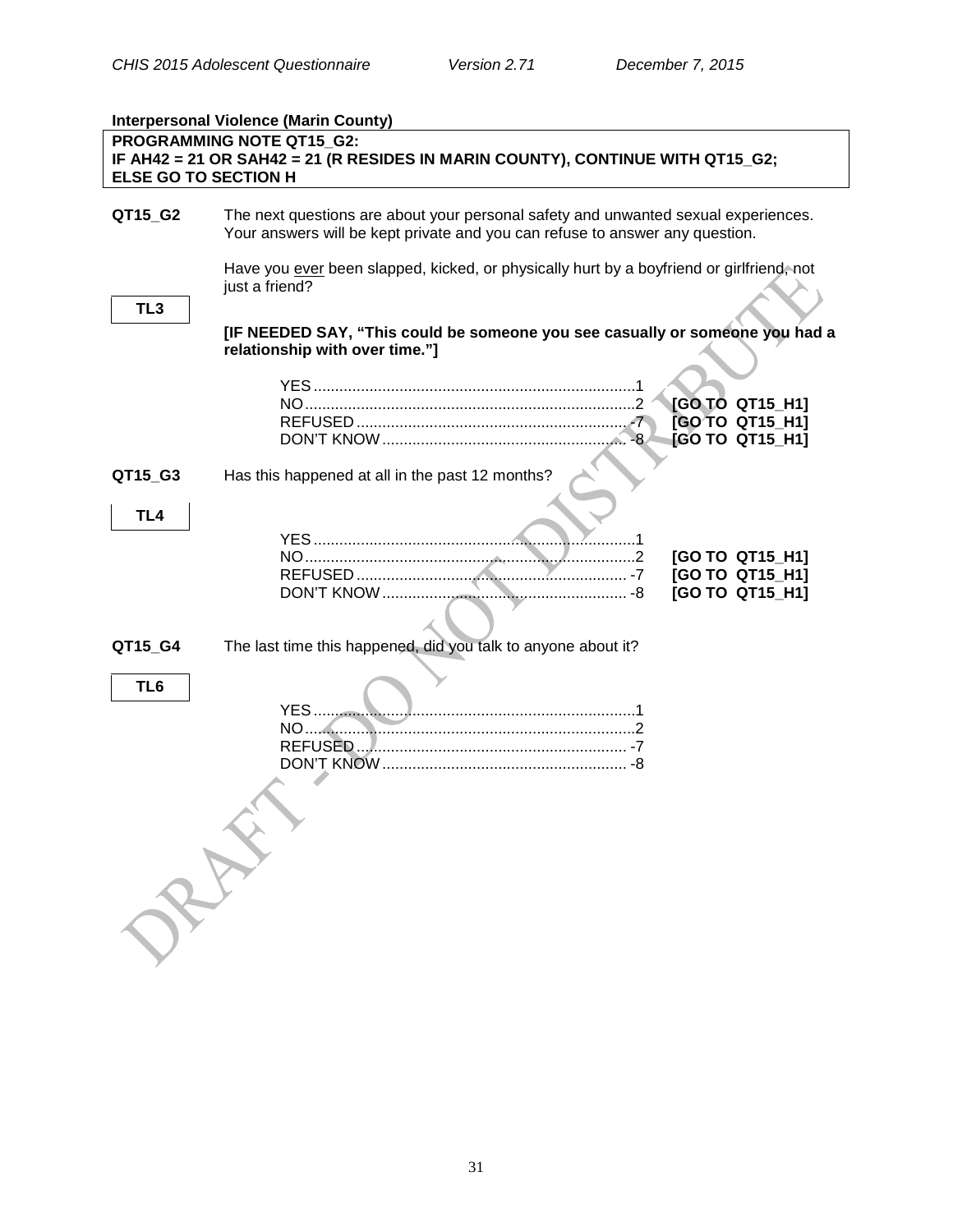### **SECTION H – HEALTH CARE UTILIZATION AND ACCESS**

# <span id="page-34-1"></span><span id="page-34-0"></span>**Usual Source of Care**

Now I'm going to ask about health care visits.

Is there a place that you usually go to when you are sick or need advice about your health?

#### **TF1**

### **[IF R VOLUNTEERS MORE THAN ONE PLACE, ENTER 5.]** YES...........................................................................1 NO.............................................................................2 **[GO TO QT15\_H3]** DOCTOR/MY DOCTOR ...........................................3 KAISER .....................................................................4 MORE THAN ONE PLACE.......................................5 REFUSED ............................................................... -7 **[GO TO QT15\_H3]** DON'T KNOW......................................................... -8 **[GO TO QT15\_H3] PROGRAMMING NOTE QT15\_H2: IF QT15\_H1 = 4 (KAISER), FILL IN QT15\_H2 = 1 AND GO TO QT15\_H3; ELSE IF QT15\_H1 = 3 (DOCTOR/MY DOCTOR), DISPLAY "Is your doctor in a private"; ELSE DISPLAY "What kind of place do you go to most often—a medical…".**

**QT15\_H2** {What kind of place do you go to most often -- a medical…/Is your doctor in a private…} doctor's office, a clinic or hospital clinic, an emergency room, or some other place?

#### **TF2**

| DOCTOR'S OFFICE/KAISER/OTHER HMO1            |  |
|----------------------------------------------|--|
| CLINIC/HEALTH CENTER/HOSPITAL CLINIC 2       |  |
|                                              |  |
| SOME OTHER PLACE (SPECIFY: ______________)91 |  |
|                                              |  |
|                                              |  |
|                                              |  |

<span id="page-34-2"></span>**Emergency Room Visits**

**PROGRAMMING NOTE QT15\_H3: IF QT15\_B11 = 1 OR QT15\_B16 = 1 (YES, WENT TO ER PAST 12 MONTHS FOR THEIR ASTHMA), MARK 'YES=1' ON QT15\_H3 AND GO TO QT15\_H4; ELSE CONTINUE WITH QT15\_H3**

**TF3**

**QT15 H3** During the past 12 months, did you visit a hospital emergency room for your own health?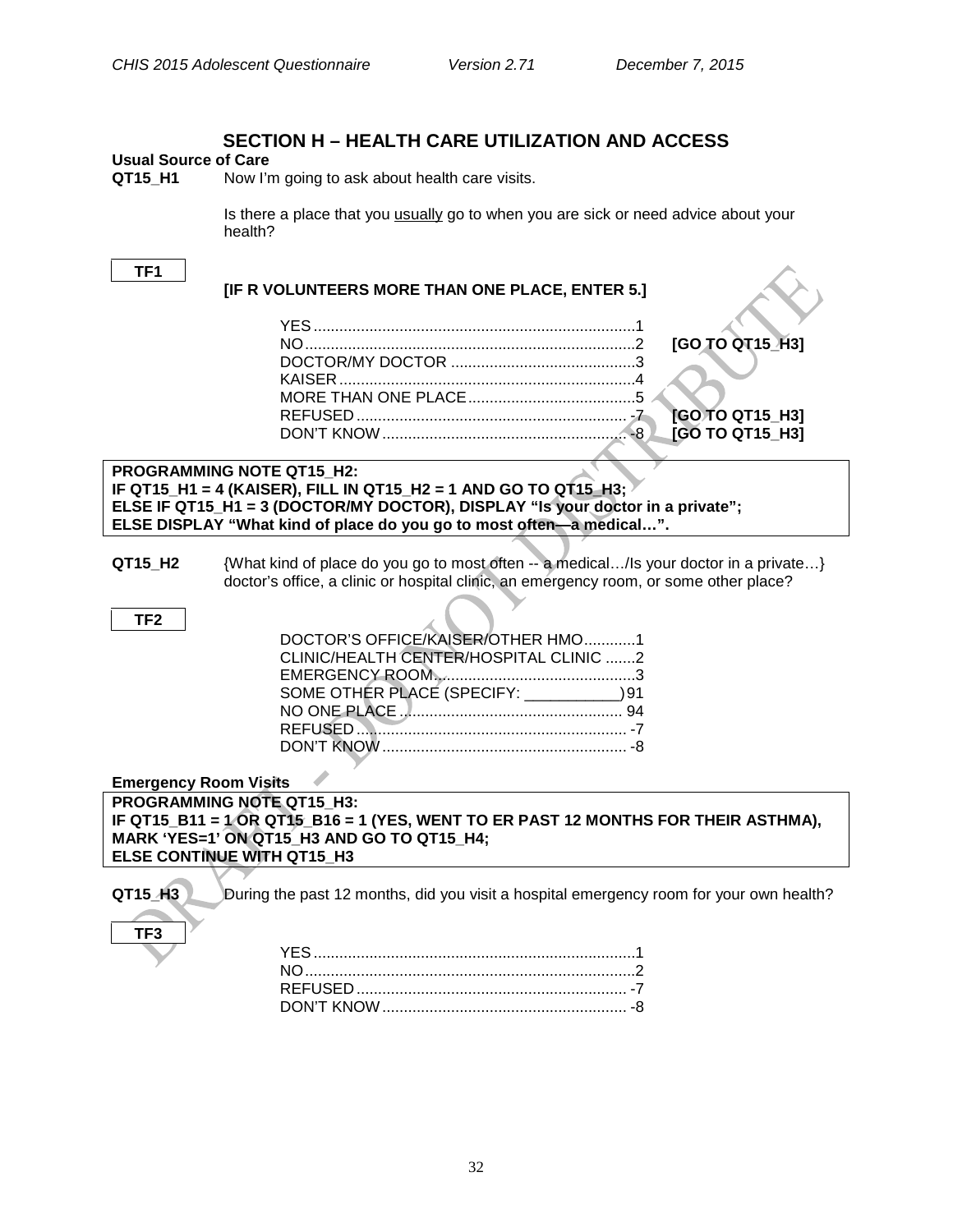# <span id="page-35-0"></span>**Visits to Medical Doctor<br>QT15\_H4** During the

During the past 12 months, how many times have you seen a medical doctor?

<span id="page-35-1"></span>

| <b>TF16</b>                                                                                                                                                                                                |                                                                                                                                   |  |  |
|------------------------------------------------------------------------------------------------------------------------------------------------------------------------------------------------------------|-----------------------------------------------------------------------------------------------------------------------------------|--|--|
|                                                                                                                                                                                                            | <b>TIMES [RANGE: 0-365]</b>                                                                                                       |  |  |
|                                                                                                                                                                                                            |                                                                                                                                   |  |  |
| QT15 H5<br>TF <sub>5</sub>                                                                                                                                                                                 | When was the last time you saw a doctor for a physical exam or check-up?                                                          |  |  |
|                                                                                                                                                                                                            | MORE THAN 3 MONTHS UP TO 6 MONTHS AGO 2<br>MORE THAN 6 MONTHS UP TO 12 MONTHS<br>MORE THAN 12 MONTHS UP TO 2 YEARS AGO .4         |  |  |
| <b>Recall of Provider Advice</b>                                                                                                                                                                           |                                                                                                                                   |  |  |
| PROGRAMMING NOTE QT15_H6:<br>IF QT15_H5 = 0 (NEVER HAD A PHYSICAL EXAM), 5 (LAST PHYSICAL EXAM 2 OR MORE YEARS<br>AGO), -7 (REFUSED), -8 (DON'T KNOW), GO TO QT15 H8;<br><b>ELSE CONTINUE WITH QT15 H6</b> |                                                                                                                                   |  |  |
| QT15 H6                                                                                                                                                                                                    | When you had your last routine physical exam, did you and a doctor talk about exercise<br>or physical activity?                   |  |  |
| TF8H                                                                                                                                                                                                       |                                                                                                                                   |  |  |
| QT15_H7                                                                                                                                                                                                    | about nutrition or healthy eating?                                                                                                |  |  |
| TF8I                                                                                                                                                                                                       | [IF NEEDED, SAY: "When you had your last routine physical exam, did you and a<br>doctor talk about nutrition or healthy eating?"] |  |  |
|                                                                                                                                                                                                            |                                                                                                                                   |  |  |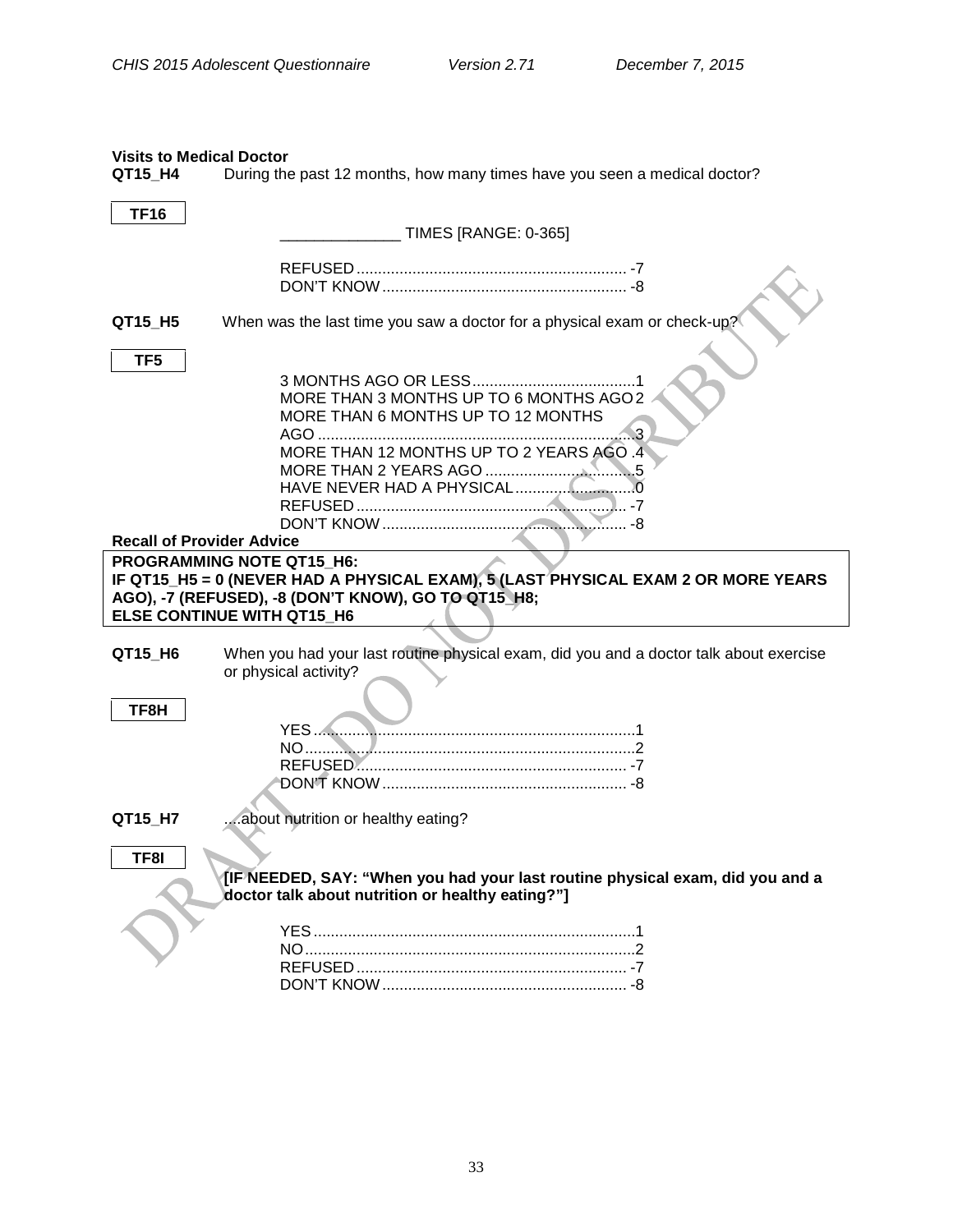<span id="page-36-1"></span><span id="page-36-0"></span>

| <b>Personal Doctor</b>                                                                                                                                                                 |                                                                                                                                                                                                                                                      |  |  |
|----------------------------------------------------------------------------------------------------------------------------------------------------------------------------------------|------------------------------------------------------------------------------------------------------------------------------------------------------------------------------------------------------------------------------------------------------|--|--|
| <b>PROGRAMMING NOTE QT15 H8:</b><br>IF QT15_H1 = 1, 3, 4, OR 5 (YES, DOCTOR, KAISER, OR MORE THAN ONE PLACE FOR USUAL<br>SOURCE OF CARE), CONTINUE WITH QT15_H8;<br>ELSE GO TO QT15 H9 |                                                                                                                                                                                                                                                      |  |  |
| QT15_H8                                                                                                                                                                                | Do you have a personal doctor or medical provider who is your main provider?                                                                                                                                                                         |  |  |
| <b>TI14</b>                                                                                                                                                                            | [IF NEEDED, SAY: "This can be a general doctor, a specialist doctor, a physician<br>assistant, a nurse or other health provider."]                                                                                                                   |  |  |
| <b>Patient-Centered Care</b>                                                                                                                                                           |                                                                                                                                                                                                                                                      |  |  |
|                                                                                                                                                                                        | <b>PROGRAMMING NOTE QT15 H9:</b><br>IF QT15_H8 = 1 (HAS A PERSONAL DOCTOR), THEN CONTINUE WITH QT15_H9;<br>ELSE GO TO PROGRAMMING NOTE QT15_H11                                                                                                      |  |  |
| QT15_H9                                                                                                                                                                                | How often does your doctor or medical provider listen carefully to you? Would you say                                                                                                                                                                |  |  |
| TH44                                                                                                                                                                                   |                                                                                                                                                                                                                                                      |  |  |
| QT15_H10                                                                                                                                                                               | How often does your doctor or medical provider explain clearly what you need to do<br>to take care of your health? Would you say                                                                                                                     |  |  |
| <b>TH45</b><br><b>Timely Appointments</b>                                                                                                                                              |                                                                                                                                                                                                                                                      |  |  |
| <b>ELSE DISPLAY "a"</b>                                                                                                                                                                | PROGRAMMING NOTE QT15 H11:<br>IF TEINSURE = 1 OR QT15_H1 = 1, 3, 4, OR 5 (HAS A USUAL SOURCE OF CARE) THEN<br><b>CONTINUE WITH QT15_H11;</b><br>ELSE GO TO PROGRAMMING NOTE QT15 H13<br>IF QT15 H8 = 1 (HAS A PERSONAL DOCTOR), THEN DISPLAY "your"; |  |  |
|                                                                                                                                                                                        | <b>OT15 H11</b> In the past 12 months, did you try to get an appointment to see <i>[your]al doctor or medical</i>                                                                                                                                    |  |  |

#### <span id="page-36-2"></span>**QT15\_H11** In the past 12 months, did you try to get an appointment to see {your/a} doctor or medical provider within two days because you were sick or injured?

**TH49**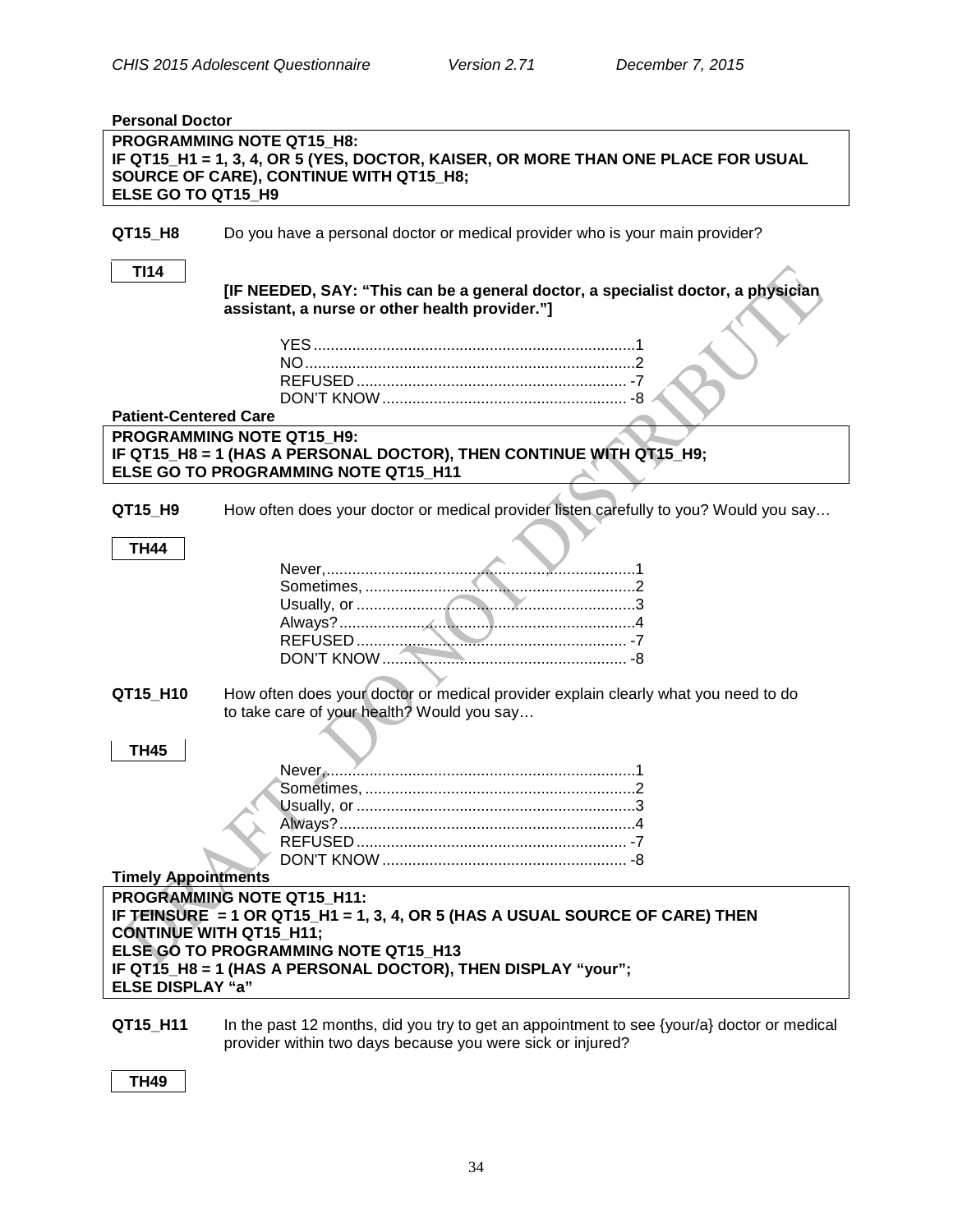#### **[IF NEEDED, SAY: "Do not include urgent care or emergency care visits. I am only asking about appointments".]**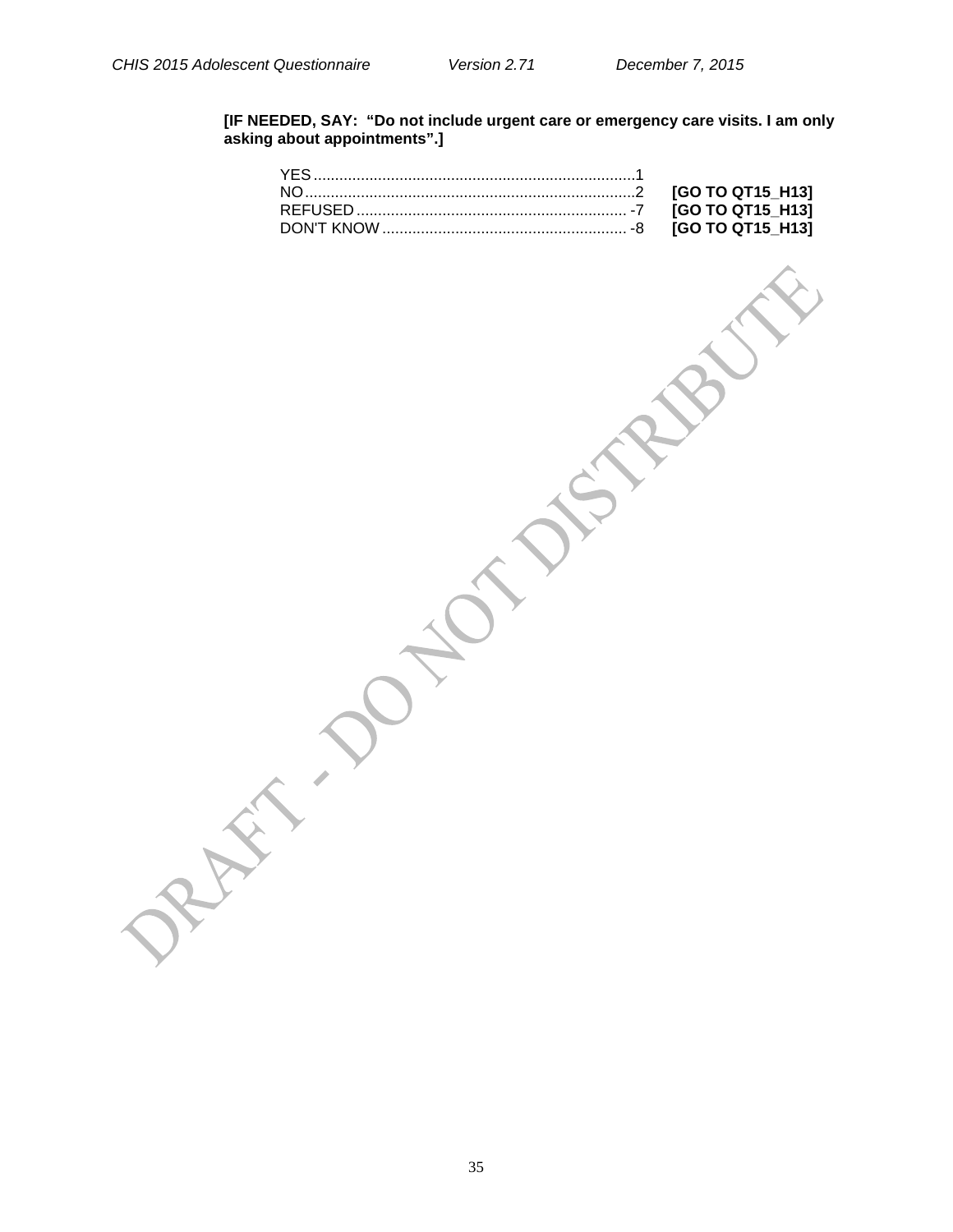**QT15\_H12** How often were you able to get an appointment within two days? Would you say…

#### **TH46**

# <span id="page-38-0"></span>**Delays in Care**

**TI18**

**TI21**

**QT15\_H13** During the past 12 months, did you delay or not get a medicine that a doctor prescribed for you?

### YES...........................................................................1 NO.............................................................................2 **[GO TO QT15\_H15]** REFUSED ............................................................... -7 **[GO TO QT15\_H15]** DON'T KNOW......................................................... -8 **[GO TO QT15\_H15]**

#### **QT15 H14** Was cost or lack of insurance a reason why you delayed or did not get the prescription?

#### **QT15\_H15** During the past 12 months, did you delay or not get any medical care you felt you needed—such as seeing a doctor, a specialist, or other health professional?

### **TF9**

|  | [GO TO SECTION J] |
|--|-------------------|
|  |                   |

#### **QT15\_H16** Did you get the care eventually?

#### **TH57**

**QT15\_H17** Was cost or lack of insurance a reason why you delayed or did not get the care you felt you needed?

#### **TF22**

#### **QT15\_H18** Was that the main reason?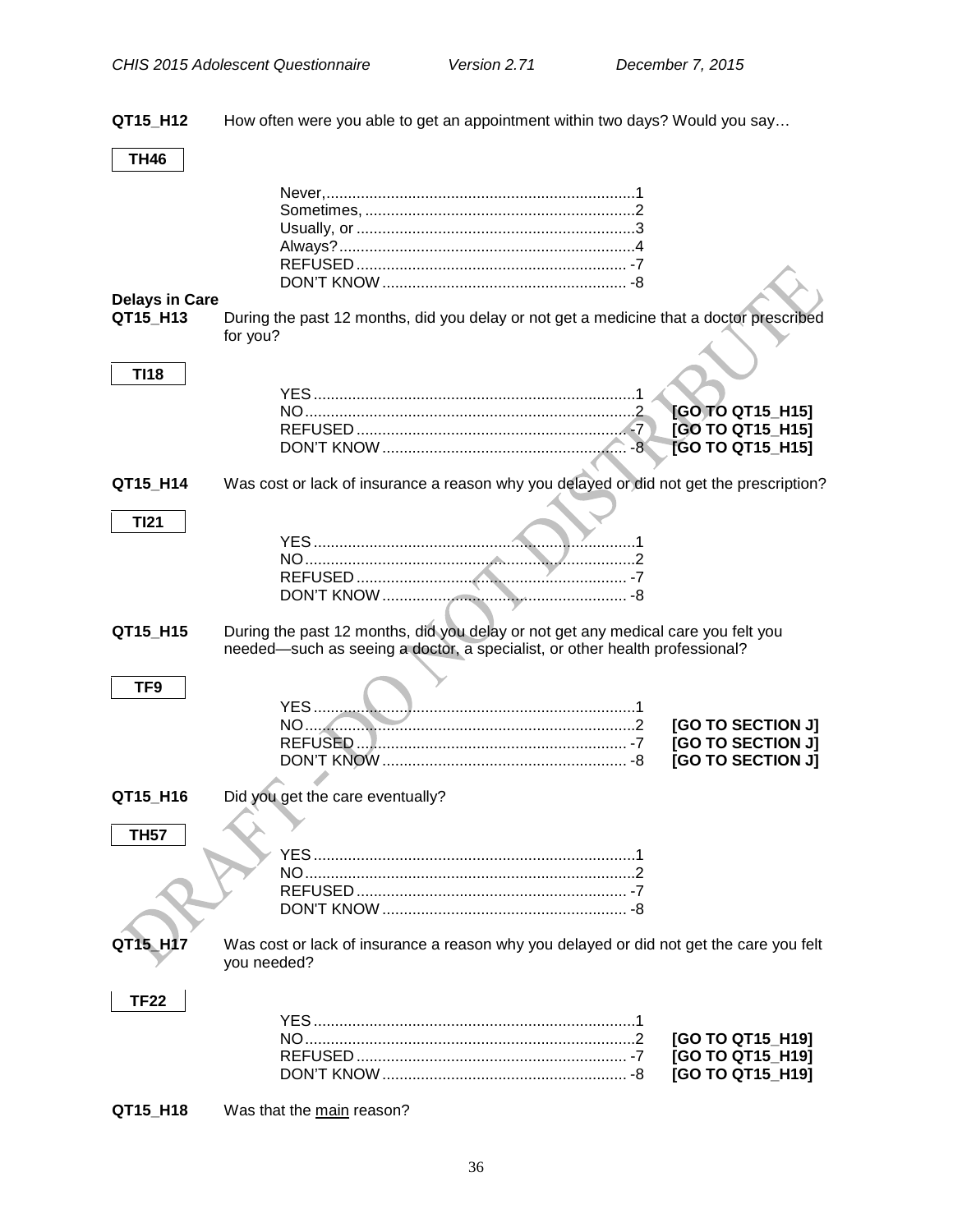#### **TH58**

**QT15\_H19** What was the one main reason why you delayed getting the care you felt you needed?

#### **TH59**

| NO CHILD CARE FOR CHILDREN AT HOME 7 |
|--------------------------------------|
|                                      |
|                                      |
| COULDN'T AFFORD/COST TOO MUCH  10    |
| 11                                   |
|                                      |
|                                      |
|                                      |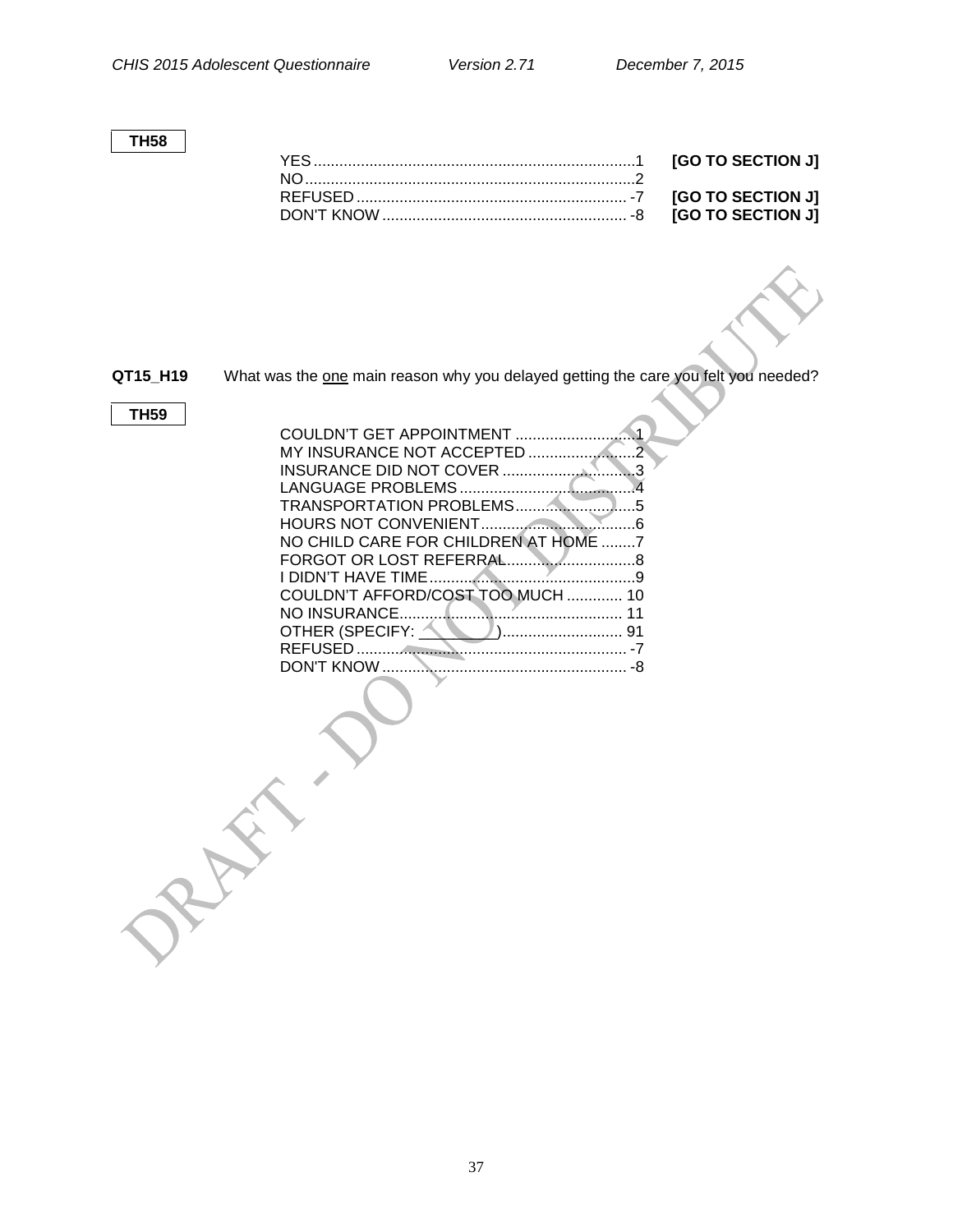$[GO TO QT15$ \_J3]  $FGO TO QT15 J31$  $[GO TO QT15_J3]$ 

### **SECTION J - DEMOGRAPHIC INFORMATION PART II**

# <span id="page-40-1"></span><span id="page-40-0"></span>**Race/Ethnicity**

So we can be sure we have included all races and ethnic groups in California, I need to ask a few questions about your background.

Are you Latino or Hispanic?

**TI1**

#### **[IF NEEDED, SAY: "Such as Mexican, Central or South American?"]**

**QT15\_J2** And what is your Latino or Hispanic ancestry or origin? Such as Mexican, Salvadoran, Cuban, Honduran -- and if you have more than one, tell me all of them.

**TI1A**

### **[IF NEEDED, GIVE MORE EXAMPLES]**

#### **[CODE ALL THAT APPLY]**

RAY

| MEXICAN/MEXICAN AMERICAN/ OR CHICANO1   |  |
|-----------------------------------------|--|
|                                         |  |
|                                         |  |
|                                         |  |
|                                         |  |
|                                         |  |
|                                         |  |
|                                         |  |
|                                         |  |
| SPANISH-AMERICAN (FROM SPAIN) 12        |  |
| OTHER LATINO (SPECIFY: ___________)  91 |  |
|                                         |  |
|                                         |  |
|                                         |  |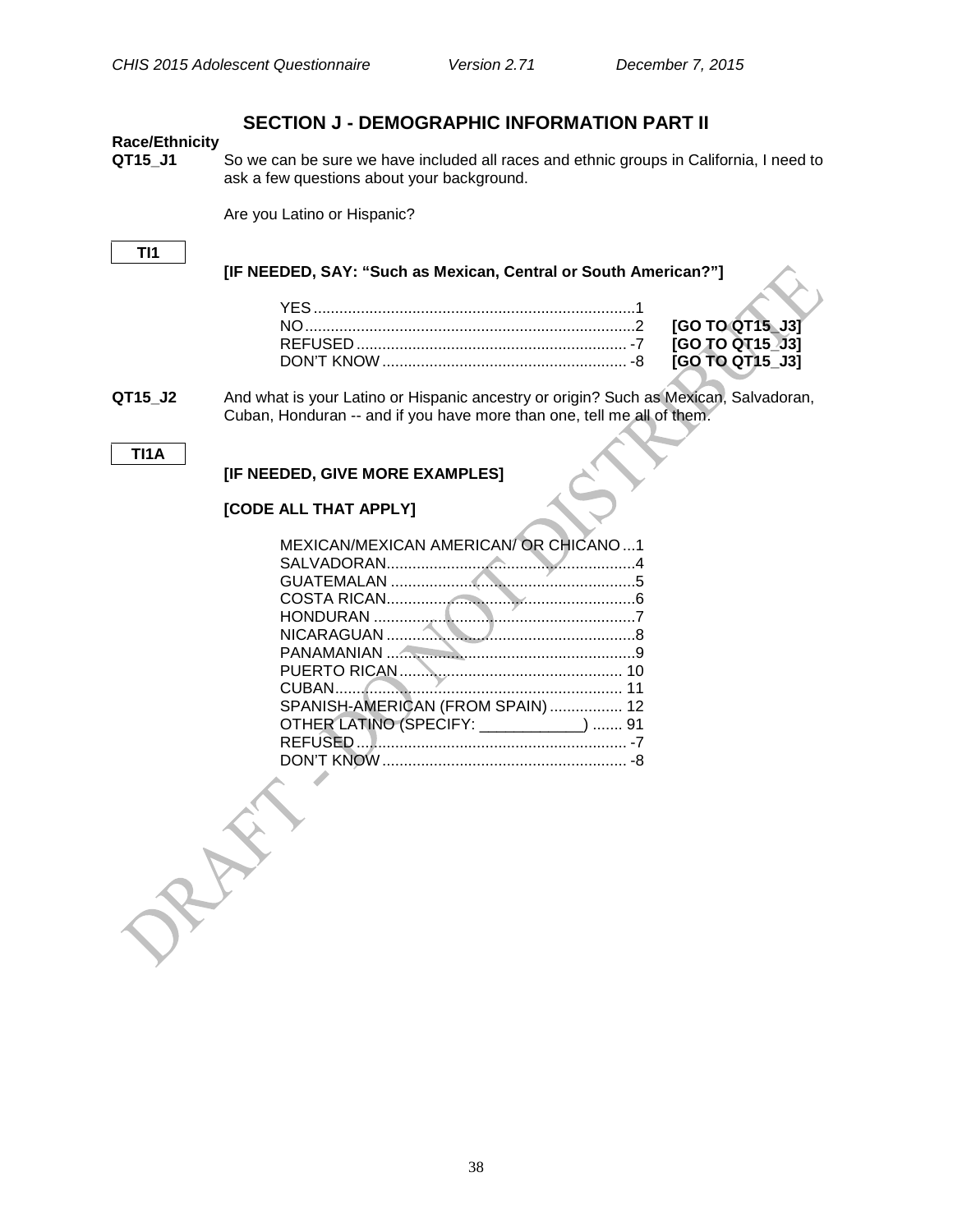| <b>PROGRAMMING NOTE QT15 J3:</b>                                                                           |                                                                                         |                  |
|------------------------------------------------------------------------------------------------------------|-----------------------------------------------------------------------------------------|------------------|
| IF QT15 J1 = 1 (YES), DISPLAY "You said you are Latino or Hispanic. Also,";                                |                                                                                         |                  |
|                                                                                                            | IF MORE THAN ONE RACE GIVEN, AFTER ENTERING RESPONSES FOR QT15_J3, CONTINUE             |                  |
|                                                                                                            | <b>WITH PROGRAMMING NOTE QT15 J4;</b>                                                   |                  |
|                                                                                                            | ELSE GO TO SKIPS AS INDICATED FOR SINGLE RESPONSES                                      |                  |
|                                                                                                            |                                                                                         |                  |
| QT15 J3                                                                                                    | {You said you are Latino or Hispanic. Also,} Please tell me which one or more of the    |                  |
|                                                                                                            | following you would use to describe yourself: Would you describe yourself as Native     |                  |
|                                                                                                            | Hawaiian, Other Pacific Islander, American Indian, Alaska Native, Asian, Black, African |                  |
|                                                                                                            | American, or White?                                                                     |                  |
|                                                                                                            |                                                                                         |                  |
| TI <sub>2</sub>                                                                                            |                                                                                         |                  |
|                                                                                                            | [IF R SAYS "NATIVE AMERICAN" CODE AS "4"]                                               |                  |
| [IF R GIVES AN "OTHER" RESPONSE YOU MUST SPECIFY WHAT IT IS]                                               |                                                                                         |                  |
|                                                                                                            |                                                                                         |                  |
|                                                                                                            | [CODE ALL THAT APPLY]                                                                   |                  |
|                                                                                                            |                                                                                         |                  |
|                                                                                                            |                                                                                         | [GO TO QT15_J11] |
|                                                                                                            |                                                                                         | [GO TO QT15_J11] |
|                                                                                                            |                                                                                         | [GO TO QT15_J7]  |
|                                                                                                            | AMERICAN INDIAN, ALASKA NATIVE4                                                         | [GO TO QT15_J4]  |
|                                                                                                            |                                                                                         | [GO TO QT15_J8]  |
|                                                                                                            |                                                                                         | [GO TO QT15_J11] |
|                                                                                                            |                                                                                         | [GO TO QT15_J11] |
|                                                                                                            |                                                                                         | [GO TO QT15 J11] |
|                                                                                                            |                                                                                         | [GO TO QT15_J11] |
|                                                                                                            |                                                                                         |                  |
| <b>PROGRAMMING NOTE QT15_J4:</b><br>IF QT15_J3 = 4 (AMERICAN INDIAN, ALASKA NATIVE) CONTINUE WITH QT15_J4; |                                                                                         |                  |
|                                                                                                            | ELSE GO TO PROGRAMMING NOTE QT15 J7                                                     |                  |
|                                                                                                            |                                                                                         |                  |

**QT15\_J4** You said, American Indian or Alaska Native, and what is your tribal heritage? If you have more than one tribe, tell me all of them.

**TI2A**

# **[CODE ALL THAT APPLY]**

| <b>OTHER TRIBE [Ask for spelling]</b> |  |
|---------------------------------------|--|
|                                       |  |
|                                       |  |
|                                       |  |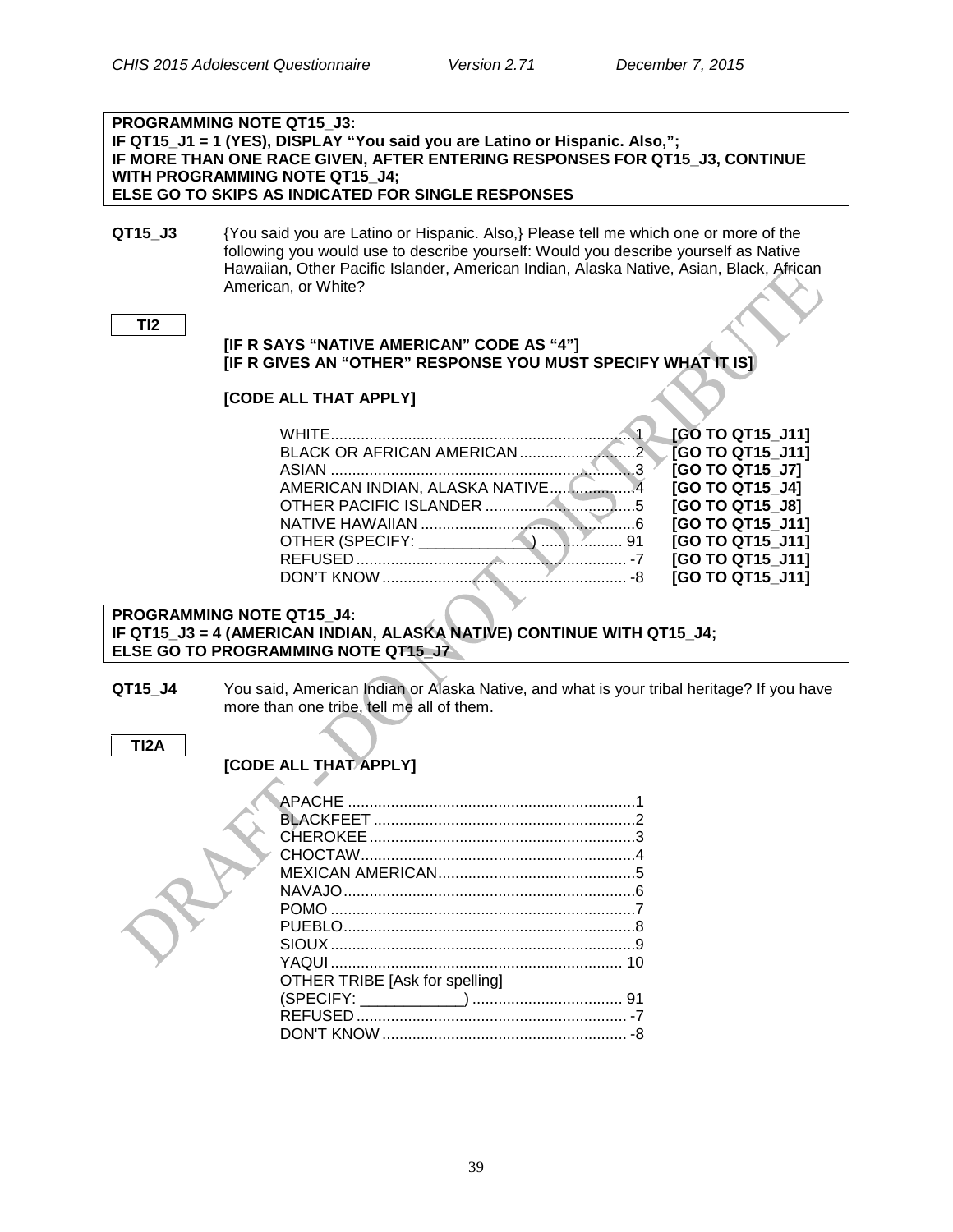**QT15\_J5** Are you an enrolled member in a federally or state recognized tribe? **TI2B** YES...........................................................................1 NO.............................................................................2 **[GO TO QT15\_J7]** REFUSED ............................................................... -7 **[GO TO QT15\_J7]** DON'T KNOW......................................................... -8 **[GO TO QT15\_J7] QT15 J6** Which tribe are you enrolled in? **TI2C APACHE** MESCALERO APACHE, NM ............................1 APACHE (NOT SPECIFIED) .............................2 OTHER APACHE [Ask for spelling] (SPECIFY: \_\_\_\_\_\_\_\_\_\_)....................................3 **BLACKFEET** BLACKFOOT/BLACKFEET................................4 **CHEROKEE** WESTERN CHEROKEE ....................................5 CHEROKEE (NOT SPECIFIED) .......................6 OTHER CHEROKEE [Ask for spelling] (SPECIFY: \_\_\_\_\_\_\_\_\_\_) ...................................7 **CHOCTAW** CHOCTAW OKLAHOMA ...................................8 CHOCTAW (NOT SPECIFIED)..........................9 OTHER CHOCTAW [Ask for spelling] (SPECIFY: \_\_\_\_\_\_\_\_\_\_)................................. 10 **NAVAJO** NAVAJO (NOT SPECIFIED)........................... 11 **POMO** HOPLAND BAND, HOPLAND RANCHERIA . 12 SHERWOOD VALLEY RANCHERIA.............. 13 POMO (NOT SPECIFIED) .............................. 14 OTHER POMO [Ask for spelling] (SPECIFY: \_\_\_\_\_\_\_\_\_\_)................................. 15 **PUEBLO** HOPI................................................................ 16 YSLETA DEL SUR PUEBLO OF TEXAS........ 17 PUEBLO (NOT SPECIFIED)........................... 18 OTHER PUEBLO [Ask for spelling] (SPECIFY: \_\_\_\_\_\_\_\_\_\_) ................................ 19 **SIOUX** OGLALA/PINE RIDGE SIOUX........................ 20 SIOUX (NOT SPECIFIED) .............................. 21 OTHER SIOUX [Ask for spelling] (SPECIFY: \_\_\_\_\_\_\_\_\_\_)................................. 22 **YAQUI** PASCUA YAQUI TRIBE OF ARIZONA........... 23 YAQUI (NOT SPECIFIED) .............................. 24 OTHER YAQUI [Ask for spelling] (SPECIFY: \_\_\_\_\_\_\_\_\_\_)................................. 25 **OTHER** OTHER (SPECIFY: \_\_\_\_\_\_\_\_\_\_)................... 91

REFUSED ........................................................ -7 DON'T KNOW................................................... -8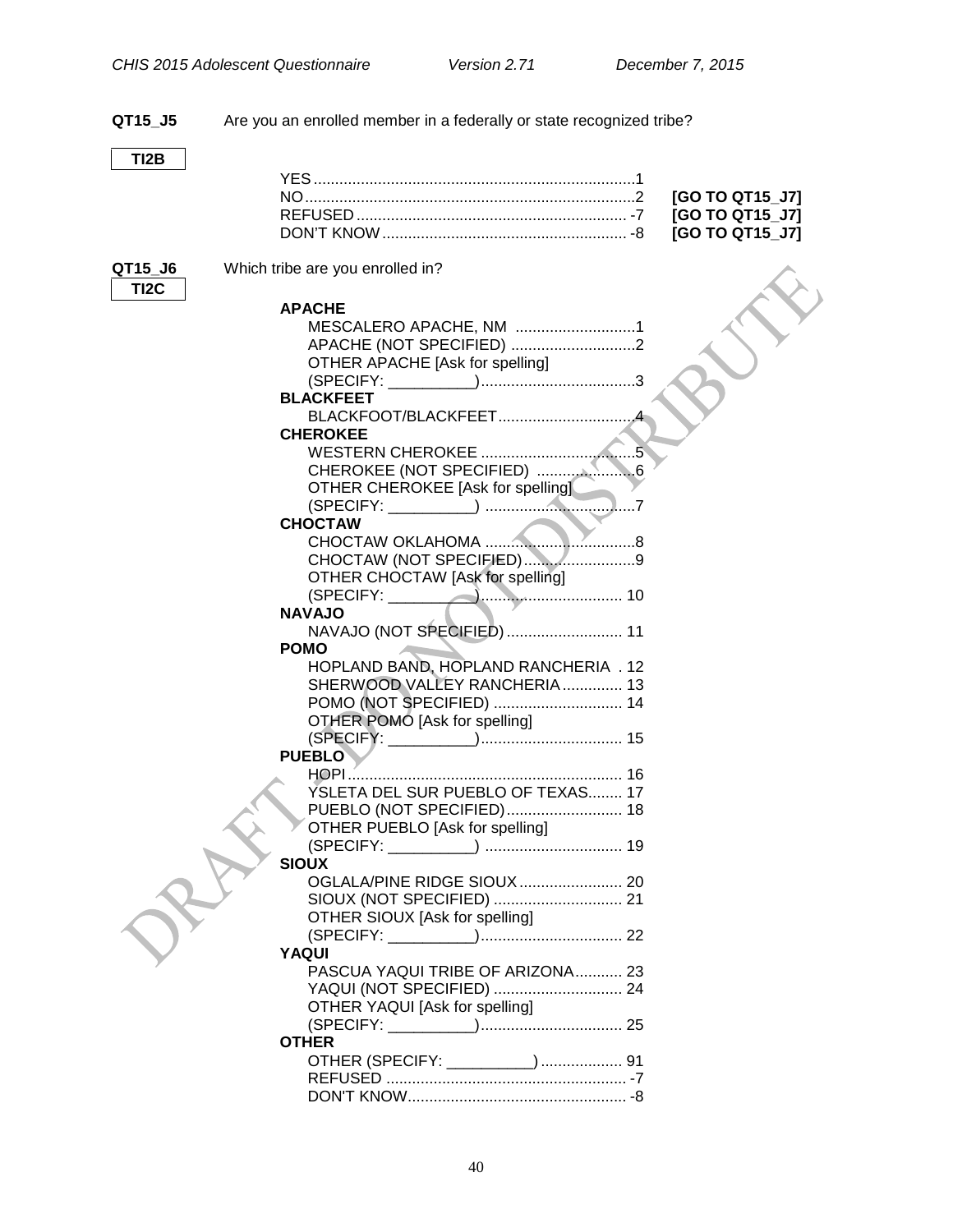#### **PROGRAMMING NOTE QT15\_J7: IF QT15\_J3 = 3 (ASIAN) CONTINUE WITH QT15\_J7; ELSE GO TO PROGRAMMING NOTE QT15\_J8**

**QT15\_J7** You said Asian, and what specific ethnic group are you, such as Chinese, Filipino, Vietnamese? If you are more than one, tell me all of them.

#### **TI2D**

#### **[CODE ALL THAT APPLY]**

| <b>CHINESE</b>                                              |    |
|-------------------------------------------------------------|----|
|                                                             |    |
|                                                             |    |
|                                                             |    |
|                                                             |    |
|                                                             |    |
|                                                             |    |
|                                                             |    |
|                                                             |    |
|                                                             | 13 |
|                                                             | 14 |
|                                                             | 15 |
|                                                             |    |
|                                                             |    |
| OTHER ASIAN (SPECIFY: \\ \ \ \ \ \ \ \ \ \ \ \ \ \ \ \ \ 31 |    |
|                                                             |    |
|                                                             |    |
|                                                             |    |

#### **PROGRAMMING NOTE QT15\_J8: IF QT15\_J3 = 5 (PACIFIC ISLANDER) CONTINUE WITH QT15\_J8; ELSE GO TO PROGRAMMING NOTE QT15\_J9**

**QT15\_J8** You said you are Pacific Islander. What specific ethnic group are you, such as Samoan, Tongan, or Guamanian? If you are more than one, tell me all of them.

#### **TI2D1**

### **[CODE ALL THAT APPLY]**

| SAMOAN/AMERICAN SAMOAN1                    |  |
|--------------------------------------------|--|
|                                            |  |
|                                            |  |
|                                            |  |
| OTHER PACIFIC ISLANDER (SPECIFY: _____) 91 |  |
|                                            |  |
|                                            |  |
|                                            |  |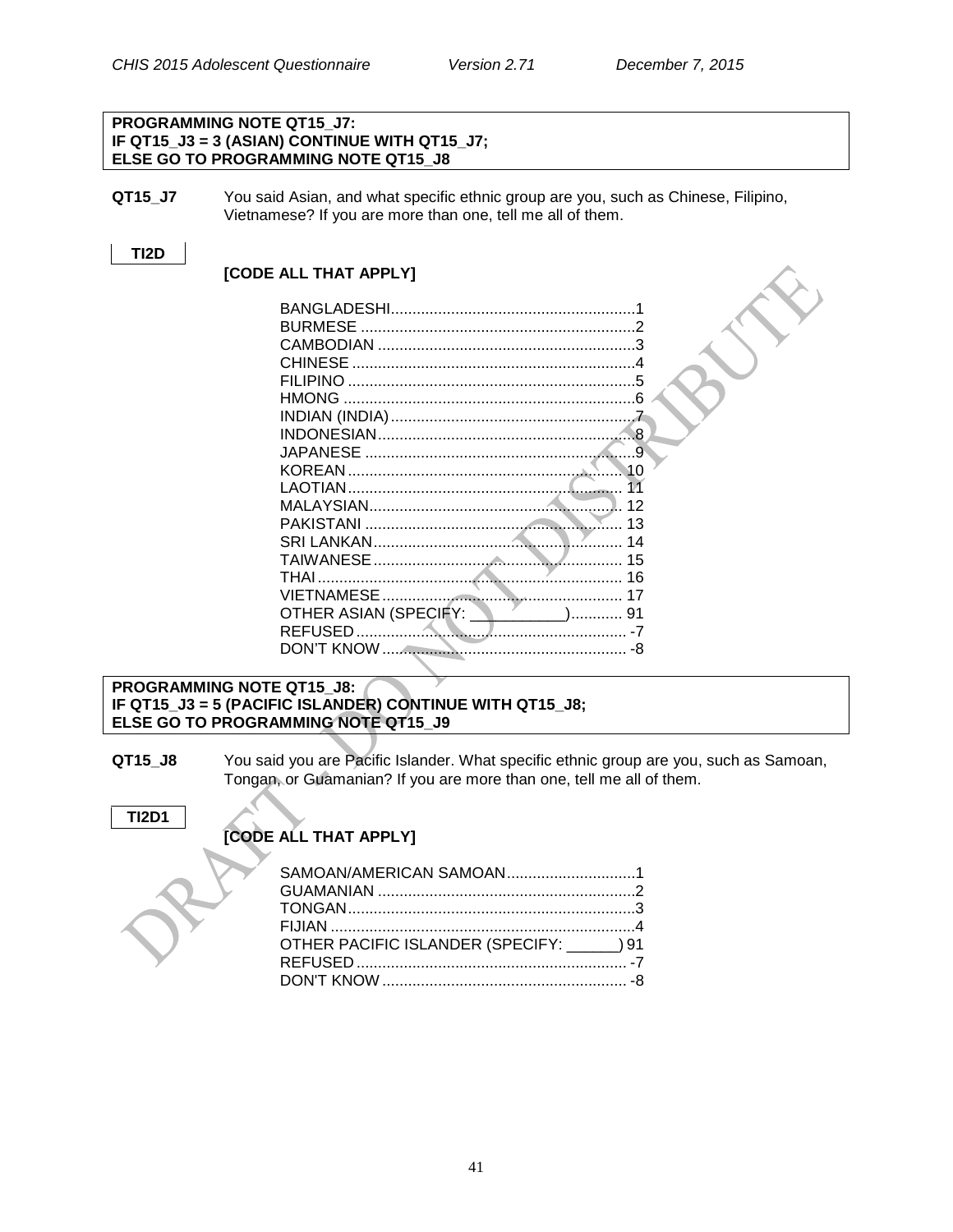| PROGRAMMING NOTE QT15_J9:<br>IF QT15_J1 = 1 (YES, LATINO) AND [QT15_J3 = 6 (NATIVE HAWAIIAN) OR 5 (OTHER PACIFIC<br>ISLANDER) OR 4 (AMERICAN INDIAN OR ALASKA NATIVE) OR 3 (ASIAN) OR 2 (BLACK OR<br>AFRICAN AMERICAN) OR 1 (WHITE) OR 91 (OTHER (Specify))], CONTINUE WITH QT15_J9;<br>ELSE IF MULTIPLE RESPONSES TO QT15 J3 OR QT15 J7 OR QT15 J8 [NOT COUNTING -7 OR -8<br>(REF/DK)], CONTINUE WITH QT15_J9;<br><b>ELSE GO TO QT15_J10;</b><br>FOR QT15_J2 RESPONSES, INCLUDE "Specify" RESPONSE FOR 91 (OTHER LATINO); IF<br>QT15_J1 = -7 (REFUSE), INSERT "Latino" |                                                                                                                                 |  |
|-------------------------------------------------------------------------------------------------------------------------------------------------------------------------------------------------------------------------------------------------------------------------------------------------------------------------------------------------------------------------------------------------------------------------------------------------------------------------------------------------------------------------------------------------------------------------|---------------------------------------------------------------------------------------------------------------------------------|--|
| QT15_J9                                                                                                                                                                                                                                                                                                                                                                                                                                                                                                                                                                 | You said that you are: [RESPONSES FROM QT15_J2, QT15_J3, QT15_J7, QT15_J8].<br>Do you identify with any one race in particular? |  |
| TI <sub>2</sub> F                                                                                                                                                                                                                                                                                                                                                                                                                                                                                                                                                       | [GO TO QT15_J11]<br>[GO TO QT15_J11]<br>$\mathcal{I}$<br><b>[GO TO QT15 J11]</b><br>-8<br>PRAIL                                 |  |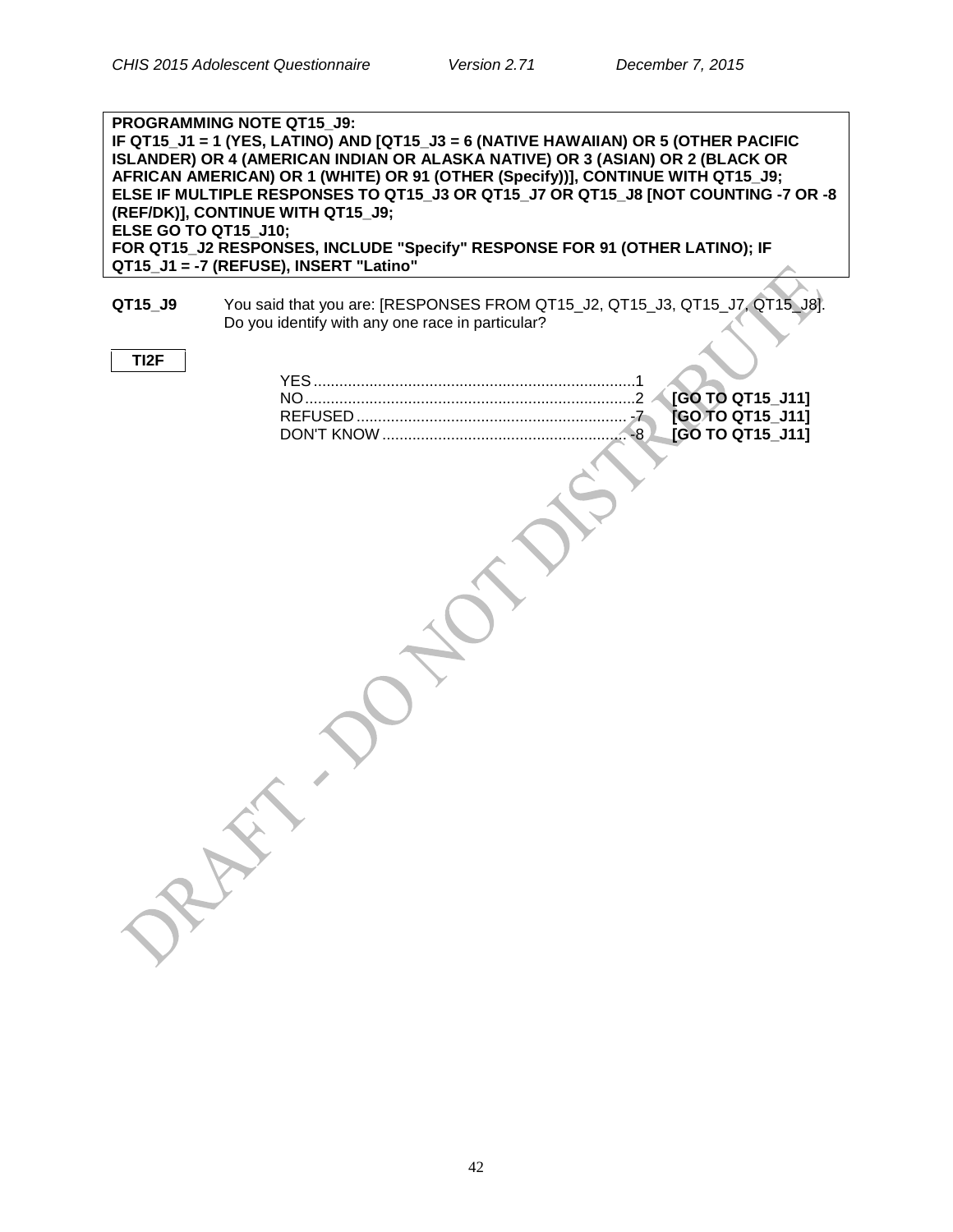$\sum_{\alpha}$ 

#### Which do you most identify with? QT15\_J10

### $TI2E$

| SPANISH-AMERICAN (FROM SPAIN)  12    |  |
|--------------------------------------|--|
|                                      |  |
|                                      |  |
|                                      |  |
|                                      |  |
|                                      |  |
| AMERICAN INDIAN OR ALASKA NATIVE  18 |  |
|                                      |  |
|                                      |  |
|                                      |  |
|                                      |  |
|                                      |  |
|                                      |  |
|                                      |  |
|                                      |  |
|                                      |  |
|                                      |  |
| INDIAN (INDIA) 36                    |  |
|                                      |  |
| INDONESIAN                           |  |
|                                      |  |
| KOREAN 39                            |  |
|                                      |  |
|                                      |  |
|                                      |  |
|                                      |  |
|                                      |  |
|                                      |  |
|                                      |  |
|                                      |  |
|                                      |  |
|                                      |  |
|                                      |  |
|                                      |  |
|                                      |  |
| PACIFIC ISLANDER, OTHER SPECIFY 55   |  |
|                                      |  |
|                                      |  |
|                                      |  |
|                                      |  |
|                                      |  |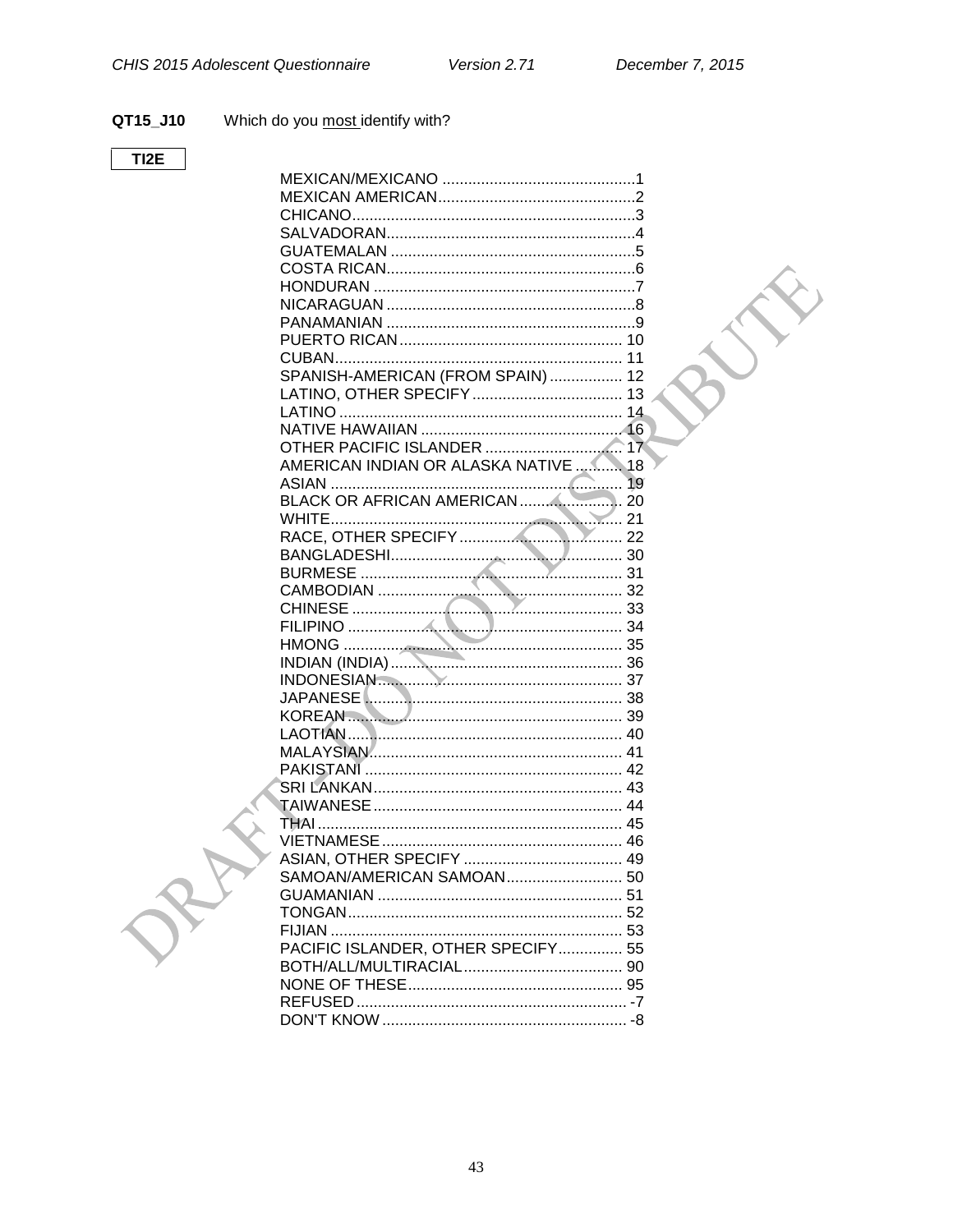#### <span id="page-46-0"></span>**Country of Birth**

QT15\_J11 In what country were you born?

 $TI3$ 

|                            | 15 <sup>1</sup> |  |
|----------------------------|-----------------|--|
|                            | $\sqrt{16}$     |  |
|                            |                 |  |
|                            | 18              |  |
|                            | 19              |  |
|                            | 20              |  |
|                            |                 |  |
|                            |                 |  |
|                            |                 |  |
| $\sim$ 24<br><b>TAIWAN</b> |                 |  |
|                            |                 |  |
| N.                         |                 |  |
| OTHER (SPECIFY: 191        |                 |  |
|                            |                 |  |
|                            |                 |  |

#### <span id="page-46-1"></span>Citizenship, Immigration Status, Years in the US PROGRAMMING NOTE QT15 J12: IF QT15\_J11 = 1, 2, 9, 22, OR 26 (BORN IN USA OR US TERRITORY), GO TO QT15\_J15; ELSE CONTINUE WITH QT15\_J12

#### QT15\_J12

Are you a citizen of the United States?

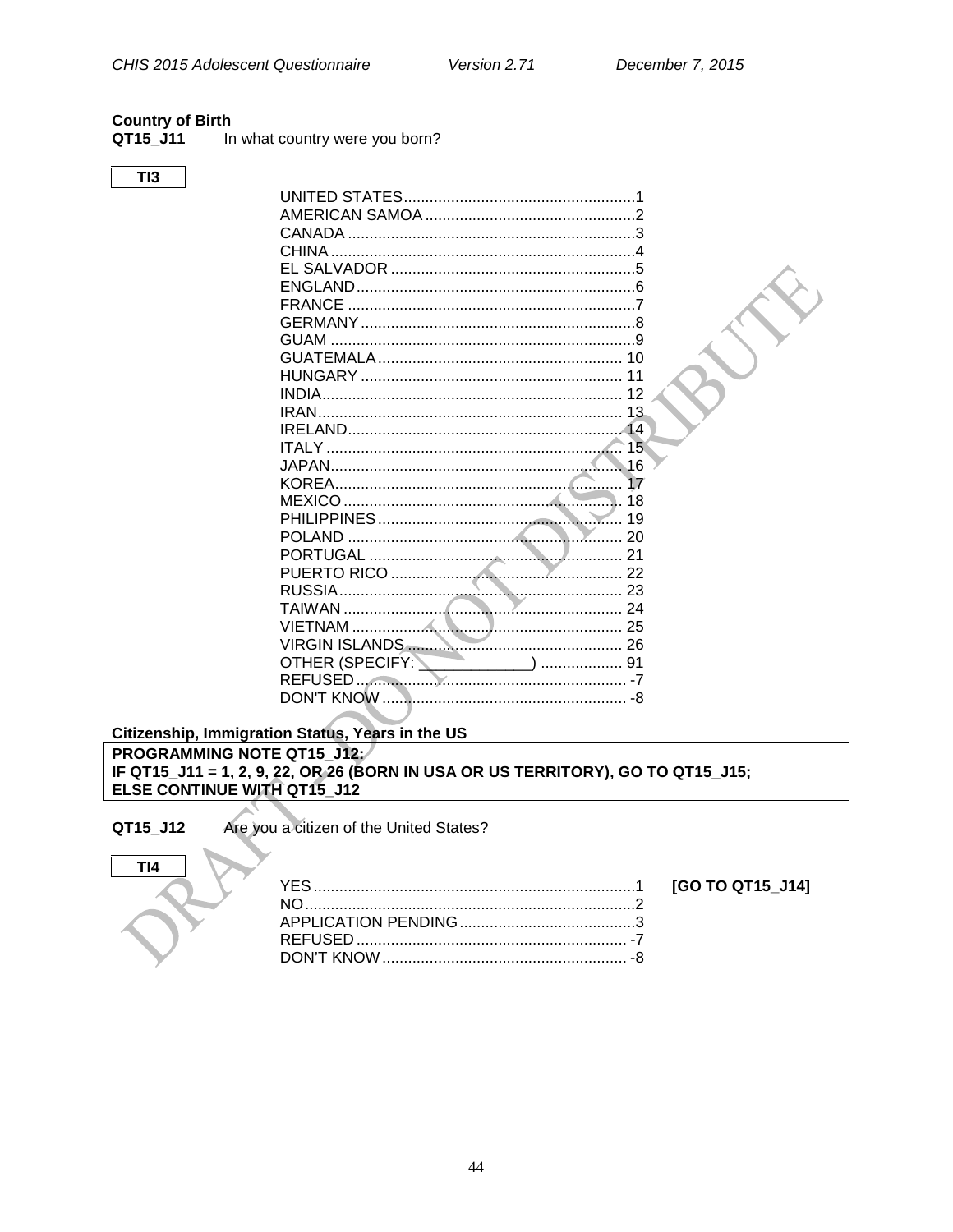### **QT15\_J13** Are you a permanent resident with a green card?

**[IF NEEDED, SAY: "People usually call this a "Green Card" but the color can also be pink, blue or white."]**

<span id="page-47-0"></span>

| QT15 J14                                           | About how many years have you lived in the United States?            |
|----------------------------------------------------|----------------------------------------------------------------------|
| TI <sub>6</sub>                                    | [FOR LESS THAN A YEAR, ENTER 1 YEAR]                                 |
| TI6YR                                              | NUMBER OF YEARS {OR} [HR: 0-17].                                     |
| <b>TI6FMT</b>                                      | YEAR FIRST CAME TO LIVE IN U.S. [HR: 1990-2008]                      |
| <b>Languages Spoken at Home</b><br>QT15 J15<br>TI7 | What languages do you speak at home?<br><b>[CODE ALL THAT APPLY]</b> |
|                                                    | [PROBE: "Any others?"]                                               |
|                                                    |                                                                      |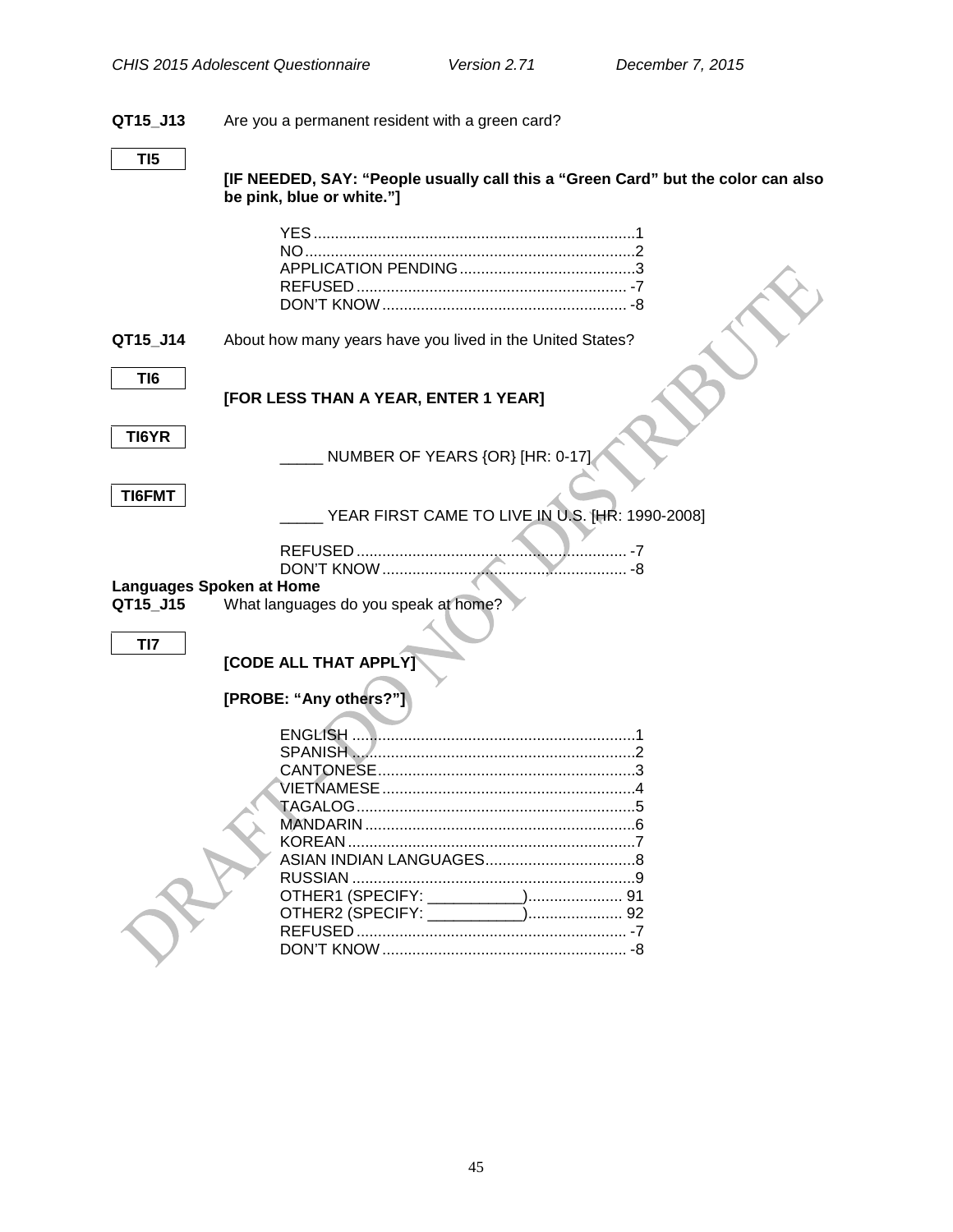# **SECTION K – SUICIDE IDEATION AND ATTEMPTS**

<span id="page-48-0"></span>**QT15\_K1** The next section is about thoughts of hurting yourself. If any question upsets you, you don't have to answer it.

Have you ever seriously thought about committing suicide?

| TK1             |                                                                                                                     |                 |
|-----------------|---------------------------------------------------------------------------------------------------------------------|-----------------|
|                 |                                                                                                                     |                 |
|                 |                                                                                                                     | [GO TO QT15 L11 |
|                 |                                                                                                                     | [GO TO QT15_L1] |
|                 |                                                                                                                     | [GO TO QT15_L1] |
| QT15_K2         | Have you seriously thought about committing suicide at any time in the past 12 months?                              |                 |
| TK <sub>2</sub> |                                                                                                                     |                 |
|                 |                                                                                                                     |                 |
|                 |                                                                                                                     | [GO TO QT15_K4] |
|                 |                                                                                                                     | [GO TO QT15 K4] |
|                 |                                                                                                                     | [GO TO QT15_K4] |
| QT15_K3         | Have you seriously thought about committing suicide at any time in the past 2 months?                               |                 |
| TK3             |                                                                                                                     |                 |
|                 |                                                                                                                     |                 |
|                 |                                                                                                                     |                 |
|                 |                                                                                                                     |                 |
|                 |                                                                                                                     |                 |
| QT15 K4         | Have you ever attempted suicide?                                                                                    |                 |
| TK4             |                                                                                                                     |                 |
|                 |                                                                                                                     |                 |
|                 |                                                                                                                     |                 |
|                 |                                                                                                                     |                 |
|                 |                                                                                                                     |                 |
|                 |                                                                                                                     |                 |
|                 | PROGRAMMING NOTE QT15 K5:<br>IF (QT15_K2 = 2, -7, OR -8) AND (QT15_K4 = 2, -7, OR -8), THEN GO TO SUICIDE RESOURCE; |                 |
|                 | IF $(QT15_K3 = 2, -7, OR -8)$ AND $(QT15_K4 = 2, -7, OR -8)$ , THEN GO TO SUICIDE RESOURCE;                         |                 |
|                 | IF QT15_K3 = 1 AND (QT15_K4 = 2, -7, OR -8), THEN GO TO SUICIDE RESOURCE;                                           |                 |
|                 | <b>ELSE CONTINUE WITH QT15_K5</b>                                                                                   |                 |
|                 |                                                                                                                     |                 |
| QT15_K5         | Have you attempted suicide at any time in the past 12 months?                                                       |                 |
| TK5             |                                                                                                                     |                 |
|                 |                                                                                                                     |                 |
|                 |                                                                                                                     |                 |
|                 |                                                                                                                     |                 |
|                 |                                                                                                                     |                 |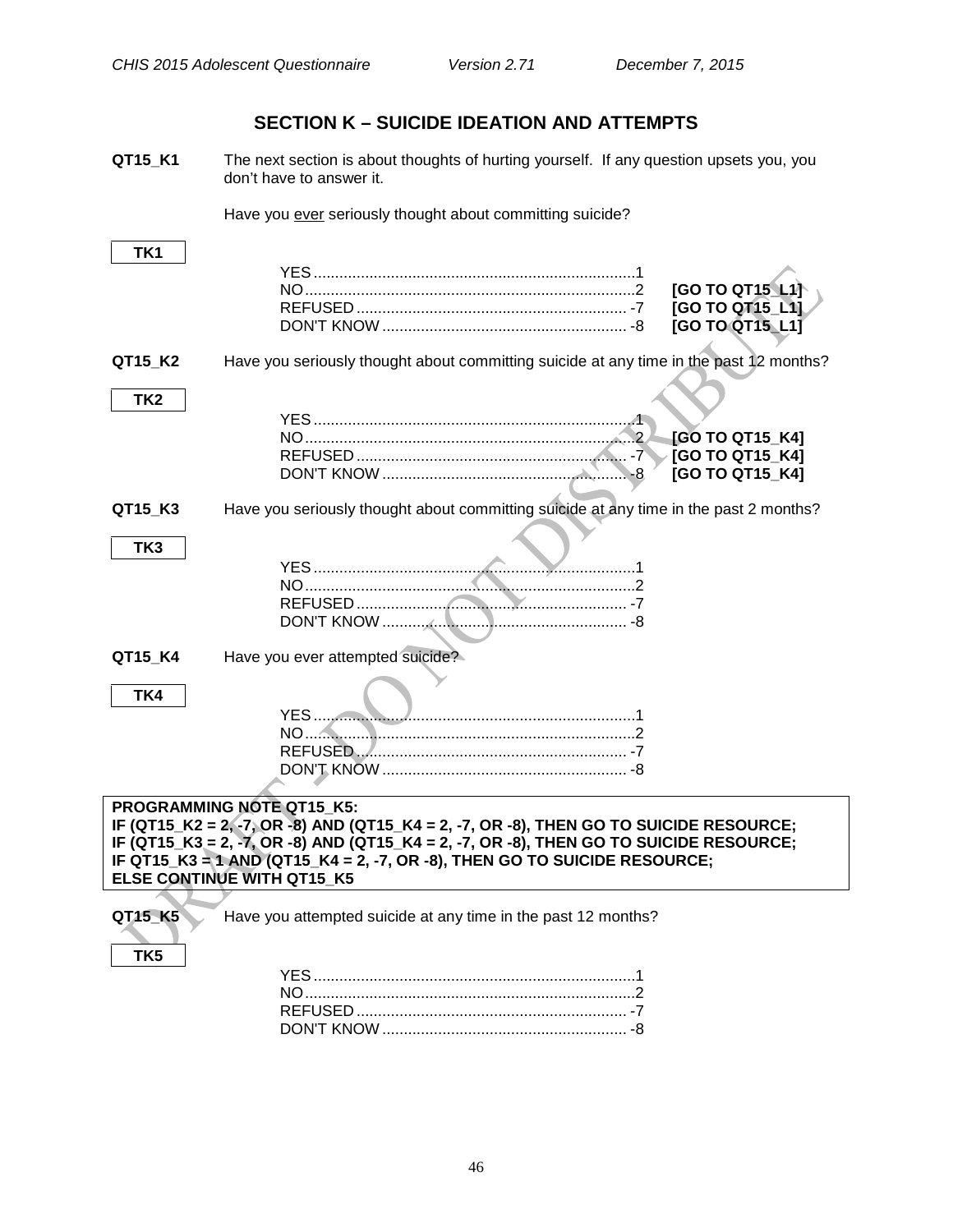#### **SUICIDE RESOURCE:**

We have a number you can call if you'd like to talk to someone about suicidal thoughts or attempts. Someone is available 24 hours a day to provide information to help you. Do you have something to write with? **[WAIT UNTIL THEY HAVE SOMETHING TO WRITE DOWN THE NUMBER AND/OR WEBSITE AND THEN CONTINUE WITH THE SCRIPT. SPEAK SLOWLY WHEN GIVING THE HOTLINE NUMBER.]** The number is 1-800-273-TALK (8255). **[IF NEEDED, REPEAT THE NUMBER OR ASK THEM TO READ IT BACK TO YOU.]**

Or, you can visit a website to find out information about getting help. **[SPEAK SLOWLY WHEN GIVING OUT THE WEBSITE ADDRESS.]** The website address is [www.suicidepreventionlifeline.org.](http://www.suicidepreventionlifeline.org/) **[IF NEEDED, REPEAT THE ADDRESS OR ASK THEM TO READ IT BACK TO YOU.]**

**POST-NOTE FOR SUICIDE RESOURCE: IF (QT15 K2 = 2, -7, OR -8) AND (QT15 K4 = 2, -7, OR -8), THEN GO TO QT15 L1 (NEXT SECTION); ELSE CONTINUE WITH QT15\_K6**

**QT15 K6** Would you like to discuss your thoughts with this person?

**TK7**

YES...........................................................................1 **PROTOCOL]** NO.............................................................................2 **[GO TO QT15\_L1]** REFUSED ............................................................... -7 **[GO TO QT15\_L1]** DON'T KNOW ......................................................... -8 **[GO TO QT15\_L1]**

**[GO TO SUICIDE**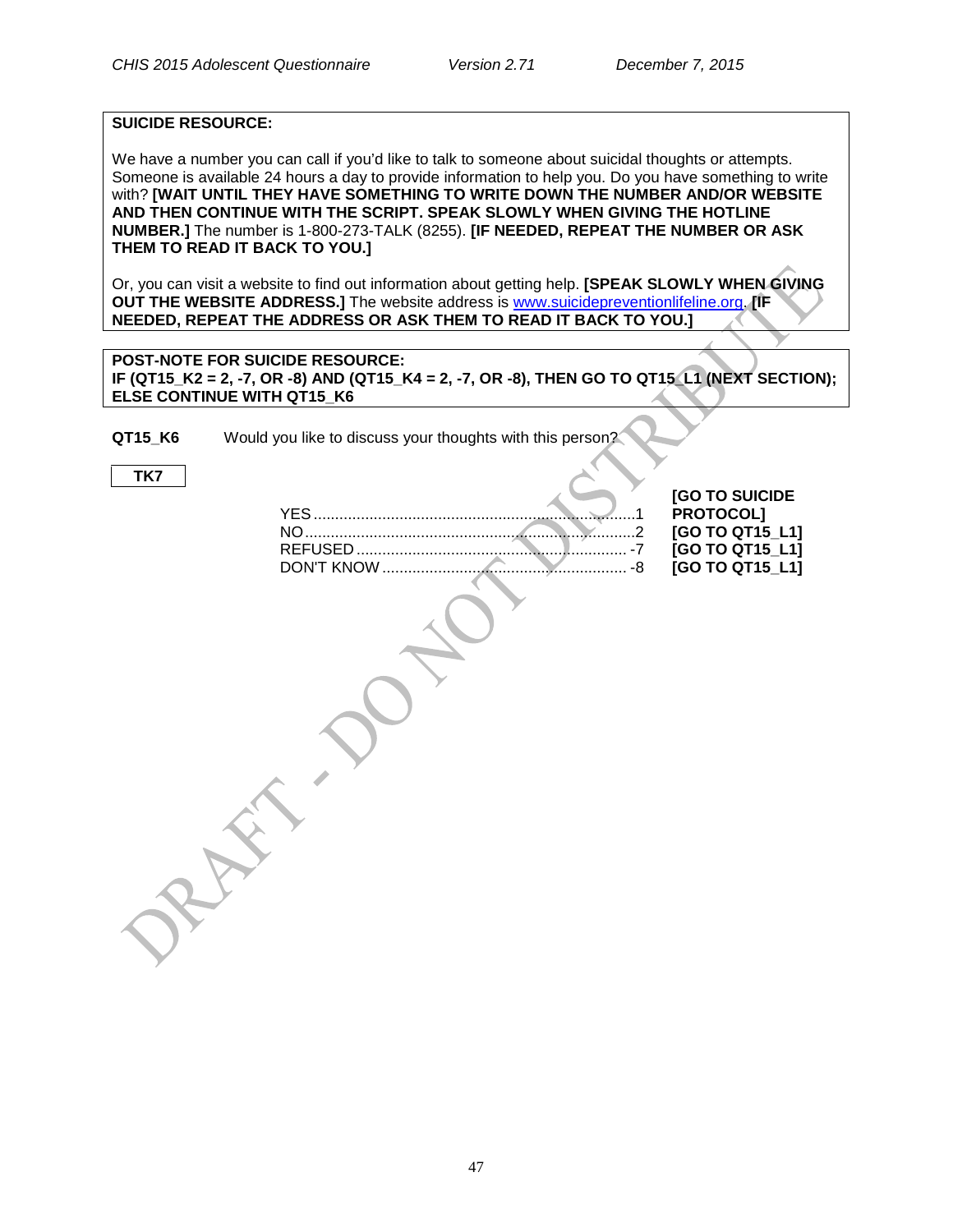# **SECTION L – CIVIC ENGAGEMENT AND RESILIENCY**

<span id="page-50-0"></span>**QT15\_L1** In the past 12 months, have you done any volunteer work or community service that you have not been paid for?

#### **TH21**

|                     | <b>PROGRAMMING NOTE QT15 L2:</b>                                                       |
|---------------------|----------------------------------------------------------------------------------------|
|                     | IF QT15_A5 = 1 OR QT15_A6 = 1 (ATTENDED SCHOOL LAST YEAR) THEN CONTINUE WITH           |
| QT15_L2;            |                                                                                        |
| ELSE GO TO QT15_L15 |                                                                                        |
|                     |                                                                                        |
| QT15_L2             | How true do you feel the next statements are about your school and things you might do |
|                     | there:                                                                                 |
|                     |                                                                                        |
|                     | At my school, there is a teacher or some other adult                                   |
|                     | Who really cares about me. Would you say this is                                       |
| TH <sub>8</sub>     |                                                                                        |
|                     |                                                                                        |
|                     |                                                                                        |
|                     |                                                                                        |
|                     |                                                                                        |
|                     |                                                                                        |
|                     |                                                                                        |
|                     |                                                                                        |
| QT15_L3             | [At my school, there is a teacher or some other adult]                                 |
|                     | Who notices when I'm not there. Is this                                                |
|                     |                                                                                        |
| TH <sub>9</sub>     |                                                                                        |
|                     |                                                                                        |
|                     |                                                                                        |
|                     |                                                                                        |
|                     |                                                                                        |
|                     |                                                                                        |
|                     |                                                                                        |
| QT15 14             | [At my school, there is a teacher or some other adult]                                 |
|                     | Who listens to me when I have something to say. Is this                                |
|                     |                                                                                        |
| <b>TH10</b>         |                                                                                        |
|                     |                                                                                        |
|                     |                                                                                        |
|                     |                                                                                        |
|                     |                                                                                        |
|                     |                                                                                        |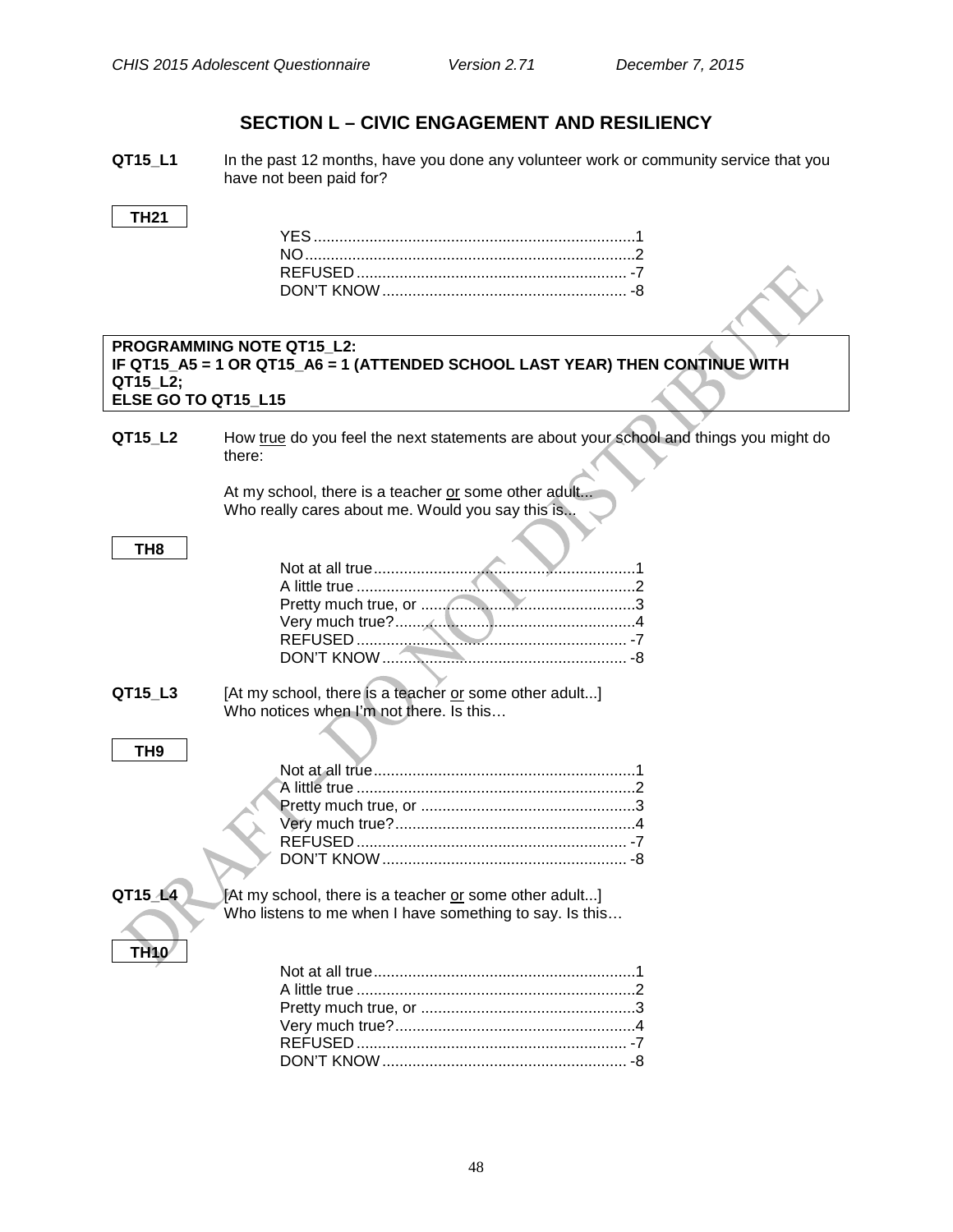**QT15\_L5** [At my school, there is a teacher <u>or</u> some other adult...] Who tells me when I do a good job.

### **TH11**

### **[IF NEEDED, READ:]**

| QT15_L6     | [At my school, there is a teacher or some other adult]<br>Who always wants me to do my best.  |
|-------------|-----------------------------------------------------------------------------------------------|
|             |                                                                                               |
| <b>TH12</b> | [IF NEEDED, READ:]                                                                            |
|             |                                                                                               |
| QT15_L7     | [At my school, there is a teacher or some other adult]<br>Who notices when I'm in a bad mood. |
|             |                                                                                               |
| <b>TH13</b> |                                                                                               |
|             | [IF NEEDED, READ:]                                                                            |
|             |                                                                                               |
| QT15_L8     | How true do you feel the next statements are about your home:                                 |
|             | In my home, there is a parent or some other adult<br>Who cares about my schoolwork. Is this   |
| <b>TH14</b> |                                                                                               |
|             |                                                                                               |
|             |                                                                                               |
|             |                                                                                               |
|             |                                                                                               |
|             |                                                                                               |
|             |                                                                                               |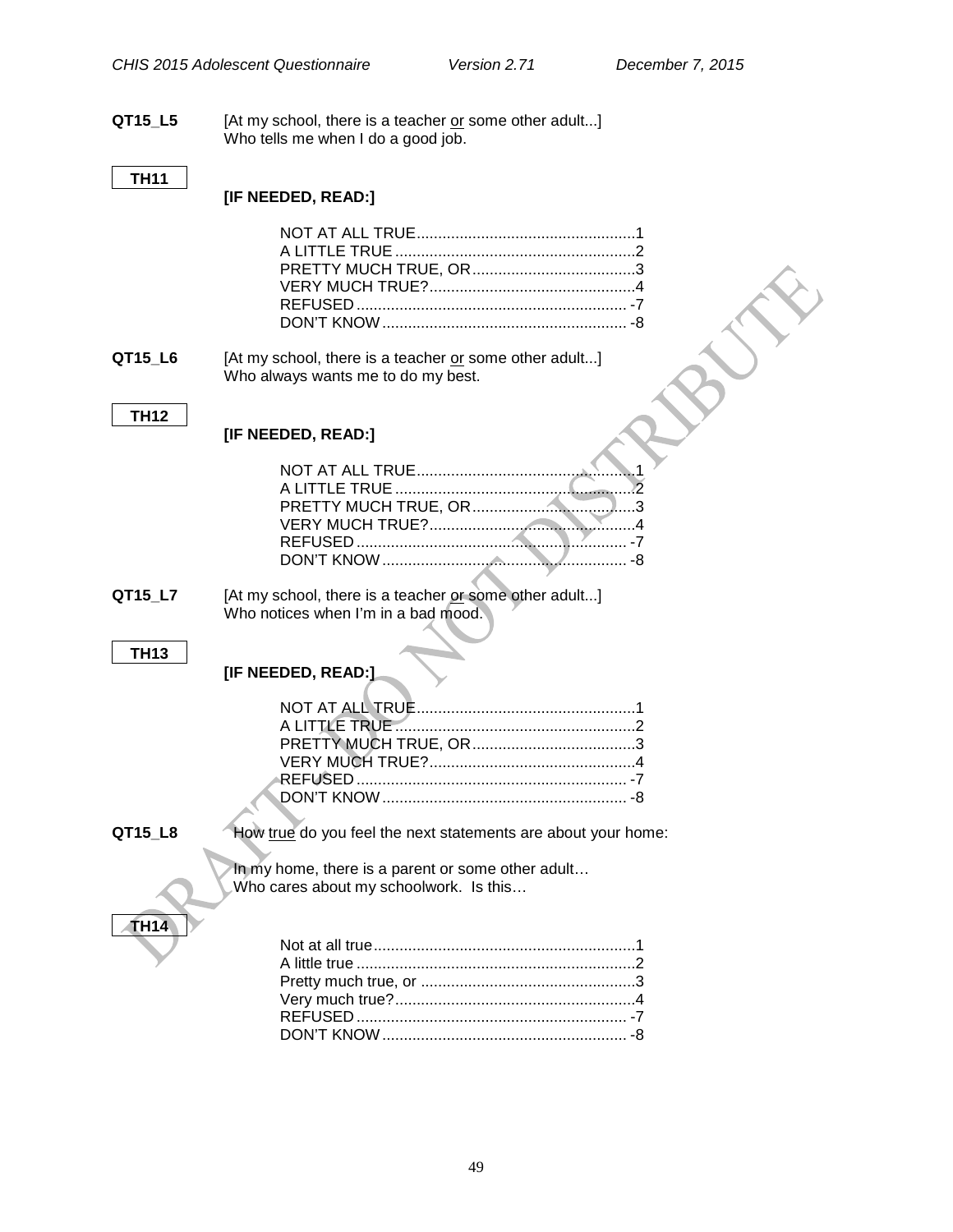| QT15_L9          | [In my home, there is a parent or some other adult]<br>Who listens to me when I have something to say. Is this |
|------------------|----------------------------------------------------------------------------------------------------------------|
| <b>TH15</b>      |                                                                                                                |
| QT15_L10         | [In my home, there is a parent or some other adult]<br>Who talks with me about my problems.                    |
| <b>TH16</b>      | [IF NEEDED, READ:]                                                                                             |
|                  |                                                                                                                |
| QT15_L11         | [In my home, there is a parent or some other adult]<br>Who notices when I'm in a bad mood.                     |
| <b>TH17</b>      | [IF NEEDED, READ:]                                                                                             |
| QT15 L12         | [In my home, there is a parent or some other adult]<br>Who always wants me to do my best.                      |
| TH <sub>18</sub> | [IF NEEDED, READ:]                                                                                             |
|                  |                                                                                                                |

DON'T KNOW......................................................... -8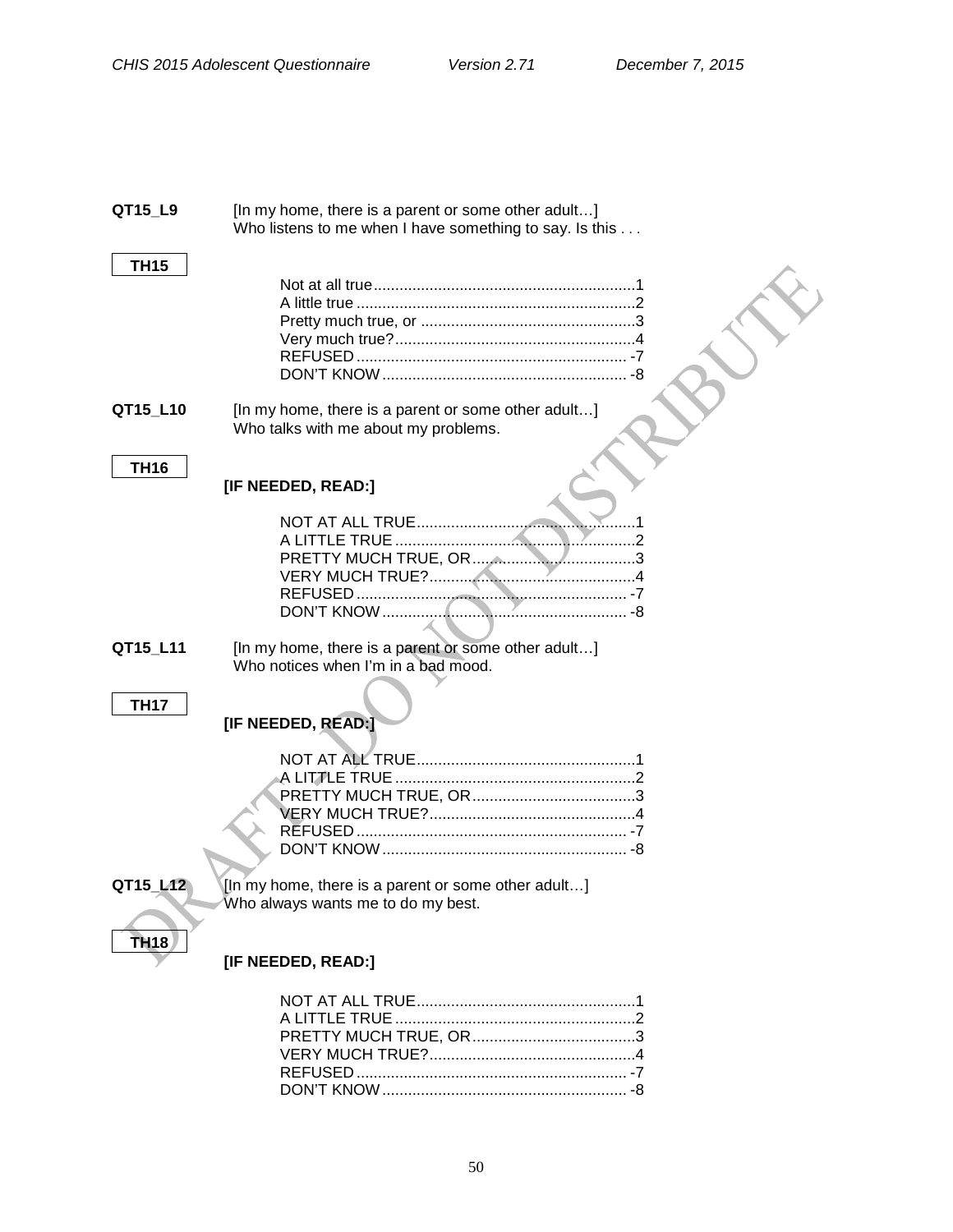| QT15_L13                         | [In my home, there is a parent or some other adult]<br>Who believes that I will be a success.                                                                         |  |  |  |
|----------------------------------|-----------------------------------------------------------------------------------------------------------------------------------------------------------------------|--|--|--|
| <b>TH19</b>                      | [IF NEEDED, READ:]                                                                                                                                                    |  |  |  |
|                                  |                                                                                                                                                                       |  |  |  |
| QT15_L14                         | [In my home, there is a parent or some other adult]<br>Who expects me to follow the rules.                                                                            |  |  |  |
| <b>TH20</b>                      | [IF NEEDED, READ:]                                                                                                                                                    |  |  |  |
|                                  | NOT AT ALL TRUE.                                                                                                                                                      |  |  |  |
| QT15_L15                         | A person's appearance, style, dress, or the way they walk or talk may affect how people<br>describe them. How do you think other people at school would describe you? |  |  |  |
| <b>TL37</b>                      |                                                                                                                                                                       |  |  |  |
|                                  | [IF NEEDED, SAY: "Think about the last time you attended school".]                                                                                                    |  |  |  |
|                                  |                                                                                                                                                                       |  |  |  |
|                                  |                                                                                                                                                                       |  |  |  |
|                                  |                                                                                                                                                                       |  |  |  |
|                                  |                                                                                                                                                                       |  |  |  |
|                                  |                                                                                                                                                                       |  |  |  |
|                                  | RFFUSFD<br>$-7$                                                                                                                                                       |  |  |  |
|                                  |                                                                                                                                                                       |  |  |  |
| <b>Resilience (Marin County)</b> |                                                                                                                                                                       |  |  |  |
|                                  | PROGRAMMING NOTE QT15 L16:                                                                                                                                            |  |  |  |
|                                  | IF AH42 = 21 OR SAH42 = 21 (R RESIDES IN MARIN COUNTY), CONTINUE WITH QT15_L16;                                                                                       |  |  |  |
| <b>ELSE GO TO SECTION M</b>      |                                                                                                                                                                       |  |  |  |
| QT15 L16                         | Outside home, there is an adult who                                                                                                                                   |  |  |  |

Really cares about me. Would you say this is…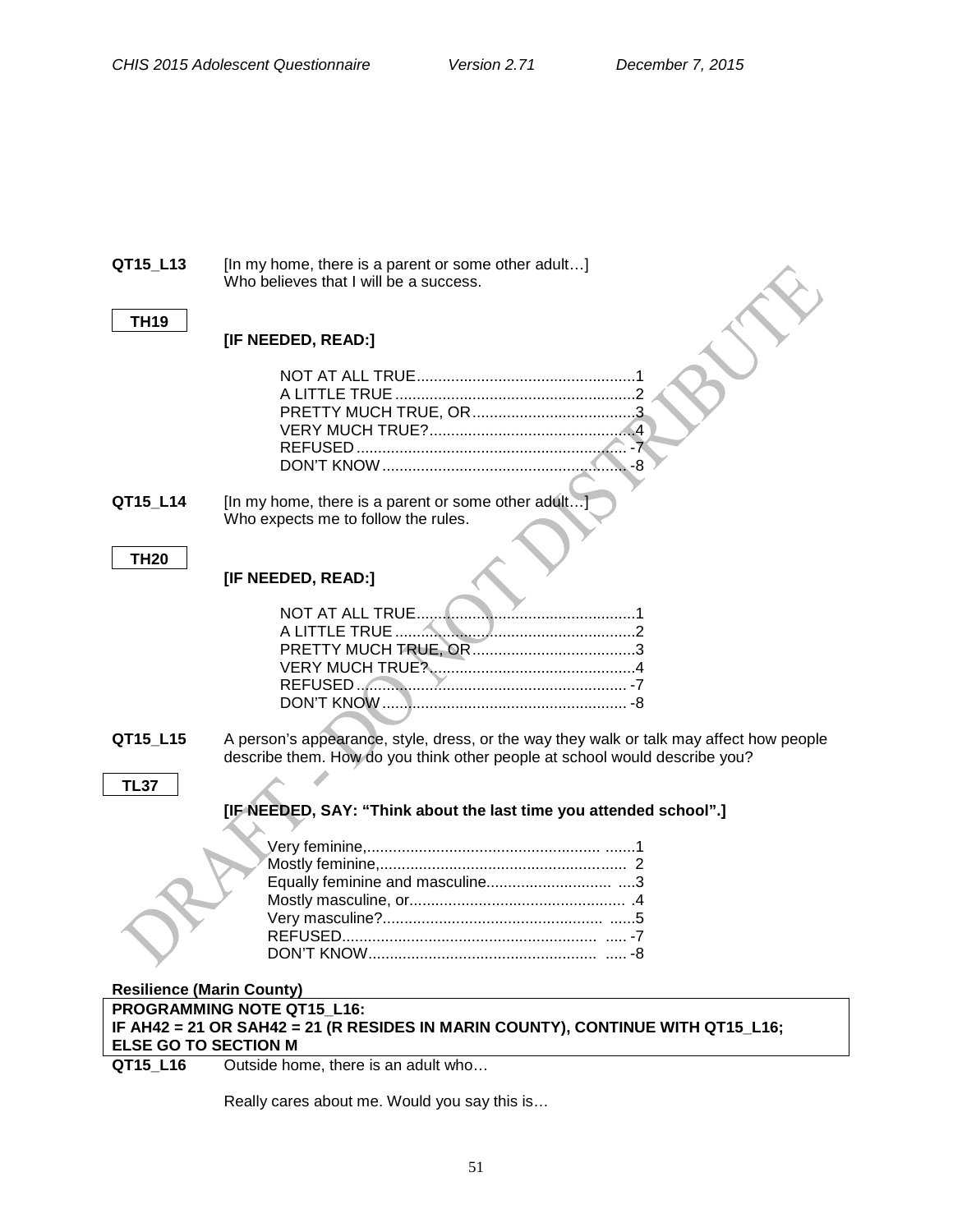| <b>TL30</b><br>(NEW) |                                                                              |
|----------------------|------------------------------------------------------------------------------|
|                      |                                                                              |
|                      |                                                                              |
|                      |                                                                              |
|                      |                                                                              |
|                      |                                                                              |
|                      |                                                                              |
|                      |                                                                              |
| QT15 L17             | Whom I trust. Would you say this is                                          |
| <b>TL31</b><br>(NEW) |                                                                              |
|                      |                                                                              |
|                      |                                                                              |
|                      |                                                                              |
|                      |                                                                              |
|                      |                                                                              |
|                      |                                                                              |
| QT15_L18             | Who notices when I'm upset about something. Would you say this is            |
|                      |                                                                              |
| <b>TL32</b>          |                                                                              |
| (NEW)                |                                                                              |
|                      | Not at all true                                                              |
|                      |                                                                              |
|                      |                                                                              |
|                      |                                                                              |
|                      |                                                                              |
|                      |                                                                              |
|                      |                                                                              |
|                      | <b>PROGRAMMING NOTE QT15 L19:</b>                                            |
|                      | IF QT15_A5 = 1 OR QT15_A6 = 1 (ATTENDED SCHOOL LAST YEAR) THEN CONTINUE WITH |
| QT15_L19;            | <b>ELSE GO TO SECTION M</b>                                                  |
|                      |                                                                              |
| QT15_L19             | How strongly do you agree or disagree, with the following statements?        |
| <b>TL33</b><br>(NEW) |                                                                              |
|                      | At my school, adults treat all students with respect. Do you                 |
|                      |                                                                              |
|                      |                                                                              |
|                      |                                                                              |
|                      |                                                                              |
|                      |                                                                              |
|                      |                                                                              |

**QT15\_L20** Students at my school try to stop bullying when they see it happening. Do you…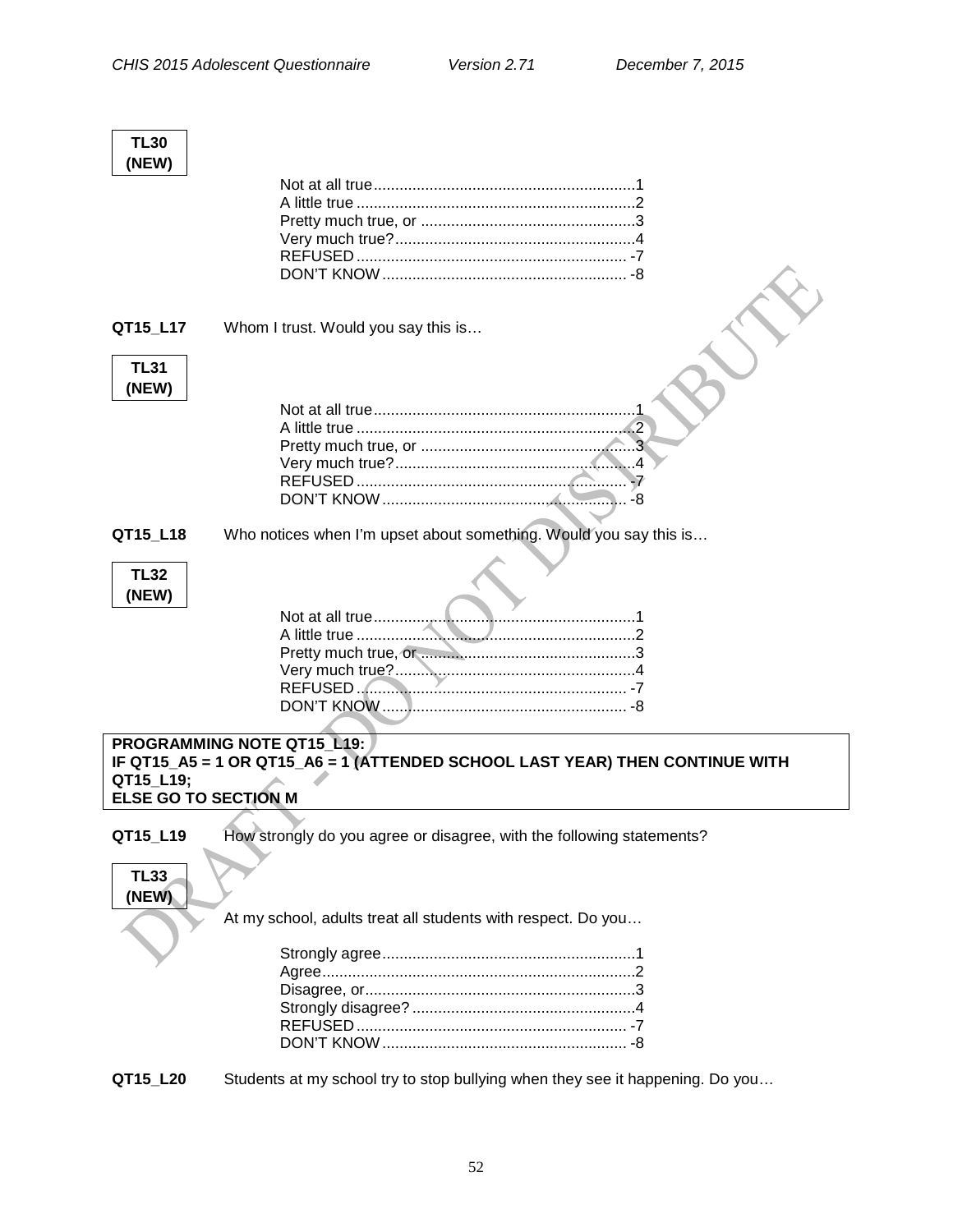$\blacktriangledown$ 

| <b>TL34</b><br>(NEW) |                                                                                                                                |
|----------------------|--------------------------------------------------------------------------------------------------------------------------------|
|                      |                                                                                                                                |
| QT15_L21             | Adults at this school respect differences in students, for example, race, gender, culture or<br>sexual orientation. Do you     |
| <b>TL35</b><br>(NEW) |                                                                                                                                |
| QT15_L22             | Students at this school respect each other's differences, for example, race, gender,<br>culture, or sexual orientation. Do you |
| <b>TL36</b><br>(NEW) | RAW                                                                                                                            |